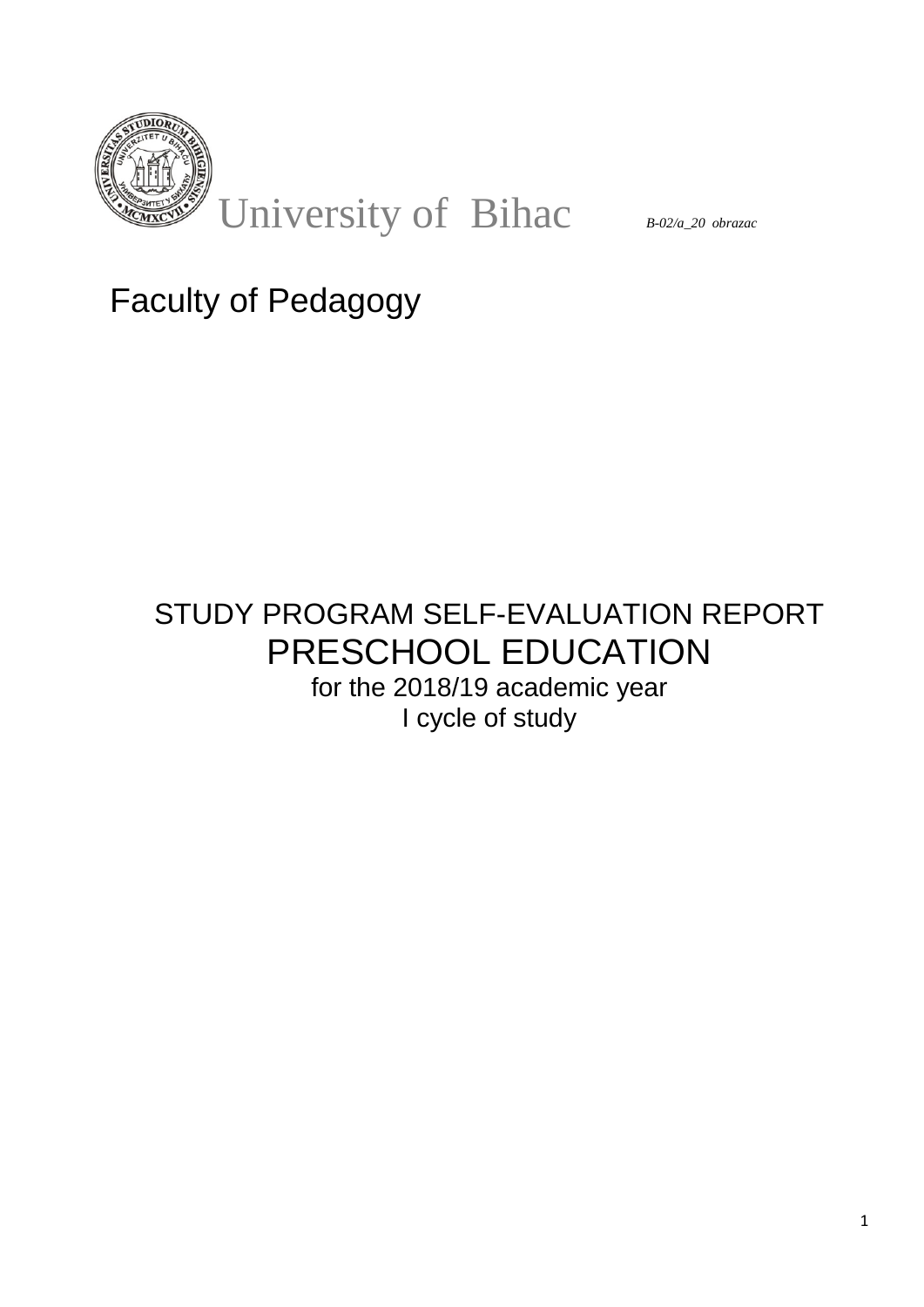| 1.1. History and organization of the University, the Faculty of Pedagogy and the study program |  |
|------------------------------------------------------------------------------------------------|--|
| 1.2. Application of the Bologna Process at the University, Faculty and Study Program           |  |
| 1.3. Research and research and / or artistic work at the Faculty and the Study Program  8      |  |
| 1.4. Links between the Faculty and the Study Program with the environment, economy and social  |  |
|                                                                                                |  |
|                                                                                                |  |
|                                                                                                |  |
|                                                                                                |  |
|                                                                                                |  |
| 3. CRITERIA FOR ACCREDITATION OF THE FIRST CYCLE STUDY PROGRAMS IN BOSNIA                      |  |
|                                                                                                |  |
|                                                                                                |  |
|                                                                                                |  |
|                                                                                                |  |
|                                                                                                |  |
|                                                                                                |  |
|                                                                                                |  |
|                                                                                                |  |
| 9. Continuous monitoring, periodic evaluation and revision of study programs34                 |  |
|                                                                                                |  |
| 4. CONCLUSIONS ON THE PROPOSED ACTIVITIES FOR IMPROVEMENT OF THE                               |  |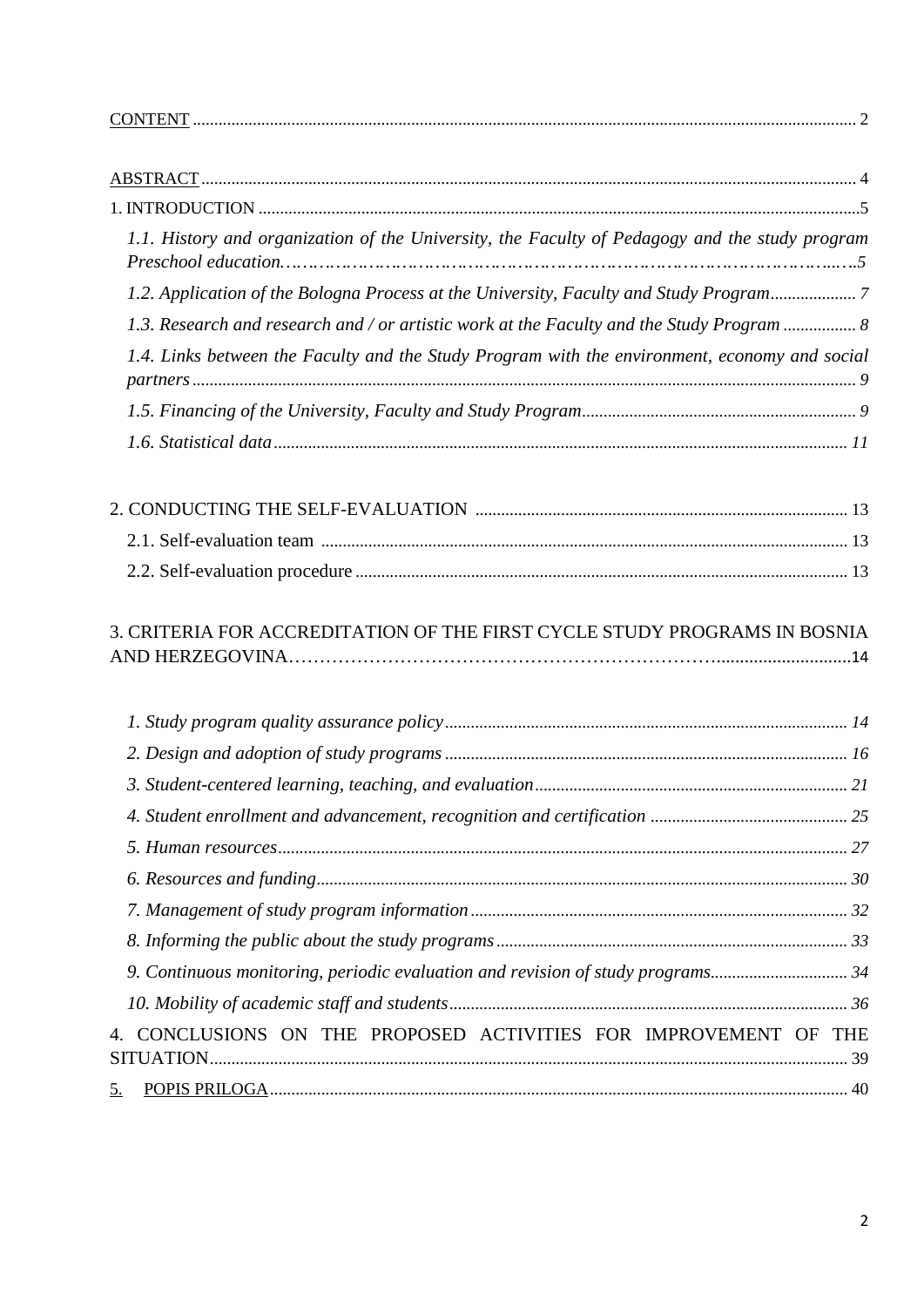| <b>Higher education institution:</b>           | University of Bihaću                        |
|------------------------------------------------|---------------------------------------------|
| <b>Address:</b>                                | Pape Ivana Pavla II 2/II                    |
| <b>Contact telephone and fax:</b>              | $+387(37)222022$                            |
|                                                | $+387(37)222024$                            |
| $E$ -mail:                                     | kabinetrektora@unbi.ba                      |
| Web-address:                                   | www.unbi.ba                                 |
| Name and cycle of the study program:           | Preschool education, I cycle                |
| <b>Faculty implementing the study program:</b> | <b>Faculty of Pedagogy</b>                  |
| <b>Faculty Address:</b>                        | Luke Marjanovića bb, 77000 Bihać            |
| Person responsible for the self-evaluation:    | Prof. dr. Nijaz Skender                     |
| Contacts of the responsible person:            | e-mail: nijazs@yahoo.com, tel.: 061/732-282 |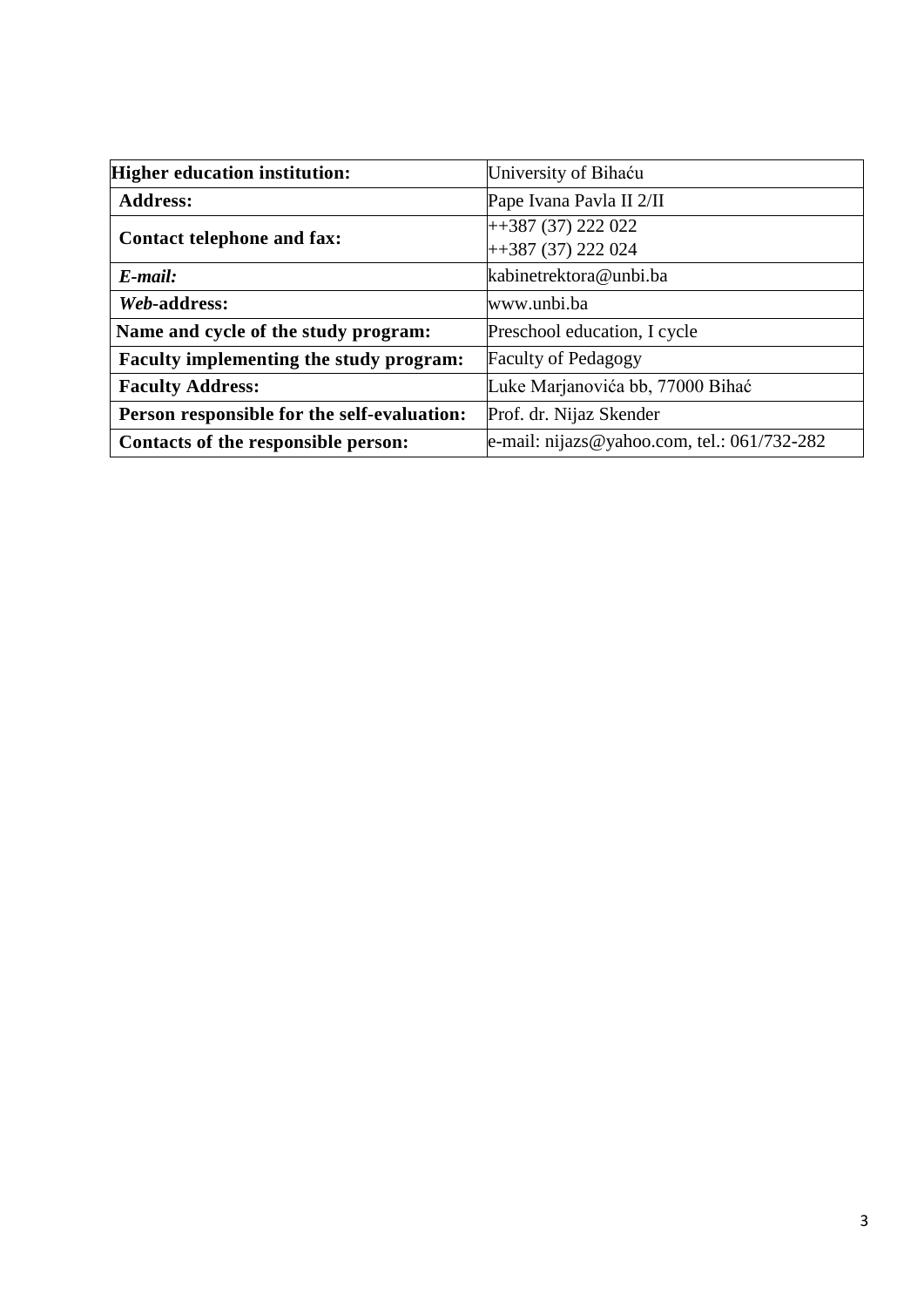## **ABSTRACT**

The self-evaluation report for the Preschool Education program was written during the academic year 2019/2020.

The Faculty of Pedagogy participated in the Erasmus + project Teacher entitled " Introducing competence-based preschool teacher education curricula in Bosnia and Herzegovina ", within which an analysis of Preschool education in B&H was conducted (Activity 1.2), an analysis of interested parties (Activity 1.3), and a needs analyses (Activity 3.2). The innovation was done in partnership with European partner institutions: University of Zagreb, Manchester Metropolitan University in the UK, Matej Bel University in Banska Bystrica (Slovakia) and the University of Alba Iulia (Romania).

The aim of this project was to modernize the Preschool Education program, harmonize it with similar programs in B&H, and coordinate it with programs from universities in the European Union. The main task, upon completing the project, is to accredit the study program. Six universities from B&H participated in the project. The project lasted 3 years with funding from the European Commission.

A further aim of the project is to modernize the didactic equipment, scientific research equipment, to acquire new and contemporary literature, and to train teachers in new methods in teaching and student education.

For the purpose of accrediting the Study Program, a self-evaluation team of 7 members was formed, who had the task of writing the self-evaluation report (SER) based on the existing data and procedures.

This self-evaluation report consists of 5 chapters. Each chapter is explained in detail and documented with appendices that substantiate the claims written therein.

The first chapter deals with the general information which includes the history and organization of the University of Bihac, financial resources, scientific research, implementation of the Bologna process at the University of Bihac, and the connections between the University and the Faculty of Pedagogy, that is, the study program of Preschool education with its surroundings.

Chapter two deals with the formation of the self-evaluation team, training for conducting selfevaluations, and conducting the self-evaluation process and developing the SWOT analyzes.

The third chapter deals with the criteria for accreditation of the first cycle study programs. This chapter is described through 10 sub-criteria with information and necessary contributions, starting with quality assurance of the study programs, creating and adopting study programs, and the mobility of students and teachers.

Chapter four offers conclusions and a proposal to correct issues with which we are currently unsatisfied with and which need to be corrected as soon as possible.

The fifth chapter lists the contributions mentioned in the self-evaluation report.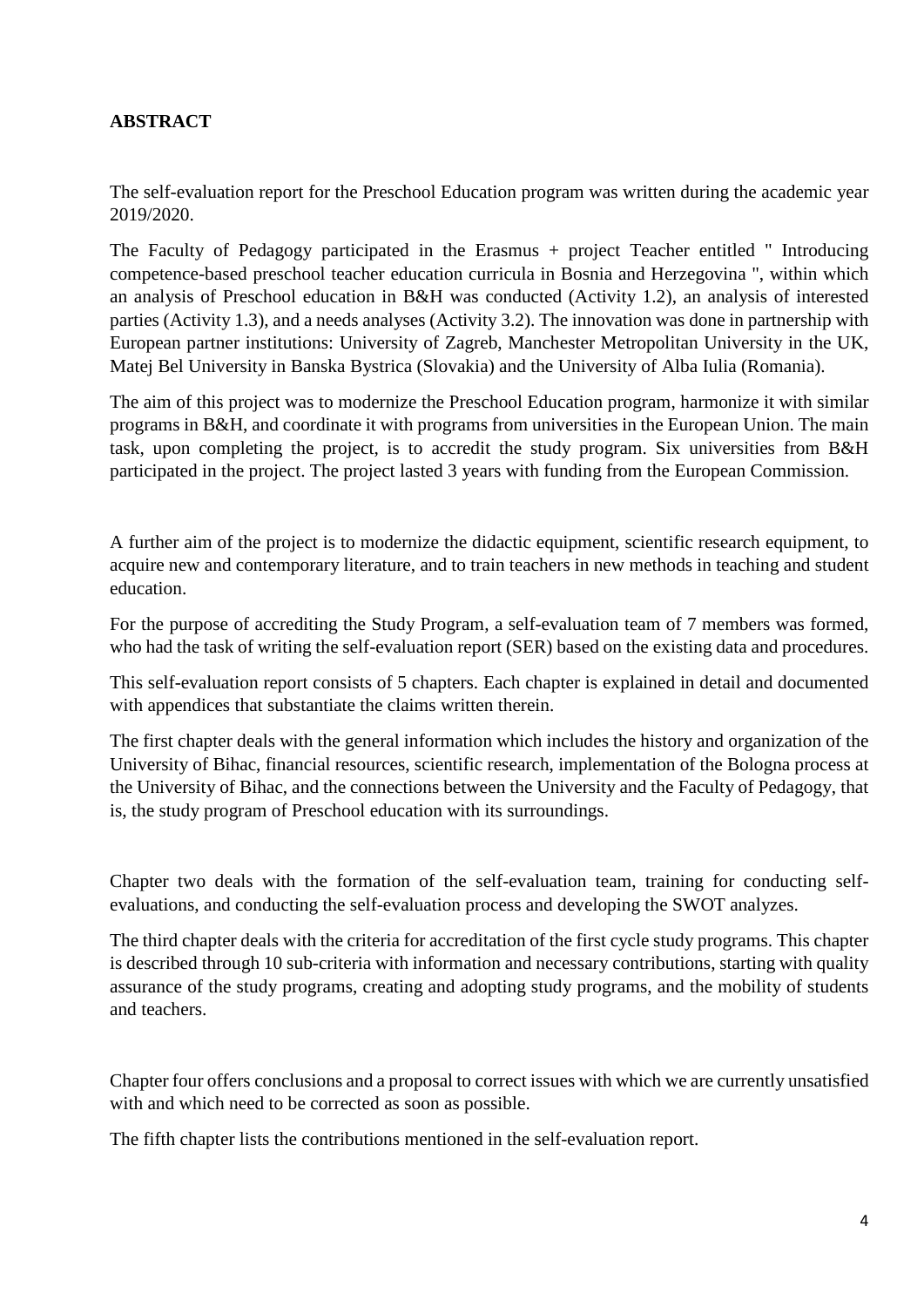#### **1. INTRODUCTION**

## *1.1. History and organization of the University, the Faculty of Pedagogy and the study program Preschool education*

The University of Bihać is a public institution which organizes and conducts university study programs and research activities, provides expertise and develops creativity in the areas of science, technology, humanities and art. The University of Bihać was founded on July 28, 1997. However, the roots of higher education in this area go back much further. Namely, in 1970 a branch of the Higher Technical School from Karlovac was opened, then in 1975 Mechanical Engineering Department was founded at the Higher Technical School in Bihać, while the Textile Department and the Higher School of Economics were established in 1979. In 1993, the Pedagogical Academy was established.

The Faculty of Pedagogy of the University of Bihać was founded in  $1997<sup>1</sup>$  $1997<sup>1</sup>$ , that is, it developed from the then Pedagogical Academy, which was founded in 1993<sup>[2](#page-4-1)</sup>. The Pedagogical Academy had two departments: the Department of Mathematics and Physics and the Department of Classroom Teaching. The Faculty of Pedagogy today has seven departments: Bosnian Language and Literature, Classroom Teaching, Physical Education, Preschool Education, Mathematics and Physics, German Language and Literature, and English Language and Literature.

#### **Compliance with current regulations**

The Faculty of Pedagogy of the University of Bihać operates in accordance with the Framework Law on Higher Education of B&H, the Law on the University of Bihać, the Law on Higher Education of the Una-Sana Canton, and University of Bihac Statute. The University Board and the Senate of the University also passed by-laws necessary for the functioning of the University.

#### **Realization of the study program**

The first generation of the Preschool education students was enrolled in the academic year 2001/2002. and since then, the program has been implemented on a continuous basis, and with changes in the Curriculum trends are followed in the wider environment. The first Curriculum (hereinafter referred to

<span id="page-4-0"></span> $1$  On June 17, 1998, the Assembly of the Una-Sana Canton adopted the Decision (No. 01-1-67 / 98) adopting a Study on the socio-economic justification of founding the Faculty of Pedagogy in Bihać and appointed a Committee of registrars to establish the Faculty of Pedagogy in Bihać.

The Assembly of the Una-Sana Canton held its 19th session on July 9, 1998, at which two important decisions were adopted: Decision on the adoption of the Report of the Committee of registrars for the Establishment of the Faculty of Pedagogy in Bihać and - on the proposal of the Government of the Una-Sana Canton - Decision on the Establishment of the Faculty of Pedagogy in Bihać as a public higher education institution that organizes and conducts university studies and scientific research.

By integrating the University of Bihac and by a legally binding Decision on registration in the court registry the Public Institution "University of Bihac" was entered as a unique legal entity, with a unique identification number (ID) and a unique number in the Federal Pension and Disability Insurance Institute (January 12, 2010). The faculties are registered as organizational units - branches of the University of Bihać and their legal entity status has been revoked.

<span id="page-4-1"></span><sup>&</sup>lt;sup>2</sup> On October 18,1993, the Presidency of Bosnia and Herzegovina adopted the Decision (No. 02-011-621 / 93) on the establishment of the Pedagogical Academy in Bihac, based on the Report of the Committee of registrars for the Establishment of the Pedagogical Academy in Bihac. Less than a year later, more precisely on September 12, 1994, the Ministry of Education, Science, Culture and Sports of Bosnia and Herzegovina issued a Decision (No. 03-612-952 / 93) on the basis of which the Pedagogical Academy in Bihać began its work in the school year 1993/94.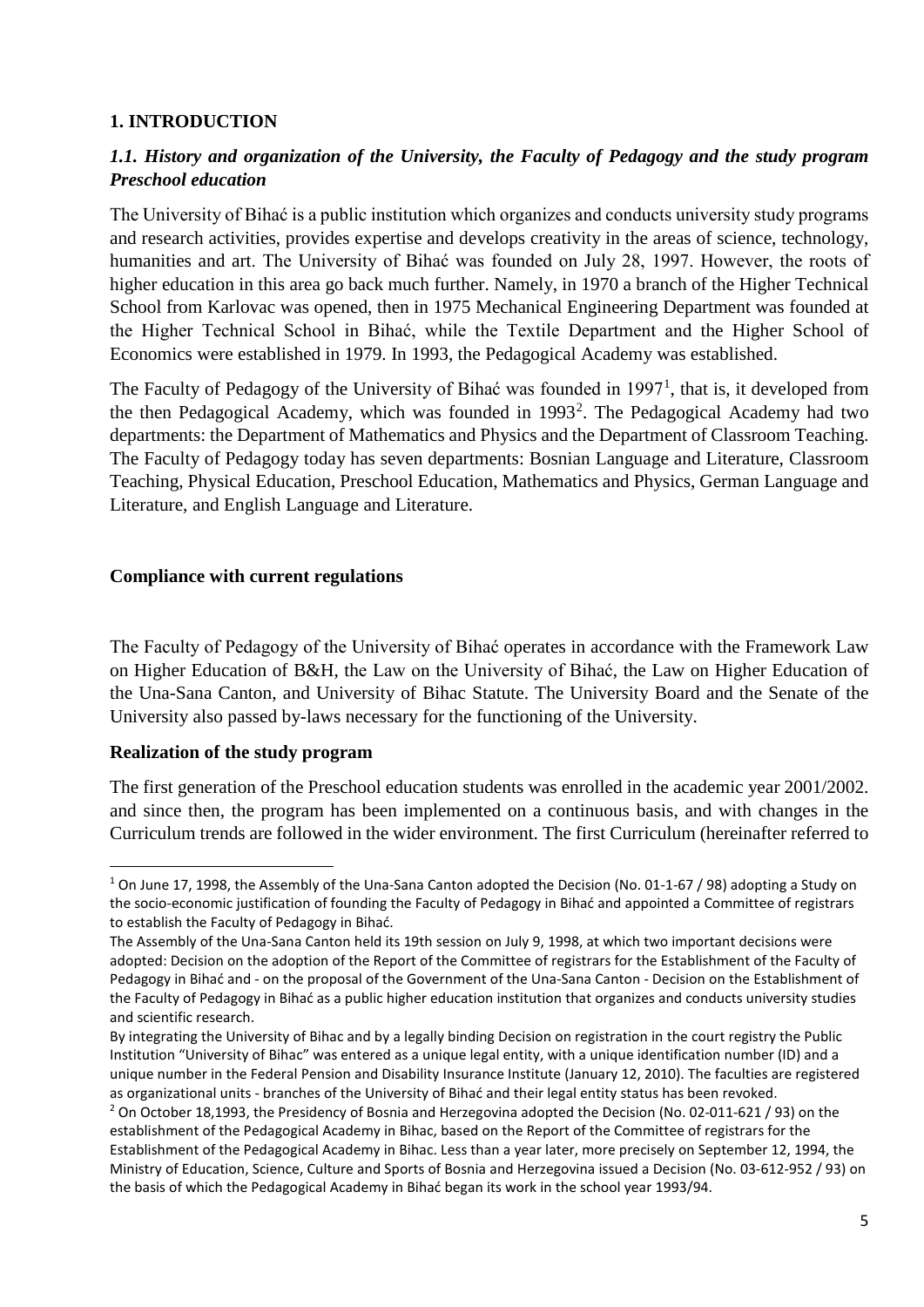as NPP) from 2001/2002. was done for two years of study (VI level of education) and students could get the title of *teacher-educator for preschool education*. The NPP had its first change in the academic year 2006/2007. year, when the VI level of education was abolished and new courses were introduced to bring the program in line with comparable programs in the region and to move on to a four-year program (VII degree of education). By completing their studies under this NPP, the students earn a bachelor's degree in Preschool education. A second NPP change was made in 2011/2012 academic year. This was mainly related to the introduction of new electives. The study program has been thoroughly reformed in academic 2017/2018. year, when the common subjects, with the aim of financial gain, were merged with the Department of Classroom Teaching and they were held during the first two years.

The latest amendments to the study program at the Department of Preschool Education<sup>[3](#page-5-0)</sup> were adopted on June 28, 2018, and in accordance with the guidelines of project "Innovation of competences-based curricula in Bosnia and Herzegovina". Student workload was altered, some new compulsory subjects were added, and the list of elective courses was expanded. All courses were based on competences. Study program of the first cycle of study of the Department of Preschool Education at the Faculty of Pedagogy<sup>[4](#page-5-1)</sup> became active from the academic year 2018/2019. It is coordinated with other study programs in B&H because that was the intention of the project that made the changes to the curriculum. Since we had the help and support of our colleagues from the EU, it was also coordinated according to the European education so that student mobility is made possible in B&H and the European Union. It is important that they are based on the development of the competences acquired by the students after completing the study program.

#### **New developments in relevant scientific fields**

When designing the Study Program in the first cycle of studies of the Department of Preschool Education at the Faculty of Pedagogy, the competency approach and emphasizing learning outcomes were applied for the first time, as a novelty that changes the previous approach to planning and programming of the educational process, and also represents the basis for the introduction of each individual qualification. Learning outcomes are presented and evaluated through knowledge and skills, and associated independence and responsibility.

When compiling program outcomes, the so-called depth descriptors were taken into consideration. They have been developed within the EHEA Ministerial Conference Qualification Framework (EHEA Ministerial Conference, 2012) and describe learning outcomes at individual levels in higher education. According to them, the outcomes of the study program are divided into five categories, of which the first three categories relate to professional, i.e. area specific outcomes, and the last two include generic competencies.

#### **The place and role of professional practice and practical teaching in the study program**

While attending the study program, students perform: pedagogical, methodical and independent methodical practice, which prepare them for the teaching vocation.

<span id="page-5-0"></span><sup>&</sup>lt;sup>3</sup> Decision on the adoption of the amended study program in the first cycle of studies of the Department of Preschool education at the Faculty of Pedagogy of the University of Bihac, No. 06-3960 / 2018, dated 28.06.2018.

<span id="page-5-1"></span><sup>4</sup> Preschool education Curriculum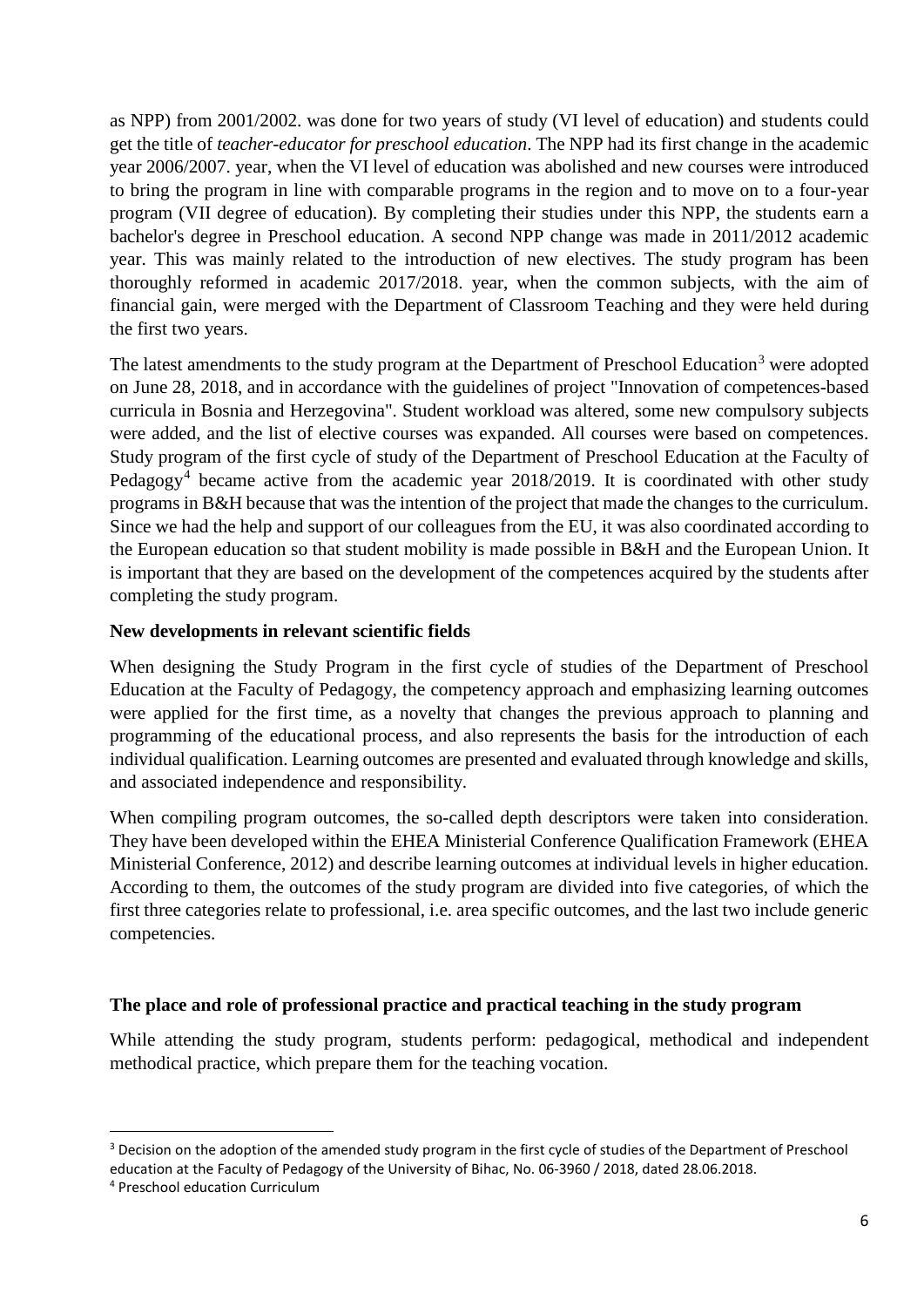As a special form of preparing the students for the educational vocation, as part of the methodologies during the fourth year, methodical and independent methodical practice of students is realized.

Methodical practice consists of:

a) student attendance to activities defined by the plan and program of educational work in preschools and primary and secondary schools, which are implemented by teacher mentors and professor mentor according to the teaching schedule during the day;

b) realization of activities prepared and implemented by students in the presence of a mentor.

Methodical practice consists of students observe to two classes of their mentors and two classes held by students (for each methodology subject).

Independent methodological practice consists of independent work of the students in the duration of ten days within one educational standard (42 classes), with one group of children according to the plan and program of educational work in preschool institution with mentoring of teachers in Preschool institution and methodological and didactic practice are held and supervision of pedagogy professors. Methodological practice is obligatory with the mentorship of the teacher from the Preschool institution where the teaching is performed, supervised by the selected teacher of methodology from the Faculty.

#### **Other relevant information about the study program**

Through participation in the Erasmus + Project (Introducing competence-based preschool teacher education curricula Bosnia and Herzegovina – TEACHER), this Study Program is not only in line with new trends in relevant scientific fields, in order to increase students' competencies and their employment opportunities upon graduation, but it already contains the high-quality changes introduced in the curriculum to improve students' functional knowledge. The realization of this project resulted not only in the production of the Study Program but also in the modernization of the educational process, especially teaching methods through training teachers on new teaching methods, improvement of transversal skills of teachers through training, as well as the modernization of technical and didactic teaching / learning equipment.

The implementation of the new harmonized Study Program began in the academic year 2018/2019. in the first year of study. The aforementioned Study Programs are comparable to study programs both in B&H (Faculty of Pedagogy, Sarajevo) and in the region (Faculty of Teacher Education, Zagreb and Teacher Education Faculty, Belgrade), according to the courses and contents contained therein. In addition, five universities in B&H (TEACHER project participants) have made competency-based study programs identical to the new Study Program. In academic 2019/2020. the second year students are also attending classes from the new harmonized program. The third year classes are held according to the 2017/2018 curriculum. The fourth year students attend classes according to the curriculum from the year 2011/2012.

## *1.2. Application of the Bologna Process at the University, Faculty and Study Program*

The Faculty of Pedagogy, University of Bihać organizes the study in three cycles  $(4 + 1 + 3)$ :

First cycle. Upon completion of the first cycle, candidates (students) receive the academic degree of a Bachelor or equivalent, obtained after completing four years, and is valued at 240 ECTS credits. ECTS study credits meet the criteria of the European Credit Transfer System.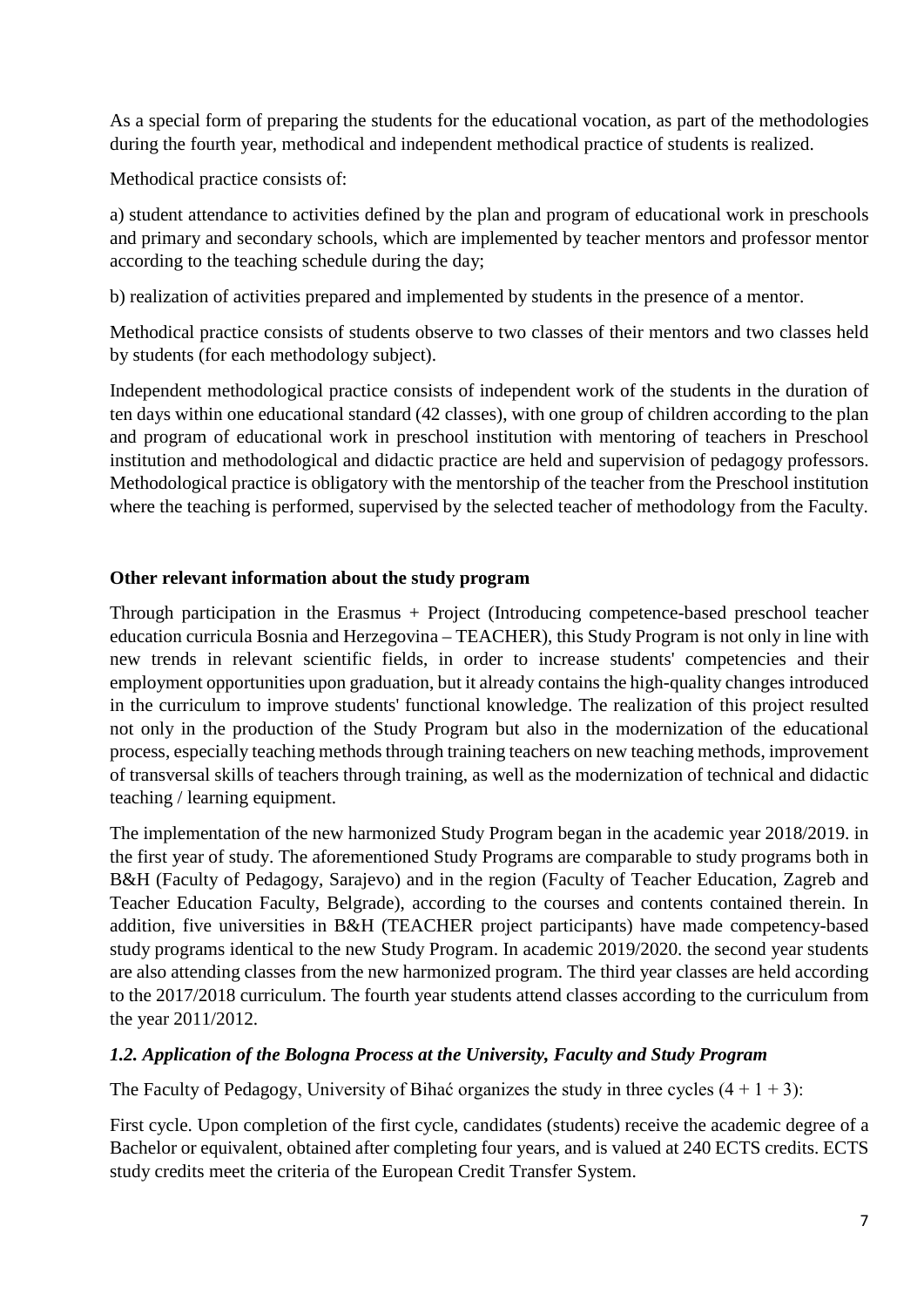• Second cycle. The second cycle students, upon completion, receive the academic title of Master or equivalent, acquired after completing the undergraduate study, lasting one year, and is valued at 60 ECTS credits, in a way that the total with the first cycle equals 300 ECTS study points;

• The third cycle students, upon completion, receive the academic title of Doctor of Philosophy or equivalent, it lasts for three years, and is valued at 180 ECTS credits.

The first cycle has been implemented since the academic year 2006/2007 according to the Bologna process. In 2006, the curriculum was innovated for the first time at all the departments of the Faculty in accordance with the European principles of higher education. This enables full student mobility. In academic 2011/2012, by innovating the curriculum at the Department of Preschool Education, the title of Bachelor of Preschool Education was introduced. As part of the Erasmus + Teacher project, we have updated the curriculum in 2017/2018 in accordance with the competences, strengthening this program and facilitating better student mobility to European universities.

The second cycle is realized in the duration of one year since the academic year 2017/18. and the title of Master in the field of Preschool Education.

The study programs are divided into study years and semesters in accordance with the current Bologna study regulations.

The implementation of the Bologna process at the Faculty is accomplished as a whole under the Law on Higher Education of the Una Sana Canton. The basic principles of the Bologna Process are reflected in the adaptation to international standards, the modernization of teaching and the introduction of new methods and forms of work, compatibility, electiveness, interdisciplinarity, mobility and quality assurance. In the teaching process and content acquisition, these changes are evident in the organization of teaching, flexibility in learning, the way information is processed, the use of aids and active participation in teaching.

Based on the instructions and requests of the Senate of the University of Bihac, as well as the active participation of responsible representatives of the Faculty in the field of teaching, scientific research and international cooperation with domestic and foreign higher education institutions.

After completing the four years of study, a student of the Department of Preschool Education can continue to the master's study for a period of 1 year with 60 (ECTS) credits, thus gaining the professional title of Master in the field of preschool education.

II (second) cycle of study - master program - can be enrolled by candidates who have completed undergraduate study (pre-Bologna program) and / or candidates who have completed the I (first) cycle of study (240 ECTS credits) at the Faculty of Pedagogy or a related faculty, as well as candidates from other universities in the country and region, thus facilitating student mobility.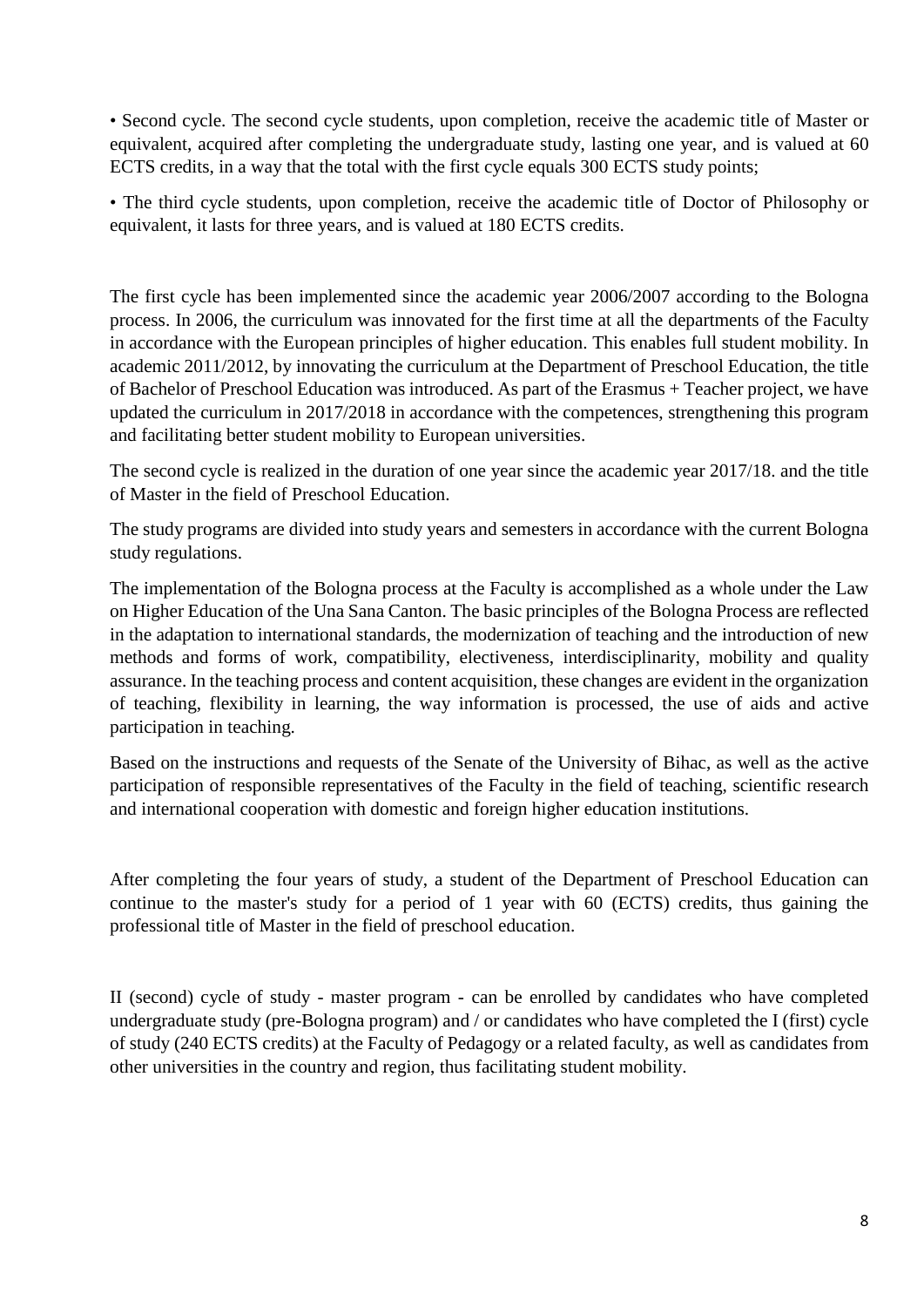#### *1.3. Research and research and / or artistic work at the Faculty and the Study Program*

The teaching staff of the Faculty of Pedagogy and the Department of Preschool Education intensively work on personal, and therefore institutional advancement, publishing scientific papers in relevant databases, books, textbooks, monographies. They also participate in congresses, conferences, scientific symposia, seminars, workshops, exhibitions, music concerts - either alone or organized by the Faculty.

The Faculty monitors the number of published papers by teachers and associates annually. Teachers are logged in to one of the scientific social networks: Research gate, Google scholar, Academia. The research of teachers and students through the preparation of final papers, master's papers and doctoral dissertations at the Faculty of Pedagogy is aimed at improving the scientific discipline in the respective fields of research. The research results in publications in national and international journals. Of particular importance is the involvement of students in scientific papers for the preparation of final papers on the first cycle as well as for the preparation of their master's theses. An overview of the published works of teachers and associates is given in Appendix No. 9.1. Students of the Department of Preschool Education also participated in the research work during the preparation of the final papers (Appendix No. 21.3).

#### *1.4. Links between the Faculty and the Study Program with the environment, economy and social partners*

The Faculty of Pedagogy participates in various activities which connect it with subjects of importance for the Study Program. E.g. organization of book promotions within different manifestations in the wider community through different cultural manifestations (Bihaćko ljeto) or seminars for the professional development of teachers and educators, from private and public institutions and institutions in the field of education. Important relations are established with the Ministry of Education, Science, Culture and Sports, the Pedagogical Institute, the Association of Educators of Physical and Health Education, as well as public and private institutions in the field of education. Within the Erasmus + Teacher project, we are joined by 5 other similar faculties in B&H and 4 faculties from the European Union. At the University level, we have more than 70 signed agreements on mutual cooperation with other universities in B&H, the region as well as the countries of the European Union and the world (Appendix 9.3 - Active Cooperation Agreements 2019). In this way, we are constantly in contact with other institutions and thus ensure a constant exchange of information and knowledge with others. Cooperation with institutions in the field of Preschool education where our students have practice in order to complete their theoretical and practical knowledge by putting them into practice is particularly important. Thus, so qualified, students can volunteer in these institutions, gain experience in working with children, and participate in the job market with a completed internship.

#### *1.5. Financing of the University, Faculty and Study Program*

Funding for the University of Bihac, the Faculty of Pedagogy and the Department for Preschool Education is provided from the budget of the Una-Sana Canton, then from its own revenues from students, domestic and international projects.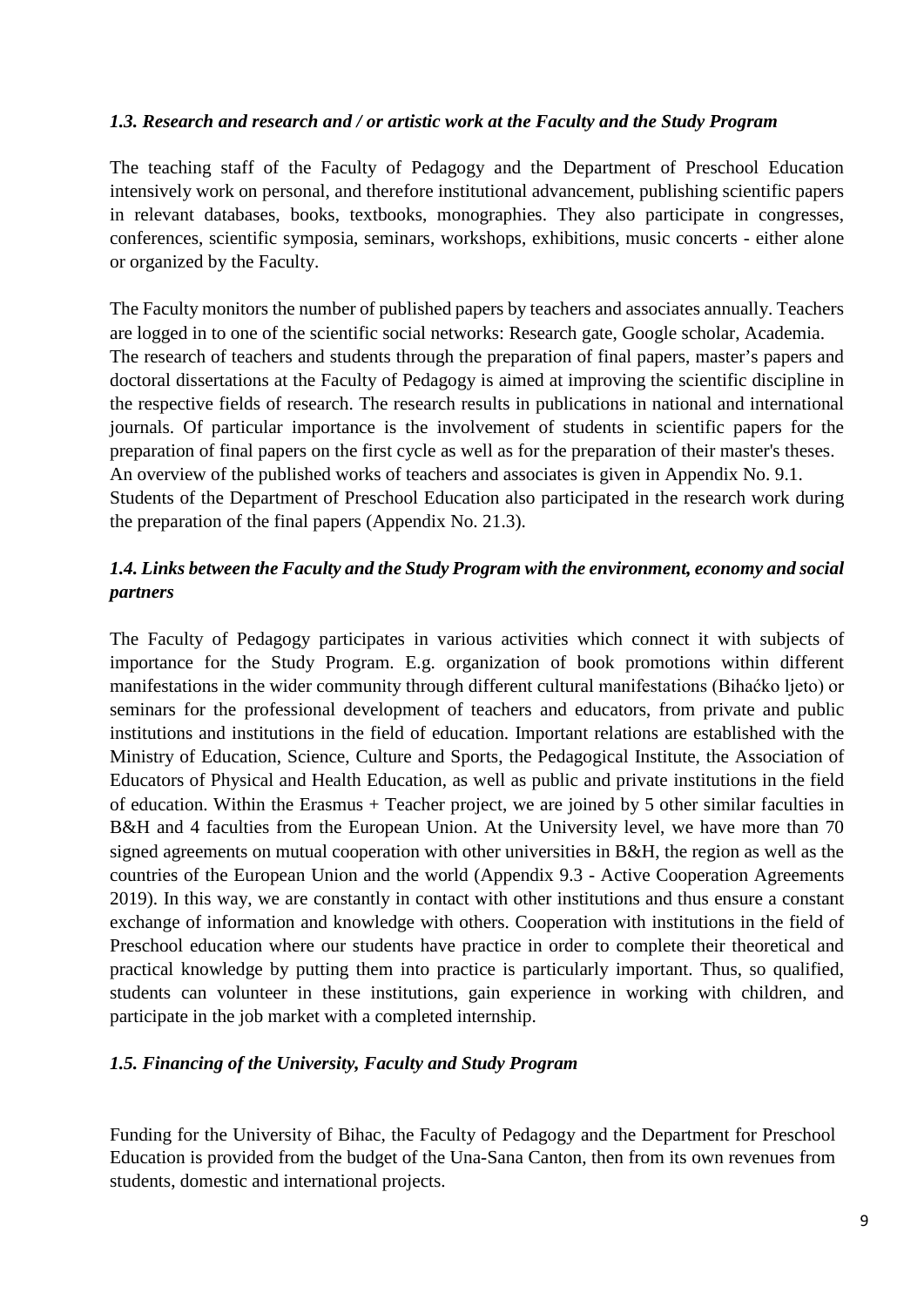According to the Statute of the University of Bihac, the University, in accordance with the law, provides the funds needed to carry out its activities from the Founder's Budget and to acquire its own funds. The basis for budget financing is: the total number of students enrolled at the University, the required number of teaching and non-teaching staff according to the Higher Education Standards, the standards of the Una-Sana Canton, capital investments and other expenses in accordance with the vision of the development of the University of Bihać. All funds received from the budget, collected tuition fees and funds from other sources belong to the higher education institution and are spent in accordance with the law, the statute and the adopted financial plan.

Own revenues for 2018 amounted to 204,172.00 KM.

Income from own funds for 2019 amounted to KM 127,223.00. (Appendix 62).

Total costs for the study program Preschool education for one academic year are 271.754.00 KM.

Teaching Staff: 196,114.00

Outside Associates: 18,340.00

Support staff: 26,700.00

Administrative staff: 27,500.00

Electricity: 1,000.00

Heating: 2,100.00

The total costs were obtained on the basis of the annual income and running costs calculations: a) teaching staff - 5 full professors, 8 associate professors, 12 assistant professors, 7 senior teaching assistants and 6 teaching assistant (gross monthly income x 12 months); b) outside associates - 2 full professors, 0 associate professors, 3 assistant professors, 3 senior teaching assistants and 3 teaching assistants (according to the number of hours held), c) administration - 6 persons and support staff - 6 persons (monthly income divided into 7 x 12 months).

In the process of teaching, 8 teachers participate in the Study Program, of which 3 are full professors., 2 associate professors and 3 assistant professors. The aforementioned teachers have norms in other study programs as well, most of them in Classroom teaching. One of the assistant professors teaches at all study programs. One senior teaching assistant and one teaching assistant are in charge of teaching the Preschool Education program

As can be seen, the main source of funding is the Una-Sana Canton Government, which by law is the founder of the University and has taken over the funding of the University. A significant source of revenue are projects received from the European Union (Erasmus + Teacher), from the Federal Ministry of Education, Science, the Federal Ministry of Sport, projects funded by the Turkish Military Mission in B&H, and also from our own funds from student tuitions and donations from other levels of government (Bihac Municipality). Our own resources are collected from student fees for various services provided by the Faculty to students (full-time, part-time, self-financing) for cycle I and II.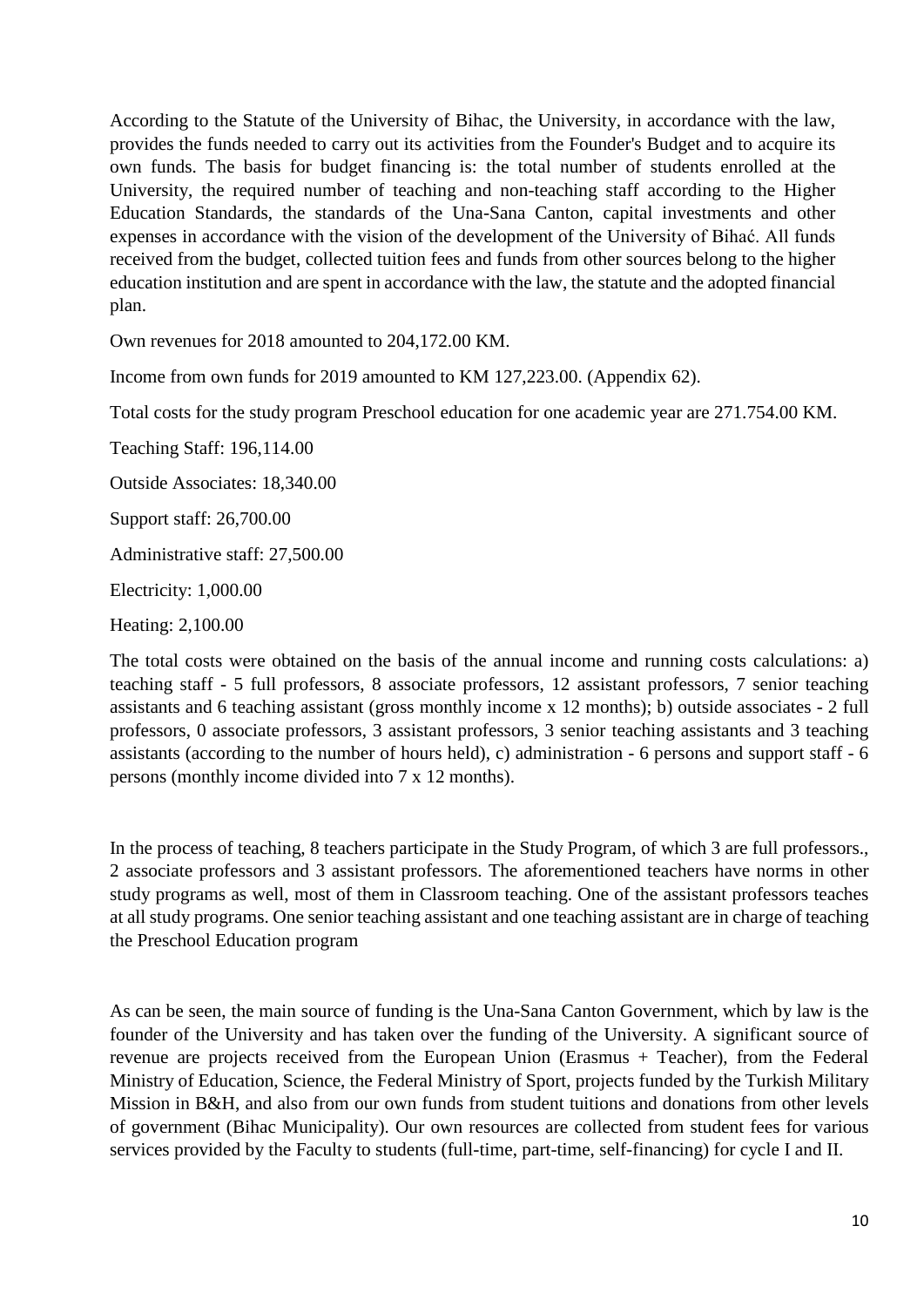The procurement of equipping the cabinets was done only from projects - international and domestic (Appendix 20, UNBI Project Activities). International projects include Erasmus + Teacher. The total amount of funds for the procurement of didactic and scientific research equipment is KM 70,000.00 (Appendix 61: Equipment from the Teacher project). There are two more scientific projects funded by FMON, one project funded by the Turkish Military Mission in Bosnia and Herzegovina (worth KM 40,000.00), one project by the Federal Ministry of Culture and Sports, Bihac Municipality and the Ministry of Education (in total 42.000,00 KM for reconstruction of object number 13 for the purposes of the gym).

#### 1.6. Statistical data

| I cycle<br>Total number of study                                         |                |                          |                | II cycle                         |                |  | <b>III</b> cycle |  |
|--------------------------------------------------------------------------|----------------|--------------------------|----------------|----------------------------------|----------------|--|------------------|--|
| programs at the Faculty:                                                 |                |                          | 4              |                                  |                |  |                  |  |
| STUDENTS AND GRADUATES OF THE STUDY PROGRAM                              |                |                          |                |                                  |                |  |                  |  |
| Academic year:                                                           |                | 2014/2015. 2015/2016.    |                | 2016/2017.                       | 2017/2018.     |  | 2018/2019.       |  |
| Full-time students:                                                      | 82             | 83<br>78                 |                |                                  | 66             |  | 64               |  |
| Part-tome students:                                                      | 10             | 12<br>4                  |                |                                  | 14             |  | 13               |  |
| Distance learning students:                                              |                |                          |                |                                  |                |  |                  |  |
| Total number of students: 92                                             |                | 95                       |                | 82                               | 80             |  | 77               |  |
| Number of graduates:                                                     | 11             | 39                       |                | 22                               | 11             |  | 6                |  |
| Master's students:                                                       |                |                          |                |                                  |                |  |                  |  |
| STUDY PROGRAM ACADEMIC STAFF                                             |                |                          |                |                                  |                |  |                  |  |
| Number of elections to scientific-teaching and artistic-teaching titles: |                |                          |                |                                  |                |  |                  |  |
| Year:                                                                    | 2014/15        | 2015/16                  |                | 2016/17                          | 2017/18        |  | 2018/19          |  |
| Full professor                                                           | $\mathbf{1}$   | $\mathbf{1}$             | $\overline{2}$ |                                  | $\mathbf{1}$   |  |                  |  |
| Associate professor                                                      | $\mathbf{1}$   | $\overline{\phantom{a}}$ |                | $\overline{2}$<br>$\blacksquare$ |                |  | $\mathbf{1}$     |  |
| Assistant professor                                                      | $\mathbf{1}$   | $\mathbf{1}$             |                | 3<br>1                           |                |  |                  |  |
| Senior teaching assistant                                                | $\mathbf{1}$   | $\mathbf{1}$             |                |                                  | $\overline{2}$ |  | $\mathbf{1}$     |  |
| Lector                                                                   | $\overline{a}$ | $\blacksquare$           |                |                                  | $\overline{a}$ |  | $\overline{a}$   |  |
| Teaching assistant                                                       | $\overline{a}$ | $\mathbf{1}$             |                |                                  | 1              |  | 1                |  |
| <b>Total Elections:</b>                                                  | $\overline{4}$ | $\overline{4}$           |                | 7                                | 5              |  | 3                |  |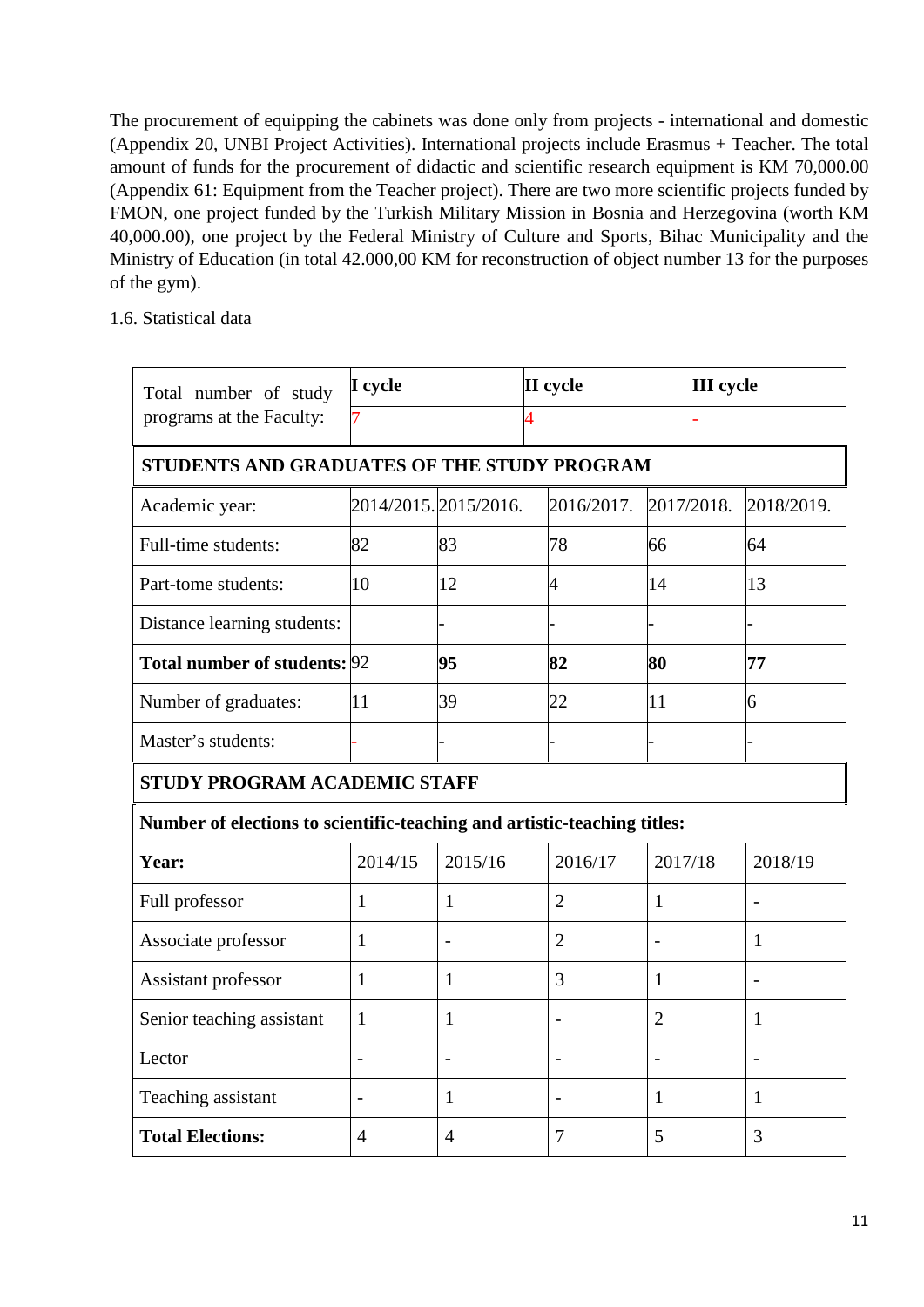| Number of academic staff                                                                                                         | <b>Full</b><br>professor | <b>Associate</b><br>professor | <b>Assistant</b><br>professor | <b>Senior</b><br>teaching<br>assistant | Lecto<br>r | <b>Teaching</b><br>assistant |  |  |
|----------------------------------------------------------------------------------------------------------------------------------|--------------------------|-------------------------------|-------------------------------|----------------------------------------|------------|------------------------------|--|--|
| Employees:                                                                                                                       | 3                        | 5                             | 8                             | 7                                      |            | 1                            |  |  |
| <b>Outside associates:</b>                                                                                                       | $\overline{2}$           | $\overline{0}$                | 3                             | 3                                      |            | 3                            |  |  |
| <b>INFRASTRUCTURE</b><br><b>RESOURCES</b><br><b>AND</b><br><b>FOR</b><br><b>STUDY</b><br><b>PROGRAM</b><br><b>IMPLEMENTATION</b> |                          |                               |                               |                                        |            |                              |  |  |
| Total area of usable space $[m^2]$                                                                                               |                          |                               | 3000                          |                                        |            |                              |  |  |
| Classroom area $[m^2]$                                                                                                           |                          |                               | 1900                          |                                        |            |                              |  |  |
| Library area $[m^2]$                                                                                                             |                          |                               | 40                            |                                        |            |                              |  |  |
| Laboratory area $[m^2]$                                                                                                          |                          |                               | 70                            |                                        |            |                              |  |  |
| Surface area for student standard (accommodation,<br>food, recreation) $[m^2]$                                                   |                          |                               | 30                            |                                        |            |                              |  |  |
| Number of amphitheaters and / or large classrooms 3                                                                              |                          |                               |                               |                                        |            |                              |  |  |
| Number of classrooms                                                                                                             |                          |                               | 15                            |                                        |            |                              |  |  |
| Seating capacity for classes with students                                                                                       |                          |                               | 484                           |                                        |            |                              |  |  |
| Number of computer classrooms                                                                                                    |                          |                               | $\overline{2}$                |                                        |            |                              |  |  |
| Number of computers in computer classrooms                                                                                       |                          |                               | 53                            |                                        |            |                              |  |  |
| Total number of computers                                                                                                        |                          |                               | 91                            |                                        |            |                              |  |  |
| Number of laboratories                                                                                                           |                          |                               | 1                             |                                        |            |                              |  |  |
| Total number of library units                                                                                                    |                          |                               | 9576                          |                                        |            |                              |  |  |
| Total number of books in libraries                                                                                               |                          |                               | 9116                          |                                        |            |                              |  |  |
| Number of people employed by the library                                                                                         |                          |                               | 1                             |                                        |            |                              |  |  |
| Total number of administrative staff                                                                                             |                          |                               | 17                            |                                        |            |                              |  |  |
| Total number of staff in student service                                                                                         |                          |                               | $\overline{2}$                |                                        |            |                              |  |  |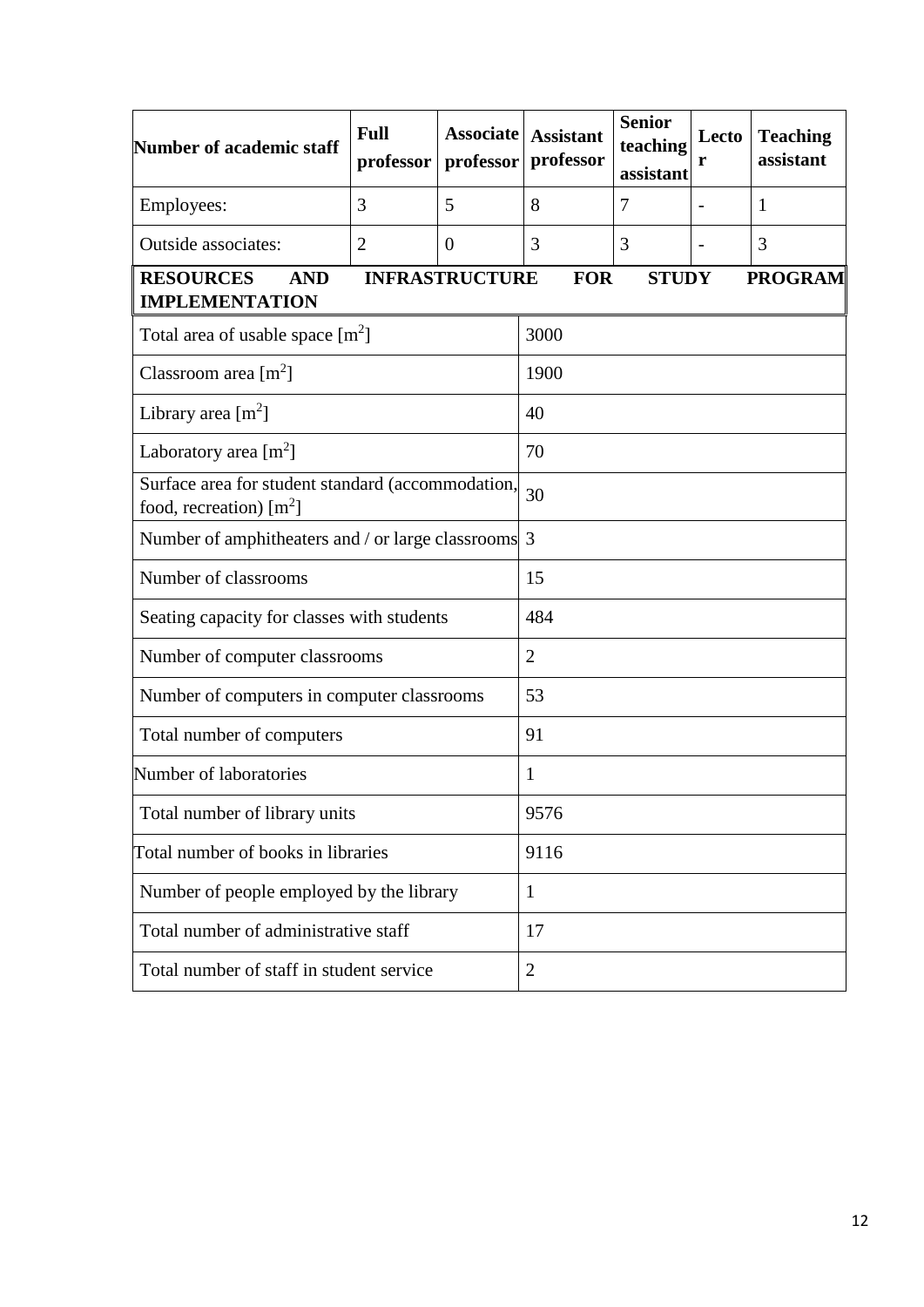## **2. CONDUCTING THE SELF-EVALUATION**

## **2.1. Self-evaluation team**

On the 35th Regular meeting of the Faculty Council of the Faculty of Pedagogy passed the Resolution no. 0203-193[5](#page-12-0) / 19 dated December 17, 2019, which appointed the Commission<sup>5</sup> for writing the Self-Evaluation Report for the Preschool Education Program for the year 2018/19. The team was tasked with producing a detailed self-evaluation report and delivering it to the Faculty Council of the Faculty of Pedagogy and the University Senate. Subsequently, the Report should be forwarded to the Una-Sana Ministry of Education, Science, Culture and Sport for further action in the accreditation process of the Study Program.

The self-evaluation team is made up of teachers from the Department of Preschool Education, student representatives, administration representatives and representatives of the International Relations Office.

- 1. Prof. dr. Nijaz Skender, teacher president
- 2. Prof. dr. Meho Čaušević, teacher member
- 3. Asst. Prof. Lejla Ovčina, teacher member
- 4. Asst. Prof.. Jasmin Hošić, teacher member
- 5. Džalila Muharemagić, International Relations Office member
- 6. Belkisa Mujić, student member
- 7. Nermina Ezić, Student Service member

## **2.2. Self-evaluation procedure**

Through the Erasmus + Teacher Project we were required to write the Self-evaluation report for the Preschool Education program. Faculty Council of the Faculty of Pedagogy formed the Commission in Resolution no. 0203-1935 / 19. dated 17.12.2019.

All team members were tasked with collecting data and prepare specific sections of the report with the active support of all faculty services and staff. Regular work meetings as well as operational involvement of all members of the staff to ensure relevant and current information resulted in successful preparations. Through the Erasmus + Teacher Project, all members of the team attended a seminar on writing a self-evaluation report, held by Prof. dr. Benjamin Muhamedbegović from the Agency for Development of Higher Education in B&H **(Appendix 60:** Seminar by Dr. Benjamin Muhamedbegović). In addition, the team attended training for the re-accreditation of the University of Bihać and self-evaluation of study programs, which was held on November 5, 2019, and organized by the Quality Assurance Center of the University of Bihać. The team did a SWOT analysis **(Appendix 65).**

The team is trained in B02\_020 - self-evaluation processing for use in self-evaluation activities of study programs and activities to be undertaken in the coming period. After completing the Self-evaluation report, it was delivered to the University's Quality Assurance Center. After a positive evaluation, it was submitted to the Faculty Council.

<span id="page-12-0"></span> <sup>5</sup> Resolution appointing the Commission to write the self-evaluation report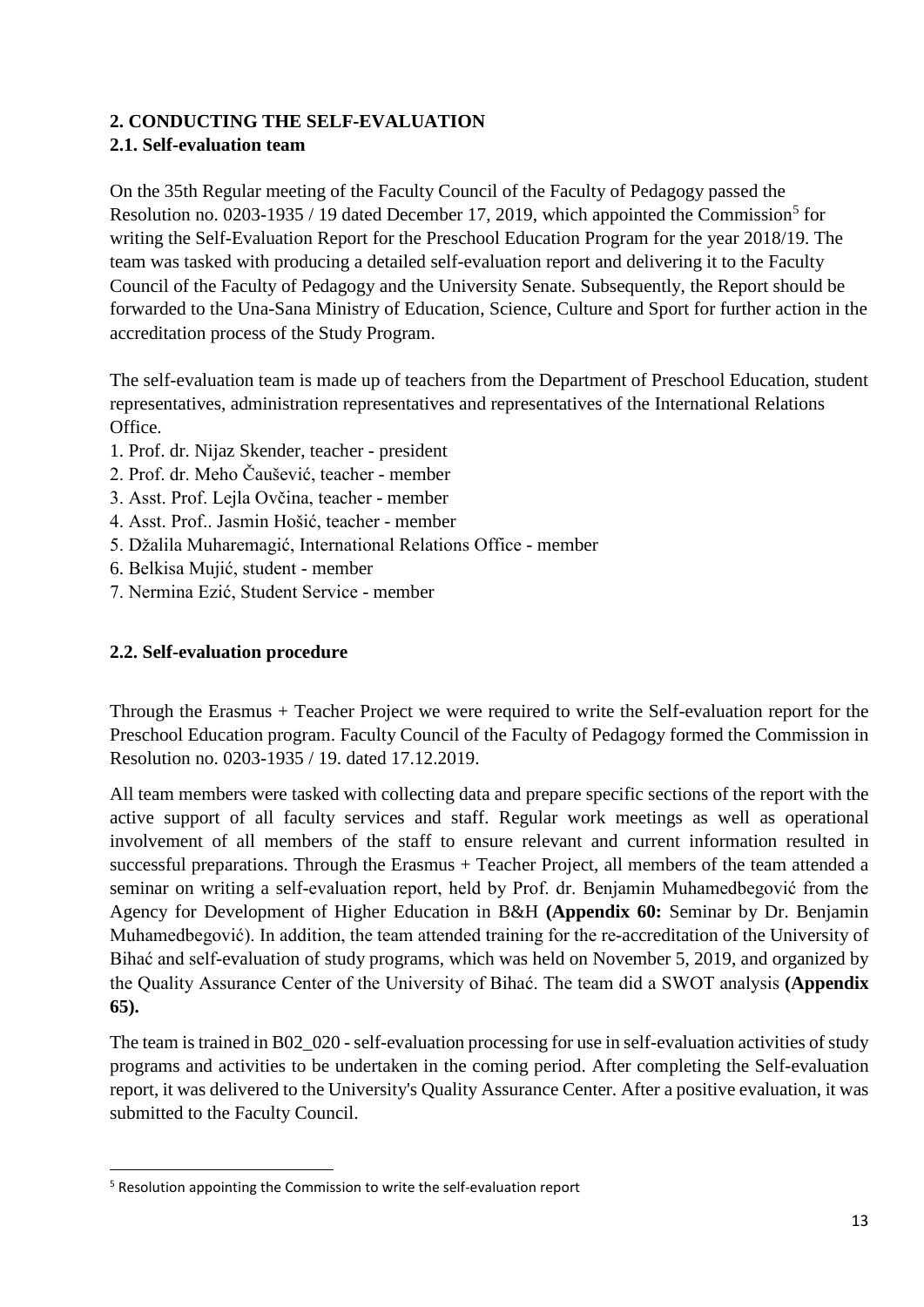#### **3. CRITERIA FOR ACCREDITATION OF THE FIRST CYCLE STUDY PROGRAMS IN BOSNIA AND HERZEGOVINA**

#### *1. Study program quality assurance policy*

*1.1. The higher education institution has an approved and publicly available internal quality assurance policy for study programs as part of its strategic management.*

At the XXX Regular Session of Senate of the University of Bihać held on November 28, 2018, the Quality Assurance Policy of study programs was adopted in accordance with the existing Mission, Vision and Quality Policy of the University, strategic documents, legal and other norms and requirements in the higher education system in Bosnia and Herzegovina, and accordingly, the University of Bihać has an approved and publicly available internal quality assurance policy for study programs, which is an integral part of strategic management. This is, among other things, prescribed by the Act No. 06-6582 / 18 entitled Rulebook on quality assurance at the University of Bihac **(Appendix 1),** which was adopted at the 30th session of the Senate of the University of Bihać on November 28, 2018.

This document is coordinated with the strategic objective 3.1.3. (Quality Assurance of Teaching), cited in the Development Strategy of the University of Bihać 2018-2022. **(Appendix 2).**

#### *1.2. The quality assurance policy of the study programs is focused on the promotion of: research work, learning and teaching, mobility and internationalization on study programs, as well as prevention of plagiarism of teachers 'papers and students' final papers in all study cycles.*

The quality assurance policy of the study programs focuses on the promotion of research work, learning, teaching, mobility and internationalization of study programs, as well as on the prevention of plagiarism of teachers' papers and final papers of students in all study cycles. Thus, the document Rulebook on quality assurance at the University of Bihac **(Appendix 1)** states:

"Research work is an integral part of the study program of each cycle of study, adapted to that cycle of study, the resources of the University and the interests of students and teaching staff."

Quality assurance policy is also focused on student learning and teaching, which has been characterized as the key activity of the study program implementation with a mandatory even student workload, and the achieved success is a common result and responsibility of staff and students.

The study program of Preschool Education carries out scientific research work for the development of science and creativity, improving the quality of teaching and professional activity. The study program requires all of its teachers to engage in scientific research and professional work in their field. In this way, teachers are enabled to apply elements of research and specific practical problems to the teaching content that they convey to students. The promotion of research work in the Preschool Study Program is reflected in the active participation of academic staff and students at numerous conferences, scientific meetings, symposia, and the publication of research results in the form of papers in various journals **(Appendix 3 and 4).** Students in the study program are allowed to carry out research within the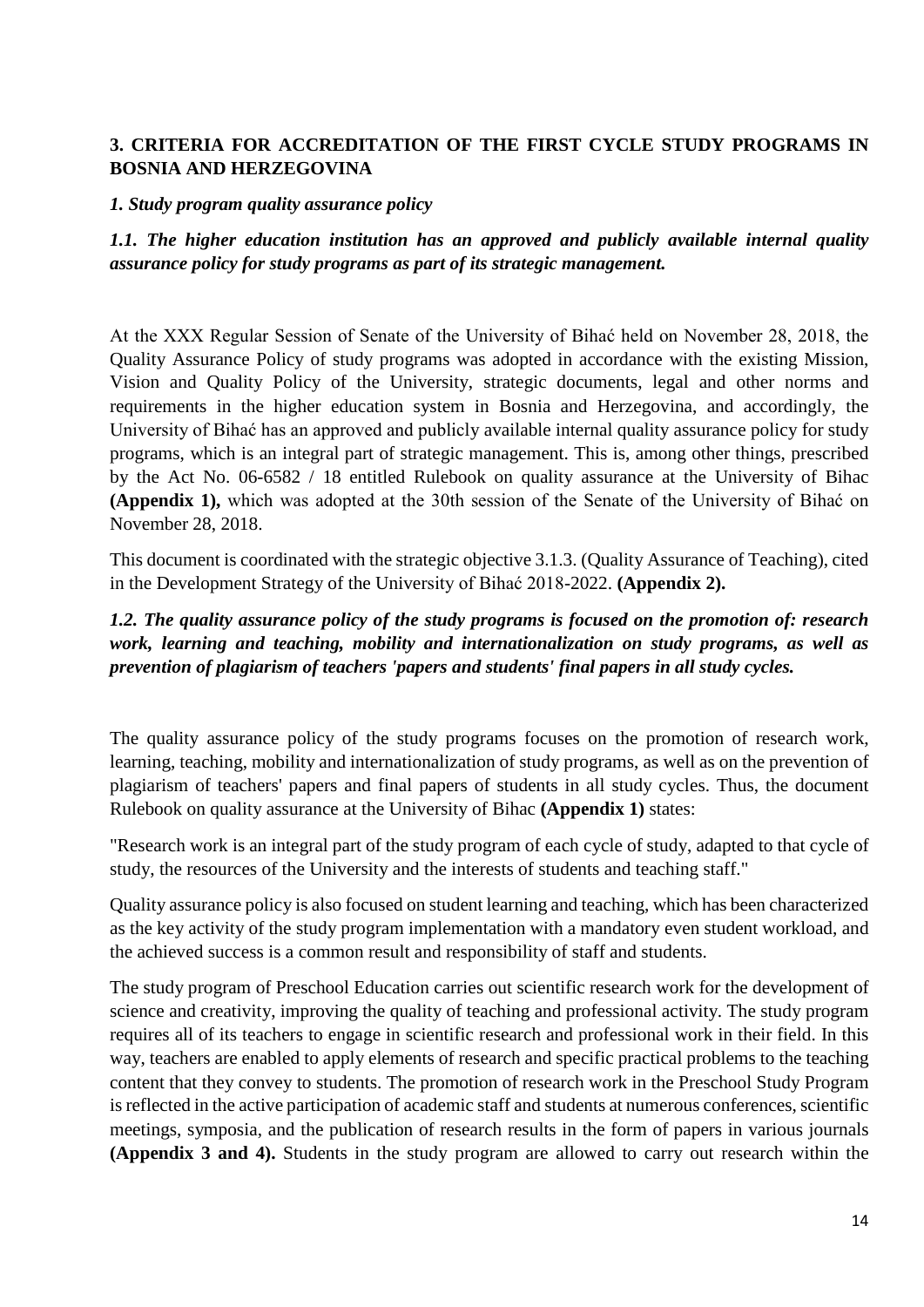framework of their final paper, the results of which can also be published in the form of a paper **(Appendix 9.2).**

The structure and content of the curriculum of the study program are coordinated with modern didactic approaches such as modern teaching methods, innovations in the teaching process, realization of practical teaching, all with the aim of learning and teaching in the study program. Classes are interactive, interdisciplinary and multimedial. A very important characteristic of teaching is understanding the processes and phenomena in the modern educational system. Regular classes, which include lectures and exercises, are accompanied by professional practice, the preparation of seminar papers and presentations, which ultimately enables students to study and learn on a full-time basis.

Mobility and internationalization are recognized and promoted within the study program, and is implemented through the existing processes at the University through various student and teacher mobility programs within the country and abroad and based on innovative staff proposals. The teaching staff participates in joint projects and in publishing scientific and review papers with colleagues from other universities in B&H and abroad **(Appendix 3 and 4).** Mobility has also been realized through various EU funded programs such as Tempus projects and Erasmus + exchange programs for students and teaching staff **(Appendix 5**, International Relations Office).

## *1.3. The policy supports the development of a quality in which all participants contribute to the quality of study programs, and it defines the way in which external participants are involved.*

Quality assurance policies support the development of a quality culture. Within this policy, all internal and external participants are involved in contributing to the development of the quality of study programs, through the document Rulebook on quality assurance at the University of Bihac **(Appendix 1)**, which states the following: "The development of a quality culture is a continuous obligation of all participants in the implementation of the study program." Internal participants involved in the implementation of the study program are involved in all stages of preparation, realization, analysis and (self)evaluation of the study program. External participants are involved minimally in the preparation and evaluation phases of the study program. The Faculty develops appropriate procedures for quality assurance of the study program, in accordance with the procedures and regulations of the University. The responsibility for the implementation of this Policy rests with the University's Quality Assurance and Internal Evaluation Center and the Faculty Management.

The study program development team includes a number of academic staff on the study program **(Appendix 4.1),** and during the preparation of the study program academic staff on the study program were involved in the design of the study program by submitting a syllabus for their subject. During the development of the study program, as external participants, the Una-Sana Canton Ministry of Education, Science, Culture and Sports, the Una-Sana Canton Pedagogical Institute, alumni, Preschool institutions (public and private) and our students were contacted **(Appendix 4.2).**

The culture of the quality of the study program in terms of realization, analysis and evaluation of the study program is achieved through the activity of the Quality Assurance Team at the Faculty of Pedagogy.

The quality of the study program in terms of the realization, analysis and evaluation of the study program is achieved by the activity of the Quality Assurance Team at the Faculty of Pedagogy, i.e.by reports on evaluation questionnaires of students for the winter and summer semester, as well as reports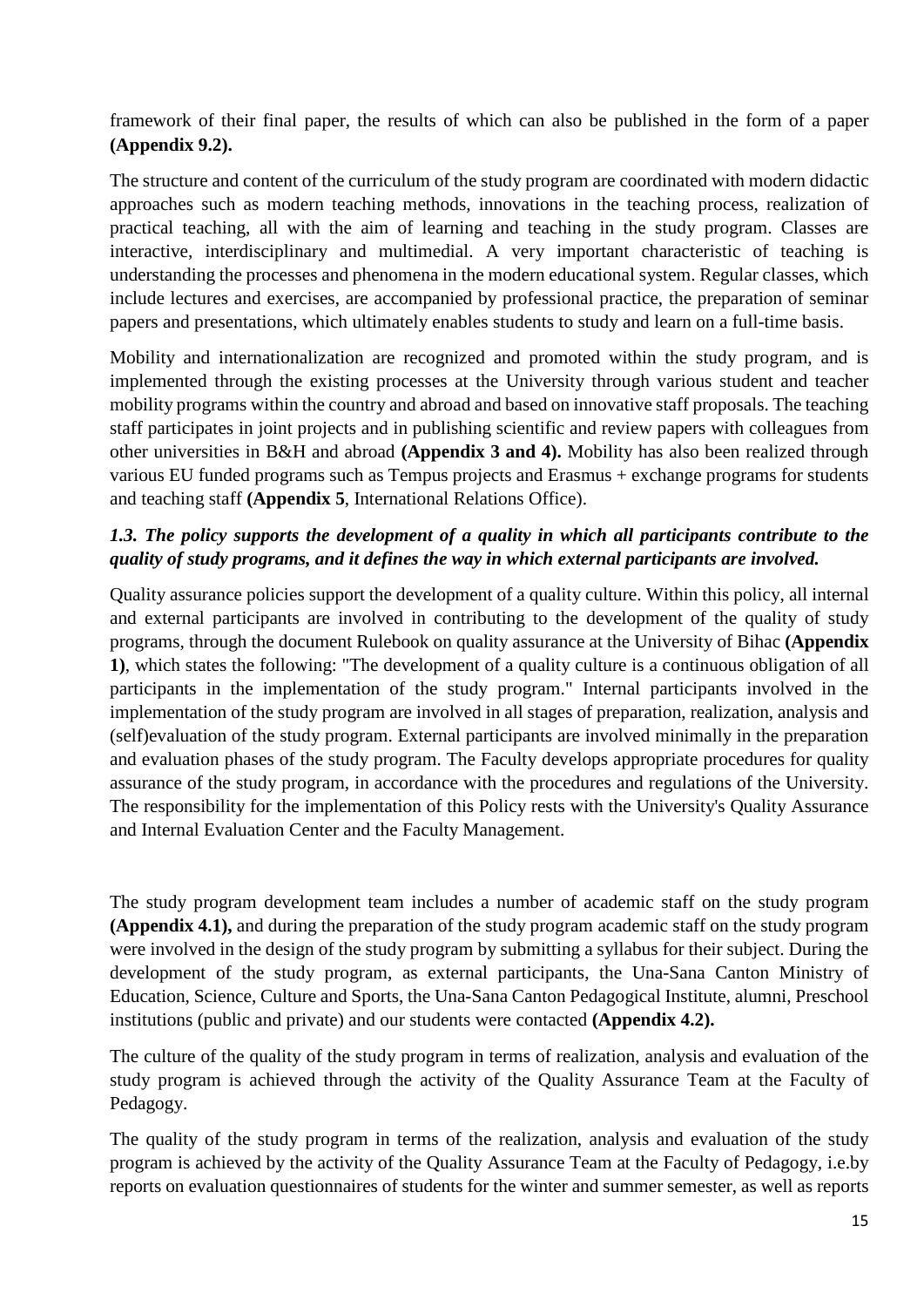on the students' pass rates for the winter and summer semester. In the evaluation questionnaires, students have the opportunity to anonymously evaluate the quality of each lecturer and subject **(Appendix 10.5 and 10.6**: Reports from the Quality Assurance Team).

#### *2. Design and adoption of study programs*

## *2.1. The institution of higher education has established procedures for the design and adoption of study programs involving students and all interested parties.*

At its 25th session, held on September 29, 2011, the Senate of the University of Bihać adopted the act No. 06-4294 / 11. entitled Rulebook on Procedures for Proposing, Accepting, Conducting and Monitoring the Implementation of Study Programs at the University of Bihać **(Appendix 7),** which provide and establish procedures by which study programs are created. They clearly involve students and all other participants in this process.

The Preschool Education Program has been updated in accordance with the Rulebook on Procedures for Proposing, Accepting, Conducting and Monitoring the Implementation of Study Programs at the University of Bihać **(Appendix 7),** and within the Erasmus + Teacher Project ("Introducing Competence-Based Preschool Teacher Education Curriculum in Bosnia" and Herzegovina"), which included an analysis of Preschool education in B&H (Activity 1.2), analysis of interested parties (Activity 1.3), needs analysis (Activity 3.2), and SWOT analysis **(Appendix 65).** The innovation was done in cooperation with European partner institutions: University of Zagreb, Manchester Metropolitan University in the UK, Matej Bel University in Banska Bystrica (Slovakia) and the University of Alba Iulia (Romania). Consultations with interested parties (preschools, parents, students, teachers) were conducted through online surveys, and information collected during the survey was used to design innovative study programs **(Appendix 8, Appendix 8.2).** EU partner institutions have reviewed and supplemented the proposal for innovative study programs in line with the European reform processes. At its 25th session, June 28, 2018, the Senate adopted the Decision on Adoption of the Modified Study Program on the 1st cycle of studies of the Department of Preschool Education at the Faculty of Pedagogy at the University of Bihać **(Appendix 6:** Decision on Adoption of the Modified Study Program, the Senate).

Within this Study Program we have made concrete changes in terms of introducing new competencies and the whole program was in fact based on new competences. Based on competencies, we modified some subjects so that, compared to the previous Curruculum, some subjects which had many hours were eliminated and we implemented new subjects to enhance the professional and personal competences of educators (eg, Speech Culture, and electives: Drama and movement, Geometry for Kids, Guitar, Graphic Workshop, Music History, Choral Singing, Fine Arts Workshop, Puppet Workshop, Mathematical Brain Teasers, Real-World Mathematical Design, Mathematics Through Play, Mathematics in Nature, Rhythm & Dance, Painting Workshop, Picture Book and Illustrated Book). Students are offered six elective courses according to the Study Program. Practical classes, unlike the previous curriculum, were initiated from the 5th semester, so that in the new curriculum, students have practical classes in years 3 and 4 held at the Preschools in the Bihać area while independent practice is held in the Una-Sana Canton area. Practical classes are present from the 5th semester and are taught in the 3rd and 4th year of study in Preschool institutions in the area of the city of Bihać, while independent practice is held in the Una-Sana Canton area.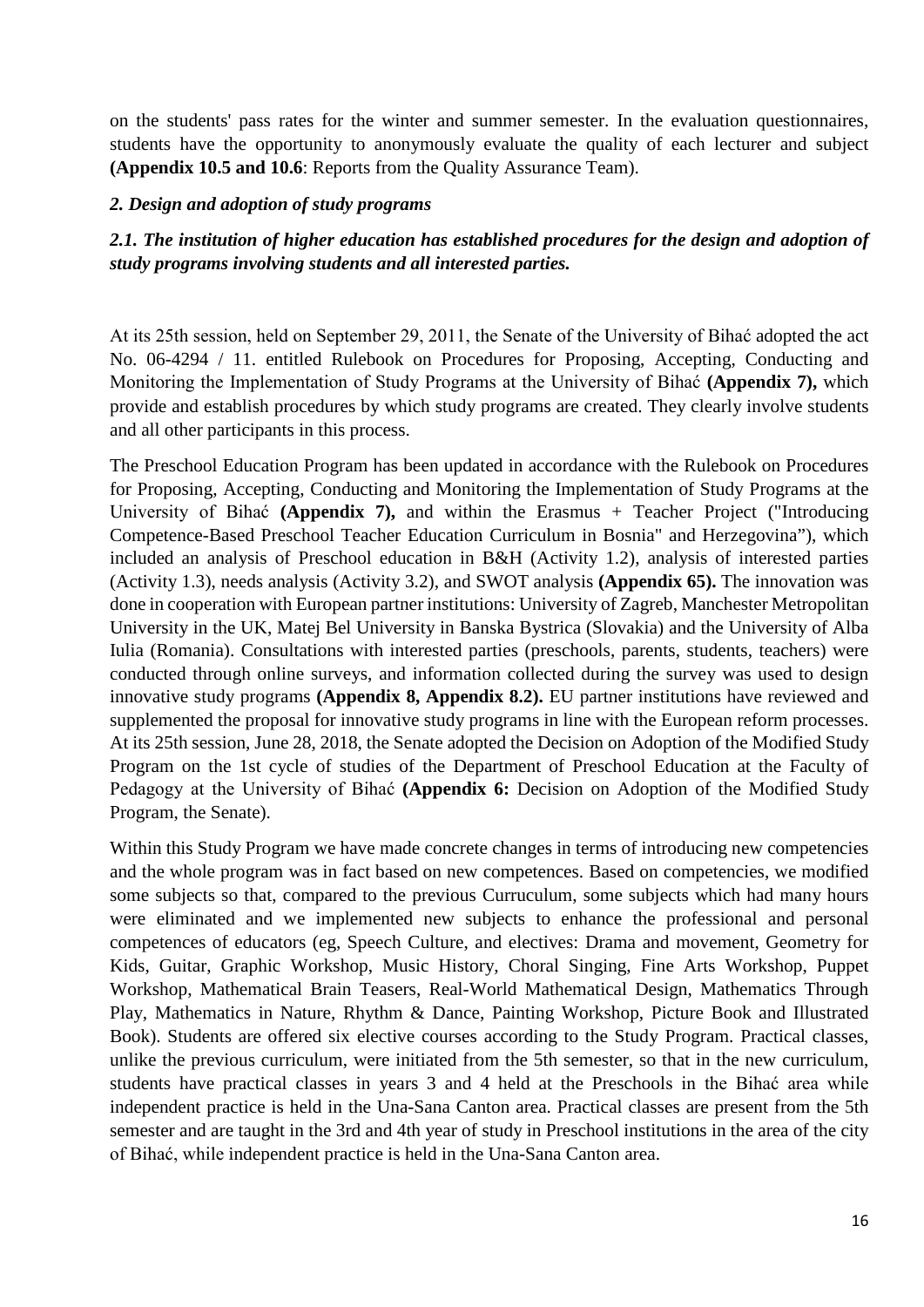## *2.2. The study programs are in line with the scientific and educational standards and achievements of a specific scientific / artistic field, the requirements of related scientific fields in order to acquire multidisciplinary knowledge, the requirements of the labor market and international reform processes.*

Since the study program was innovated in the framework of the Erasmus + project in cooperation with partner institutions from the European Union (University of Zagreb, Manchester Metropolitan University in the UK, Matej Bel University in Banska Bystrica (Slovakia) and the University of Alba Iulia /Romania/), several workshops were held for staff working on innovation to bring the content of the study program in line with the European Union science and education standards, current scientific and labor market developments, and international reform processes. The workshops were conducted by scientists and teachers from partner institutions from the EU, and the workshop presentations are available on the project website **(Appendix 10, 10.1., 10.2.)**

Within the project, trainers were educated and then they held trainings for the Faculty staff regarding the innovation of Curriculum based on competences and learning outcomes.

During the innovating and adopting the new curricula Faculty students, as well as other interested institutions were involved, e.g. Una-Sana Canton Ministry of Education, Science, Culture and Sports, Preschool institutions, graduate students and pre-service educators. All those interested in the field of Preschool education completed an anonymous **survey (Appendix 4.1 and 4.2)** compiled by the teaching staff and students of the Faculty together with all partner institutions within the mentioned project with the mentorship of 4 EU universities.

## *2.3. The objectives of the study program and the learning outcomes are clearly defined and consistent with the content of the study program and the level of the study cycle and are consistent with the institution's strategy. The objectives of the study program and the learning outcomes are comparable to the same and / or similar programs at higher education institutions in B&H and abroad.*

The aims of the Preschool Study Program are listed on page 7 of the Study Program Curriculum (Appendix 11), and a review of analysis of needs and opportunities in line with the University's strategic goals, which are in line in the Strategic development the University, has been given previously. The mission and vision of the University are compared with what was undertaken during the drafting of the Curriculum. Since the mission and vision are linked to the reform processes in education in B&H and to the European educational space, it is stated that the design of the new study programs takes into account compliance with the Bologna Declaration and the European Credit Transfer System (ECTS). This compatibility can be seen later on through the syllabuses of courses containing student workload and the number of ECTS credits for each course. The aims of the study program can also be linked to the content of the study program and the mission and vision of the University, since the mission and vision are focused on reference scientific research and advanced education - among other things in the social sciences - and the learning objectives state that the aim of this study program is "to enable students, after completing their four-year studies, to successfully implement educational work in Preschool education, applying modern knowledge, abilities and skills in the field of educational work. One of the essential goals is to equip the student for independent lifelong learning and development in accordance with new developments in the field of educational work"**(Appendix 11, SP – 18, pp. 13 and 18).**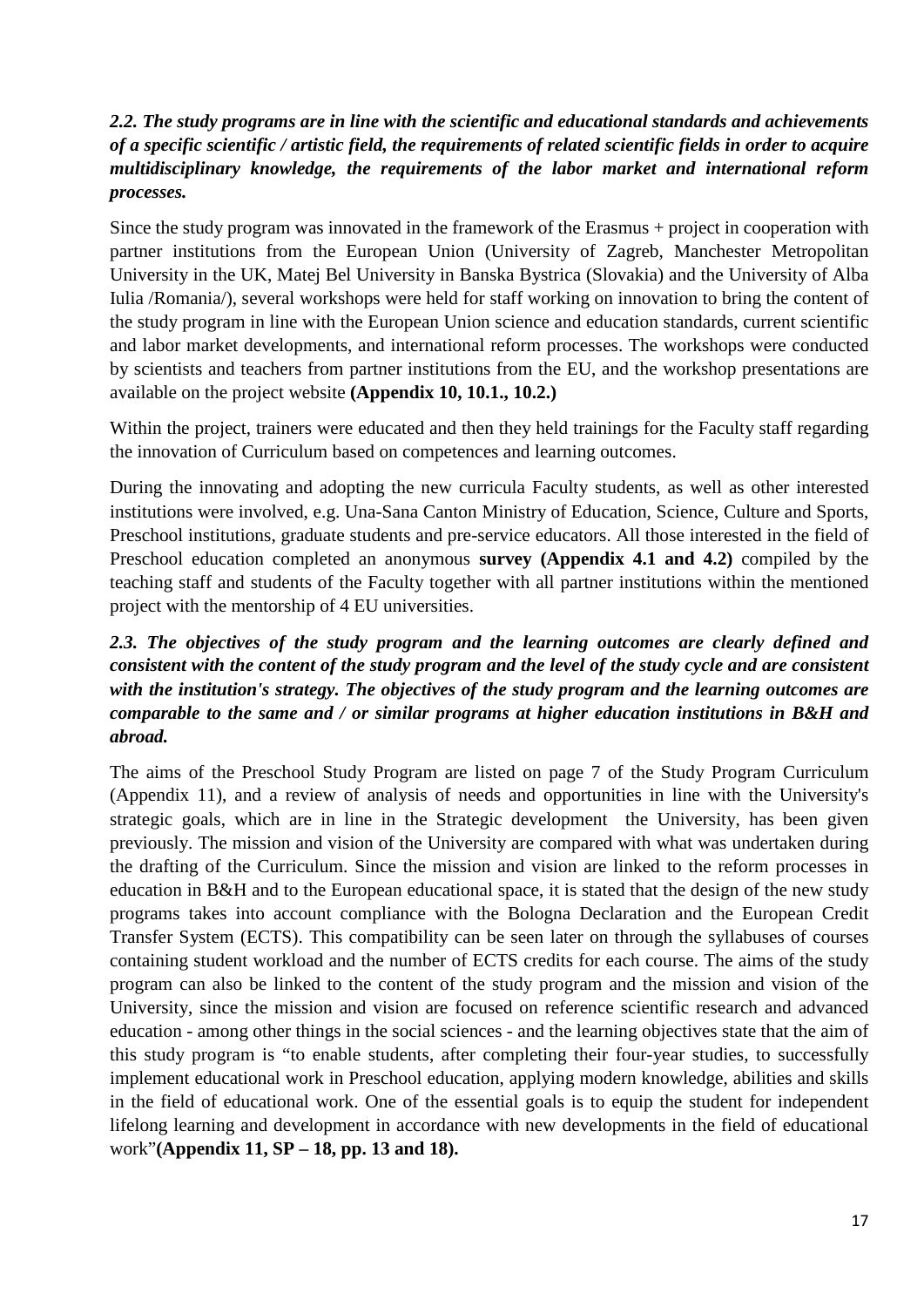Learning objectives and outcomes are defined at the level of the study program and at the level of each subject, and the process of defining the learning outcomes is made within the framework of the Erasmus + Teacher project ("Introducing competence-based preschool teacher education curricula in Bosnia and Herzegovina"). During the course of the project, a series of meetings of the teaching staff of the University of Bihać who were responsible for the innovation of the study program and experts in the field of Preschool education from B&H and the EU, producing matrices with learning outcomes for each subject **(Appendix 11**, page 18 in the Curriculum) and at the level of the study program itself. In doing so, care was taken to ensure that the learning outcomes were aligned at the level of the subject and study program, as well as with the institution's strategy.

When it comes to the University's strategy, learning outcomes are aligned first with the mission and vision of the University in terms of quality of education and focus on lifelong learning, while the process of developing learning outcomes, which included experts in relevant fields and analysis of interested parties, is consistent with strategic tasks 3.1.1. (Curriculum Revision) and 3.1.3. (Quality assurance of teaching).

As mentioned above, the innovation of the Preschool Education curriculum was a part of the Erasmus + project Teacher ("Introducing Competence-Based Preschool Teacher Training Curriculum in Bosnia and Herzegovina"), which includes six (public and private) universities in Bosnia and Herzegovina (University of Bihać, University of Travnik, University of Mostar, University of Tuzla, Independent University of Banja Luka and University of Herzegovina). All the mentioned universities worked together to prepare the proposal for an innovated study program, especially in the segment concerning the aims, competences and learning outcomes, after which the proposals were supplemented and adopted in accordance with the regulations of each institution. In that sense, the study program of Preschool Education at the Faculty of Pedagogy at the University of Bihać is comparable to five study programs at universities in B&H.

Building on the previous paragraph, it can be confirmed that the updated study program is comparable to several similar study programs from the European Union, given that the project also includes partner higher education institutions from the European Union (University of Zagreb, Manchester Metropolitan University in the UK, Matej Bel University in Banska Bystrica (Slovakia) and the University of Alba Iulia /Romania/). The proposal for an innovated study program was analyzed by each of the aforementioned partner institutions, and the workshops and study visits during the project also presented study programs and learning outcomes from these institutions that were considered when innovating this study program.

#### *2.4. Learning outcomes are identified and listed at each level of the study program, and are linked to qualification standards, the B&H Qualifications Framework and the Framework for Qualifications of the European Higher Education Area (FQ-EHEA).*

The learning outcomes of the mentioned study program are clearly stated and a matrix for learning outcomes within each subject has been elaborated, and a link to the Action Plan for the Design and Implementation of the Qualifications Framework in Bosnia and Herzegovina for the period 2014-2020. and the Basics of the Qualifications Framework in Bosnia and Herzegovina **(Appendix 11.1),** as well as the Framework for Qualifications of the European Higher Education Area (FQ-EHEA) **(Appendix 12)**, is reflected in the fact that the curriculum presents learning outcomes for each subject, and also specific and generic competences that students acquire after completing their studies, as well as ECTS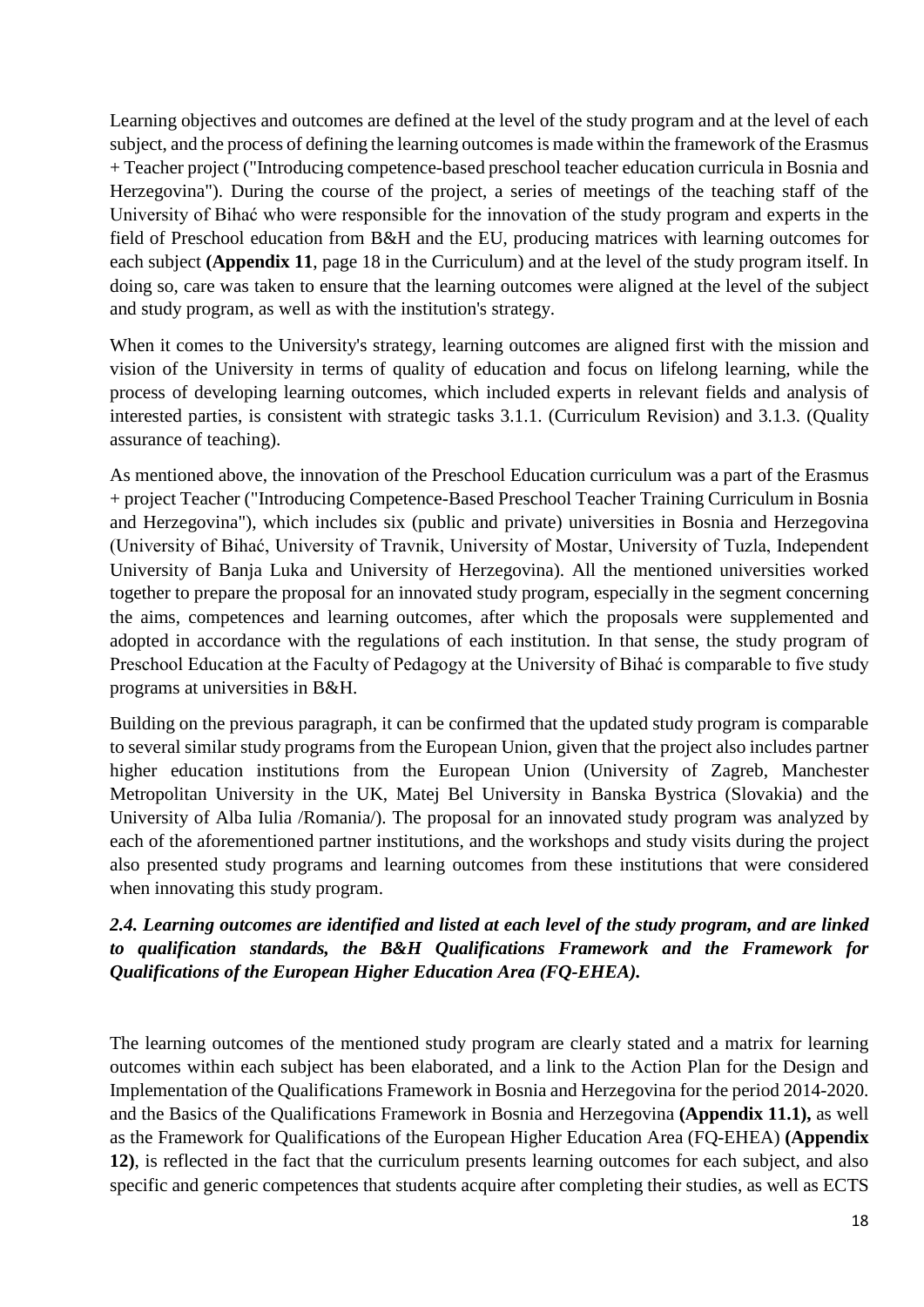credits for each course. Taking into account the specific situation regarding the standards of qualifications and the qualification framework as such in B&H, the design of the study program during the implementation of the said project took into account the specifics of each institution from different parts of Bosnia and Herzegovina, as well as proposals of partner institutions from the European Union. Thus, at the University of Bihać, the first cycle of study, which is otherwise presented as a three-year study according to FQ-EHEA, is organized as four years, followed by a second cycle of one year, while according to FQ-EHEA, the duration of the second cycle is presented as a period of two years. However, the FQ-EHEA itself states that this is only an indicative number of years of study, and that it depends on the country in which it is organized **(Appendix 12**: European Higher Education Area and Bologna Process, or at http: //www.ehea. info / page-three-cycle-system).

Bloom's taxonomy was used to formulate the learning outcomes, and the knowledge and skills that students will have upon graduation were defined during workshops organized through this Erasmus + project with representatives from B&H and the European Union. The learning outcomes themselves are modeled on partner institutions from the European Union, taking into account the specificities of the institution at which the given study program is organized.

Learning outcomes for the first study cycle:

a) independently and in teams plan, program and implement a program of preschool education, taking into account the developmental characteristics of children;

b) select and implement activities to meet the educational needs of children through the implementation of specific and alternative programs, with regard to pedagogical and methodological achievements;

c) systematically evaluate and monitor children's development and lead the interest in health care in relation to the needs and opportunities of children;

d) create a safe and stimulating environment for development, learning and children's play while respecting the rights of preschool children and families;

e) create an inclusive environment respecting the cultural, social and emotional needs of children;

f) analyze and evaluate their own educational work and continuously improve their competences through lifelong learning in order to ensure quality in the profession;

g) establish and develop close and confidential relationships with the family and cooperate with the local community;

h) be familiar with the legal acts regulating the field of education, identify the importance of preschool education in the educational and social context and apply the principles of the code of ethics in Preschool education;

i) maintain pedagogical documentation, participate in the work and development of a preschool institution using modern information technologies.

*2.5. The curriculum contains a minimum of: compulsory and elective courses overview, indicative content for each subject (divided by the number of weeks / units within one semester), student workload per subject, credit value of each subject expressed in accordance with ECTS, methods of testing and evaluation of continuous student knowledge acquisition, ECTS credit value of final work on the 1st and 2nd cycle of study, depending on the status of the institution, quality assurance*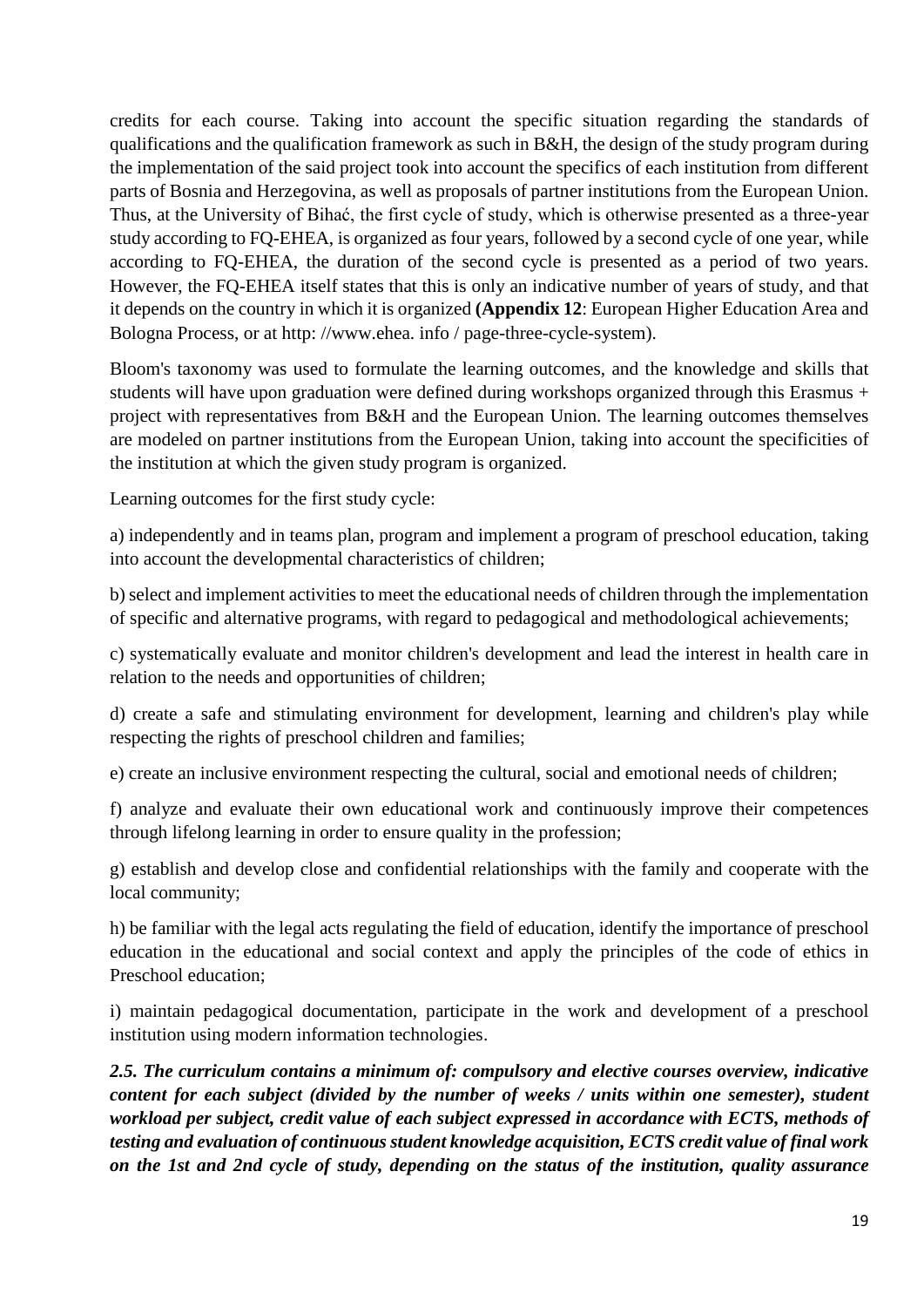*methods, list of required and recommended reading for each individual subject, obligatory and specific equipment for the implementation of the program / subjects according to the requirements of the scientific / artistic field.*

In the syllabuses of courses in the curriculum of this study program **on pages 14-18, e.g. pages 24-31 (Appendix 11)** what can be seen is: overview of compulsory and elective subjects, indicative content for each subject, student workload per subject, credit value of each subject expressed in accordance with ECTS, methods of verification and evaluation of continuous acquisition student's knowledge, ECTS credit value of final work in the first cycle of studies, quality assurance methods, list of required and recommended reading for each individual subject.

Determining the student workload is realized through the Handbook on determining the workload of a course / module at the University of Bihać **(Appendix 13).** The choice of teaching methods for the transfer of knowledge depends on each lecturer, but it is worth mentioning that with the basic obligation of teachers to constantly improve in their scientific field and in the methodological-didactic field, within the previously mentioned Erasmus + Teacher project, a series of methodological-didactic workshops, training sessions and study visits to EU partner universities were held for subject teachers in the Department of Preschool Education. The workshops were conducted by experts in the field of Preschool education from B&H and the European Union **(Appendix 14, 14.1, 14.2, 14.3, 14.4, 14.5).**

ECTS credits are allocated as follows: number of contact hours of lectures + number of exercise hours + number of seminars + number of hours provided for other activities + number of hours allocated for independent learning and preparation for exercises. This is the complete student load per one subject.

One (1) ECTS credit implies a student load of 25 hours given the complexity of the subject. The total sum of the total load is divided by the number 25 and the number of ECTS credits for the course (subject) is obtained.

Complexity is assessed on the basis of the number of pages in the reading list that need to be learned to successfully master the subject, which is decided by teachers in a narrow scientific field in collaboration with students' representatives to develop the curriculum. If the number is awarded half ECTS credits, then it is rounded up or down based on the complexity of the content of the course (Appendix 11: Study program; Appendix 11.1: Manual for the application of the qualification framework in higher education.

Through the syllabuses in the curriculum required and specific equipment is listed for the implementation of the program / course according to the requirements of the scientific / artistic field (Appendix 9: Specific equipment used in the Study program).

*2.6. The higher education institution ensures: interdisciplinary / multidisciplinary curriculum, internationalization of curriculum, interaction with professional practice, realization of practical teaching and active participation of students in scientific / artistic research within the study program.*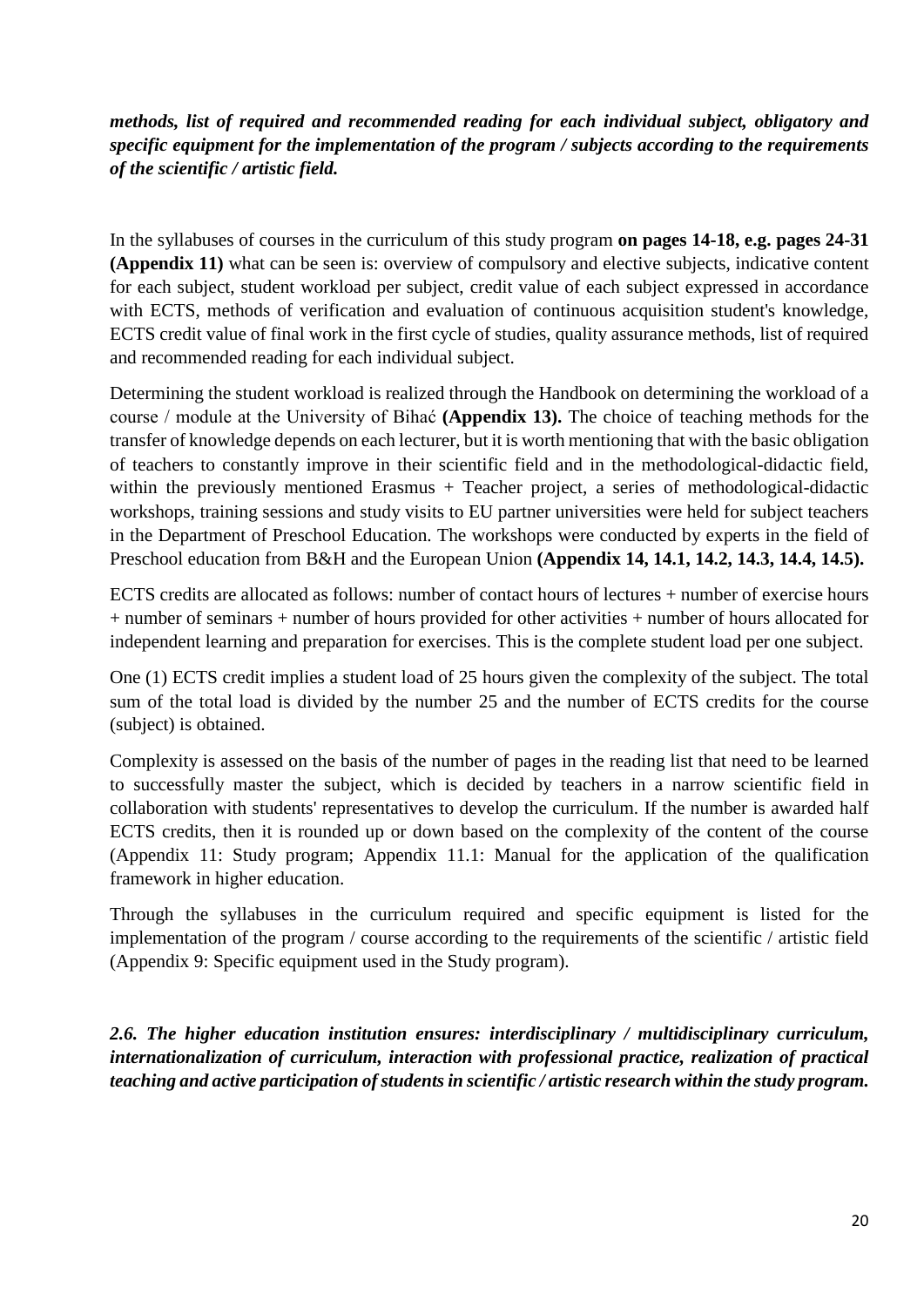The interdisciplinarity of the study program is ensured through the Curriculum (Methodologies on the fourth year), while internationalization is ensured primarily through the outgoing and incoming mobility of students and teachers **(Appendix 4).**

As a specific form of teaching, pedagogical, methodical and independent methodical practice is organized. Pedagogical teaching practice is organized in the fifth and sixth semesters. After completing the pedagogical practice and collecting documentation on the completed practice, the head of the pedagogical practice enters the information into the student's index. Expert practice is held in preschool institutions on the basis of a contract to be signed with them. (**Appendix 13.1).** Contract on maintenance of professional and methodological practice

As a special form of preparation of students for the educational call within the methodologies during the fourth year, methodical and independent methodical practice of students is realized.

1. Methodical practice consists of:

a) attendance of students to activities defined by the plan and program of educational work in preschool institutions, which are realized by the teacher-mentors and the professor mentor according to the schedule of activities during the day;

b) realization of activities prepared and implemented by students in the presence of a mentor; methodical practice is designed in such a way that students listen to two tutor classes and two classes held by students (for each subject of methodology).

2. Independent methodological practice of students consists of independent work of students with one educational group according to the plan and program of educational work in preschool institution with mentoring of teachers and supervision of professors of pedagogy or methodology from the Faculty.

Student participation in research is largely reflected in the development of individual seminar papers as well as the final paper, but student involvement in projects implemented by teachers is also present. One such project is the previously mentioned Erasmus + Teacher project, in which students from the Department of Preschool Education participated in study visits to partner universities in B&H and the EU, as well as workshops and other activities related to the project.

The students of the Department of Preschool Education participated in the scientific research for the purpose of their final papers, which was approved by the Ministry of Education, Science, Culture and Sports of the Una-Sana Canton, within which they did their final paper. **(Appendix 9.2; Appendix 15:**  Internationalization Strategy of the University of Bihać 2018-2023, dated 29 October 2018)

## *3. Student-centered learning, teaching, and evaluation*

## *3.1. The academic staff providing the classes are pre-prepared and motivated for that activity, and in preparation for that activity, take into account the results of student learning and teaching quality evaluation surveys.*

The motivation and preparedness of the academic staff is largely reflected in the different approaches teachers have towards teaching and improving their work with students. Institutionally, this issue was addressed through acts of the University such as the Human Resources Management Policy at the University of Bihać **(Appendix 16)** and the Rules of Procedure **(Appendix 17).**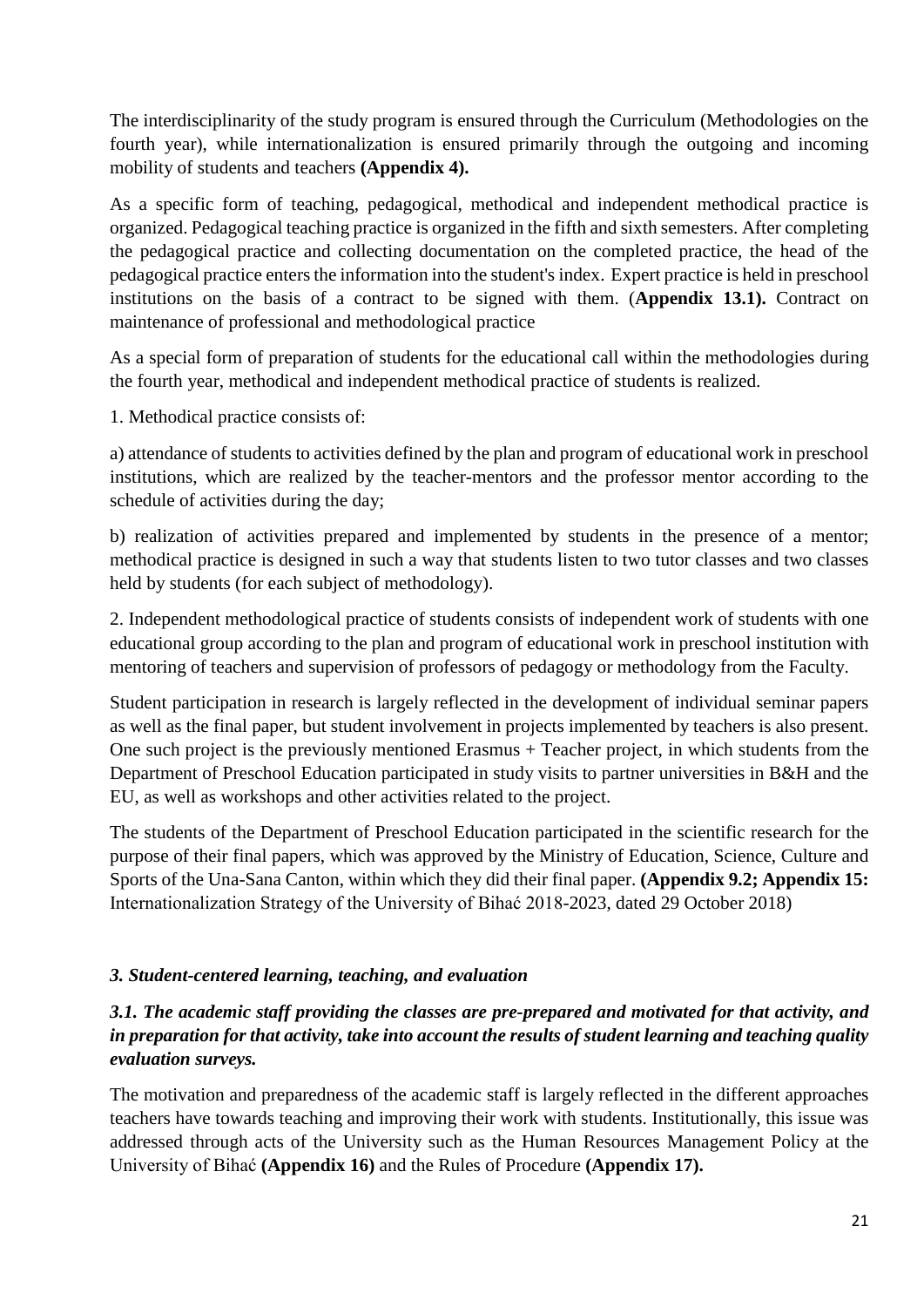The procedure for interviewing students of the University of Bihać and how to act based on the results of the survey are described in the documents: The procedure for interviewing students of the University of Bihac **(Appendix 18)** and the Report on the analysis of the results of the survey of students of the Faculty of Pedagogy in the summer and winter semester ac. 2018/19. **(Appendix 19 and 19.1),** all in accordance with the recommendations of the Quality Assurance Team, who propose to the Dean, and the Dean at the Faculty Council.

For poorly graded teachers and associates, the management organizes discussions and directs them to use new, different ways and methods of teaching students to correct any potential mistakes. The next way is to highlight the best rated employee and associate, in order to motivate all other employees.

The quality assurance team, the Dean, and the Faculty Council analyze students' opinions and attitudes regarding all survey questions. Example of comments and recommendations given by students in the survey: the reading list for exam preparation must be clearly stated and accessible, reduce the number of classes during one work day, employ professors and assistants in all lectures, adhere to the schedule of lectures, Faculty management should work on improving the level of quality of the spatial and technical conditions for teaching, improve the interest of students **(Appendix 8.1:** Comments of students in the survey).

## *3.2. Academic staff motivates and involves students to take on an active role in the research and teaching process with appropriate guidance, consultation, and support.*

Students are encouraged to be involved in scientific research and the teaching and learning process, first of all through the preparation of seminar papers as part of their subject obligations and student practice, but also through participation in the preparation of publications and projects conducted by teachers. Examples of such publications are student magazines, created by students with teacher mentoring, and the journal *Post Scriptum*, in the preparation of which students are involved. There is also student participation in projects such as the Erasmus + Teacher project, in which students from the Preschool education department visited partner universities in B&H and the EU, as well as workshops and other project related activities. Examples of student participation can be seen in (**Appendix 21, 21.1, 21.2. and 21.3).**

It is the responsibility of each teacher and assistant to provide a minimum of 2 hours of individual consultation for students two times during the week, and these are regularly held **(Appendix 54:** Teaching Staff Consultations with Students).

## *3.3. Students are assessed through publicly available procedures for fair, transparent and consistent assessment, as well as through various forms of assessment of knowledge and skills in accordance with the specifics and objectives of the study program.*

At the beginning of the academic year, teachers introduce students with the subject, learning methods, assessment criteria and give them a syllabus of the subject. The syllabus of each course describes the procedure and criteria for evaluating student work **(Appendix 11).** For each activity he or she does, the student receives a certain number of points, which are pre-set and with which the students are familiar.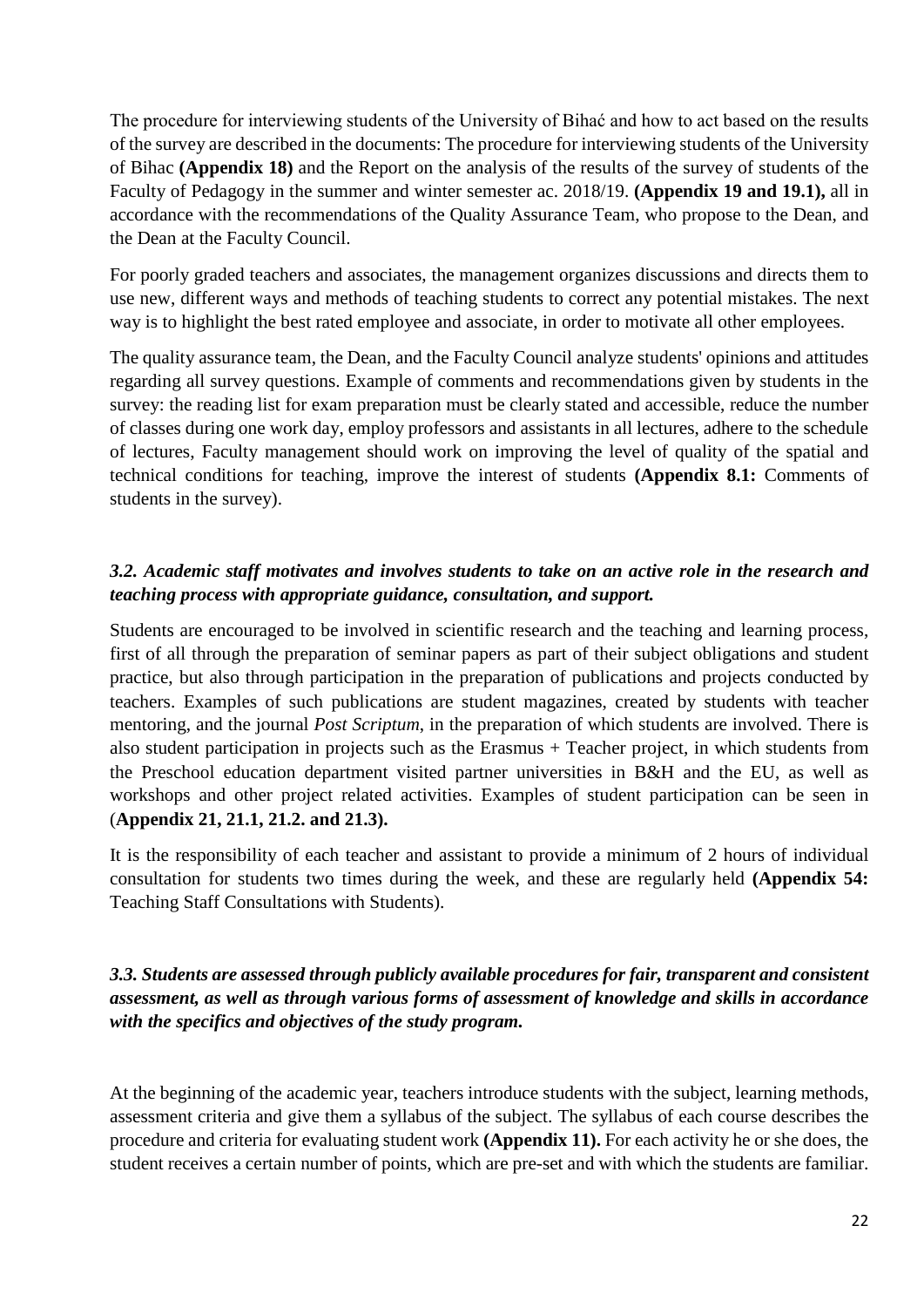Students have partial examinations, midterm and enterm examinations, final exam and integral midterm and endterm exam - they can earn a certain number of points for each of these. The number of points on the pre-examination activities are added up and it is a prerequisite for taking the final exam. Depending on the particular subject, the pre-exam grade point ratio ranges from 50% for students' pre-exam requirements. They then take the final exam. In accordance with the specifics of the objectives of individual subjects, the number of points that a student needs to have for each level of demonstrated knowledge and the grade level is determined. Student Opinion on Procedures is an integral part of the survey completed by all students at the end of the semester **(Appendix 11**: SP Preschool Education; Appendix 56: Study Rules for First Cycle Study No. 06-3667 / 2019 dated June 27. 2019.*.*

## *3.4. Assessment procedures regulate: the organization of tests and examinations, the criteria and methods of assessment by examiners and the committee, the transparency of assessment and the possibility of student complaints regarding the assessment.*

The assessment procedure is regulated by the Rulebook on Exams at the Universities / Colleges of the University of Bihać for students studying in accordance with the Bologna Process **(Appendix 22).**

Students' work is monitored and graded continuously during one semester, and grading is done by assigning points for each form of activity and assessment during the semester and at the final exam, which determines the final grade. In the structure of the total number of points, which must be described in the work plan for a given subject, at least 50% of the points must be assigned to activities and knowledge tests during the semester. The final exam in the assessment structure can be evaluated with a maximum of 50% points.

The faculty / college is obliged to organize classes "in classrooms" for the part-time students in the first, eighth and fifteenth week of each semester, which is regulated in more detail by the rules of study.

Part-time students are obliged to attend the forms of assessment as defined by the syllabuses of the subject at each faculty / college, which are, as a rule, executed during those working weeks in which classes are organized for these students, and which is regulated in more detail by the rules of study. Forms of assessment can be written, oral and practical. As a rule, the assessment is written and is done through a test or a written paper. The method of examination is determined by the home department or teacher, and all forms of assessment are public.

A written or practical assessment of one course may not last less than 1 (one) or more than 3 (three) hours. The results of the written exams are kept until November 1st of the following academic year. The first study cycle (undergraduate study) ends with the completion of all exams and / or preparation and defense of the final thesis in accordance with the study program.

The final exam is taken in the second week after the classes are completed.

Students who do not pass the final exam (fail to meet) in the regular term may take the remedial exam in subjects they did not pass at the end of one semester. Between the regular (first) and remedial exam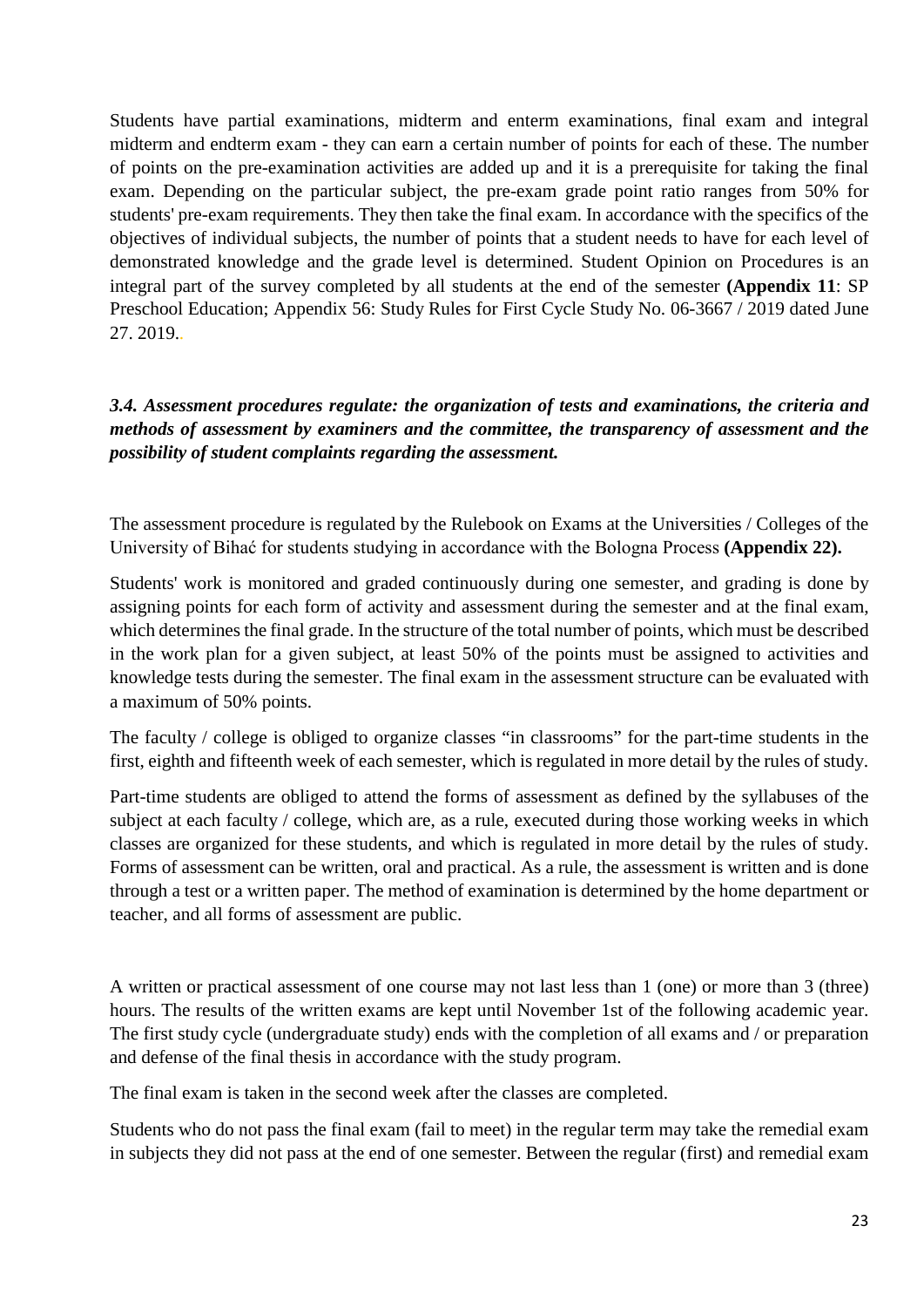periods, a time period of 2 (two) to 4 (four) weeks is left in which teachers and assistants will, through consultations and, if necessary, additional teaching, prepare students for the remedial exam.

A student who is not satisfied with the grade, that is, a student who fails to pass the exam in a particular subject after the first attempt, may request in writing that the exam be repeated before the committee within 24 hours of the assessment. The request for the retake of the exam must be substantiated **(Appendix 22:** Examination Regulations of December 30, 2010, No. 06-4344 / 10).

## *3.5. A higher education institution has a procedure that defines the process of preparation, structure and evaluation of the final paper of students of a particular cycle of study, as well as the rights and obligations of students and mentors and the conditions for mentoring.*

Pursuant to the Rulebook on the defense of the final thesis at the Faculty of Pedagogy **(Appendix 24),** the procedure and proceedings for drafting the final paper are prescribed. These Rules prescribe the rights and obligations of the student as well as the mentor and the conditions for mentoring. The structure of the paper itself is clearly prescribed, with the explained chapters that must be implemented in order for the final paper to go to final evaluation and defense. The quality of the work is evaluated by the mentor and the Commission for drafting and defending the final thesis. The condition for obtaining mentorship is a teaching title - assistant professor, associate professor and full professor.

For each cycle of study there is a different report on the defense of the thesis and it is done after a successfully completed defense at any of the cycles **(Appendix 26:** Record of the defense of the final thesis; **Appendix 26.1**: Record of defense of the master's thesis).

The Infoservice maintains a mentoring database with the name of the candidate, the name of the topic of the final, graduate, master's thesis, the name of the mentor and the date of defense. This prevents repetition of topics as well as possible plagiarism, i.e. the rewriting of edited topics. The mentor's competence is exercised and controlled on the basis of the selection of each teacher into a teaching title at the Faculty **(Appendix 27:** Mentoring database and list of final papers).

## *3.6. Students' representatives are involved in the work of the body of the higher education institution whose duty is to manage and make decisions concerning the study programs.*

Students from all cycles of the University of Bihać are involved in the work of the Faculty and the University, which is regulated by the Statute of the University of Bihać **(Appendix 28).** The decision on student representatives is made by the students in their institutions for which the Student Association of the University of Bihać is in charge. Cycle I, II and III students each have 1 Senate representative. At the Faculty Council, students of the first and second cycle are represented by 1 student each and the selection of representatives is made by the Association of Students of the Faculty of Pedagogy. Students participate equally in decision-making on all agenda items at Faculty Council sessions. Through representatives, students participate, among other things, in the development of curricula and the innovation and coordination of study programs. As part of the Erasmus + Teacher project, where we worked on the innovation and coordination of the Preschool Education program, students of the Preschool Education Department (2 students) participated in all activities. Two female students were on the project team and attended all curriculum innovation and coordination sessions and participated in proposing and making curriculum decisions **(Appendix 29**: Records of one of the project meetings showing studnet attendance).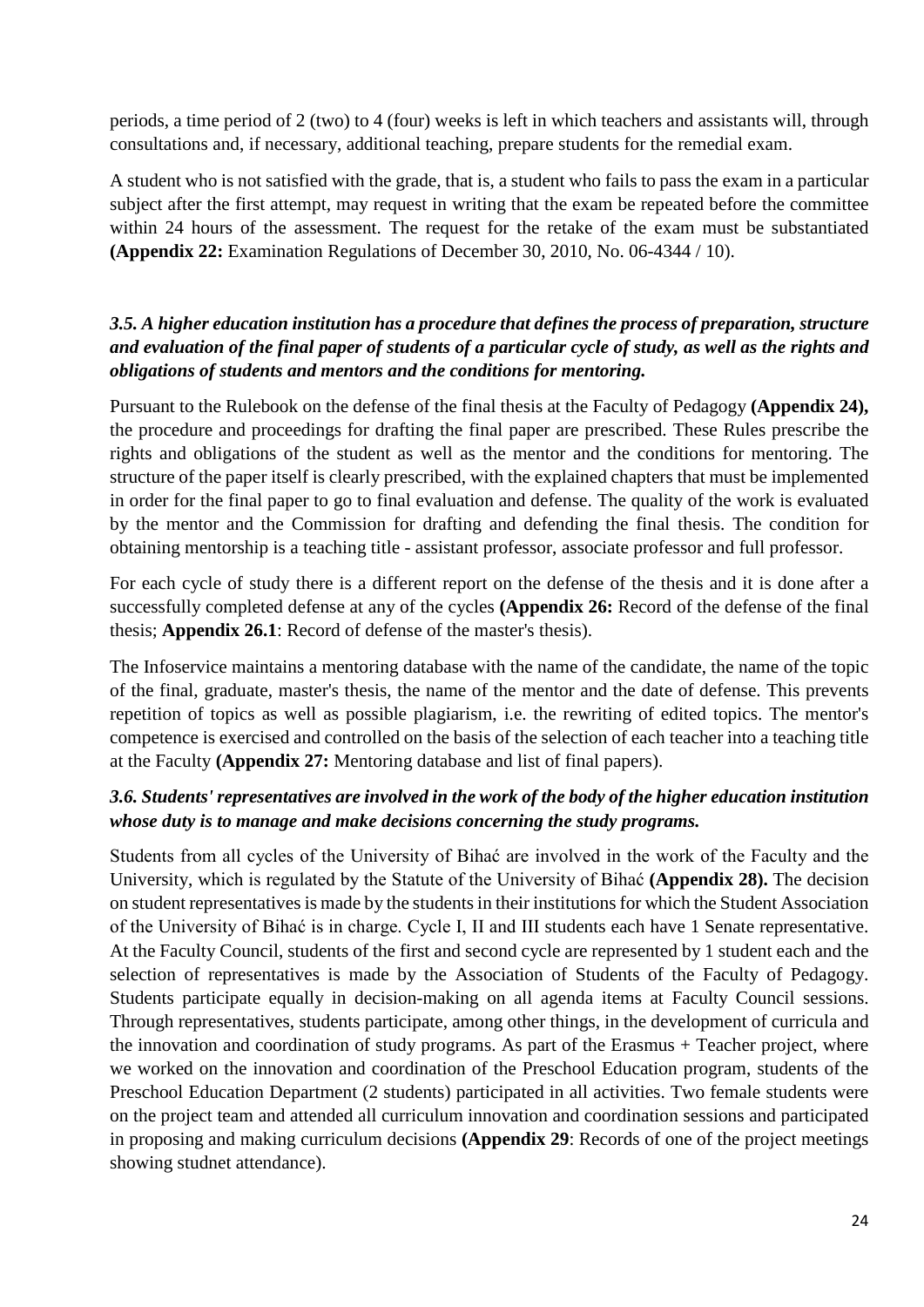## *3.7. The institution of higher education has a mechanism and procedures in place to support students and advise them on their future career development.*

During their studies, students have a practical part of teaching in preschools, and there they have the opportunity to see the way they work, which affects their career development. Independent practice of seven days allows them to independently approach the creation of activities and their implementation in preschool institutions.

#### **4. Student enrollment and advancement, recognition and certification**

*4.1. Admission of students to the study program of any cycle is made on the basis of legal guidelines, clear and transparent criteria which include examinations of candidates' knowledge, preferences and abilities and success in the previous education, in accordance with the analyzed social needs and the resources provided for the implementation of the program. The public competition for enrollment is announced on the institution's website and in the media.*

Admission of students to the study programs of the University of Bihać is done in accordance with the Statute of the University of Bihać and the Decision on criteria and standards for determining the order of receipt of candidates for enrollment in the first year of study at the University of Bihać **(Appendix 30),** and through public competition for student enrollment in the first year of I, II and III study cycles of the academic year.

Admission and enrollment of students in the first year of study is conducted by a special committee appointed by the Council of the Faculty of Pedagogy, University of Bihać.

Selection of candidates is made on the basis of the Decision on criteria and standards for determining the order of receipt of candidates for enrollment in the first year of the first cycle of study at the University of Bihać, which is an integral part of the public competition, as well as individual criteria of the faculties of the University in Bihać for evaluating grades from subjects relevant to the specific study and evaluating the results of entrance exams at the faculties of the University of Bihać where the entrance exams are held.

The criteria clearly determine the need for the entrance exam and the way it is graded, the success in previous schooling, and the way of giving preference to certain social categories on equal terms. The ranking of candidates and admission of students in the first year of study is done depending on the number of points that the candidate receives at the Faculty of the University of Bihać where the entrance exam is scheduled and take based on:

- overall grade point average,

- success in particular subjects relevant to the study program,

- the results achieved in the entrance exam,

- results obtained from competitions in courses relevant to a particular study, as well as results accomplished in sport,

-special recognition for the valedictorian.

The rank list of all candidates and the list of admitted candidates are published by the faculties of the University of Bihać on the bulletin board after being verified by the Council of each faculty of the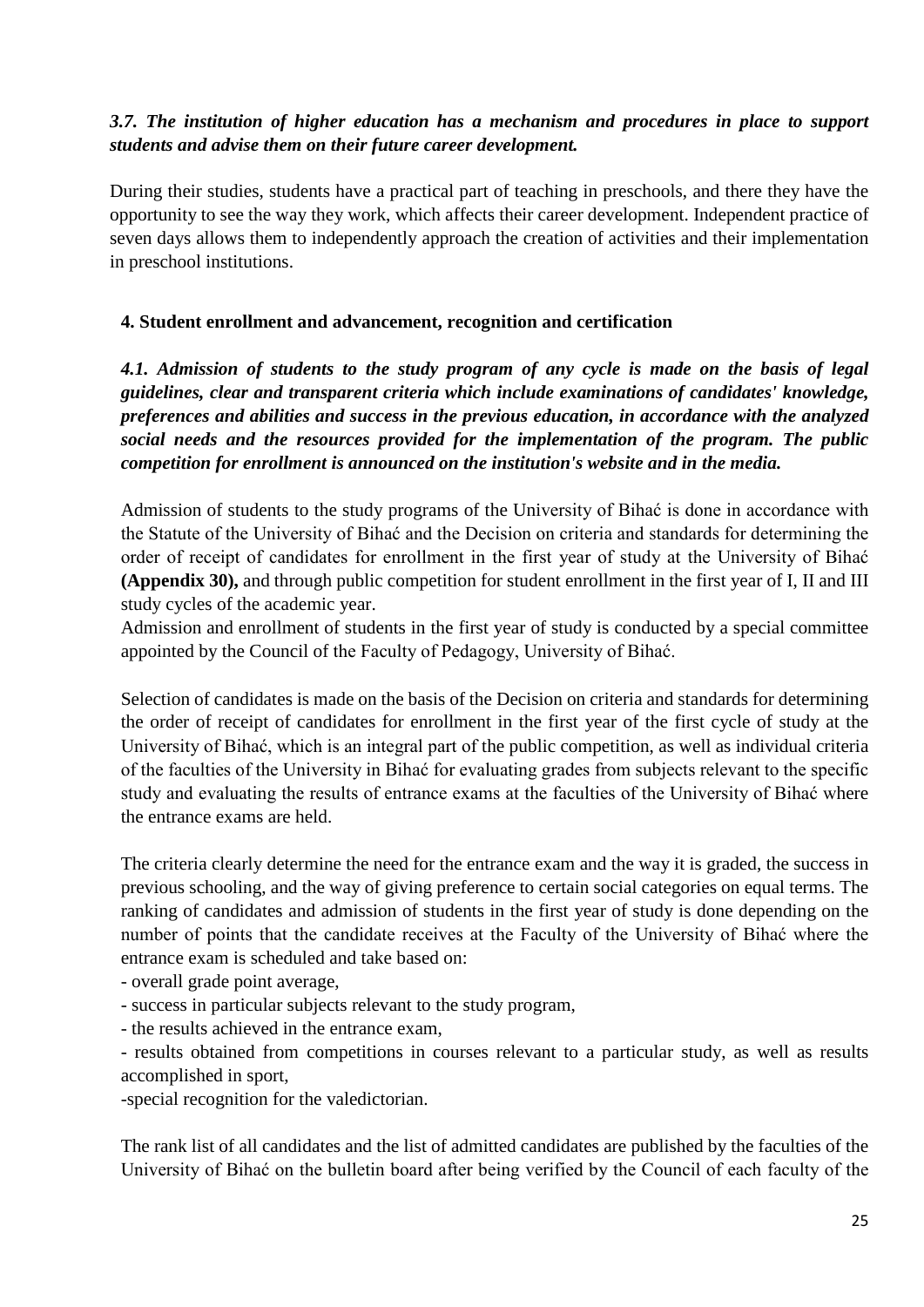University of Bihać and no later than 3 days from the last day of the entrance exam **(Appendix 31:** Link to the last public competition).

The enrollment of students in the study programs of the University of Bihać is done in accordance with the document Consent of the Una-Sana Canton Government to the plan of enrollment of students in the faculties of the University of Bihać, which is adopted by the founder. Specifically, in the case of the innovation of the Erasmus + Preschool Study Program ("Introducing Competence-Based Preschool Teacher Education Curriculum in Bosnia and Herzegovina - TEACHER"), an analysis of interest groups (potential employers, students, parents - users of Preschool services, etc.) was carried out, and the very innovation of the Curriculum of this study program includes the Association of Preschool Employees in FB&H. The resources for the implementation of the program imply first the human potential, which is provided by the higher education institution through its employees, and for subjects for which the faculty does not have staff, external associates are hired through a public competition for selection into scientific-teaching titles and the engagement of teachers and associates in the first cycle of study in academic year. In addition, the faculty has provided material resources for teaching in the form of space and basic (as well as multimedia) equipment, and additionally, through the Erasmus + project, information and didactic equipment for teaching and equipment for mathematical, physical and health education, music and art methodology subjects **(Appendix 61:** Project Teacher equipment).

All public competitions at the University of Bihać are published on the University of Bihać website, individually on the websites of organizational units, and in daily newspapers available in the territory of Bosnia and Herzegovina.

#### *4.2. Procedures for the recognition of higher education qualifications, periods of study and prior learning, including the recognition of non-formal and informal learning, have been put in place. Recognition procedures are in accordance with the Lisbon Recognition Convention.*

Recognition of higher education qualifications at the University of Bihać has so far been carried out in accordance with the Law on Nostrification and Equivalence of Foreign School Certificates (Official Gazette of the Una-Sana Canton, No. 23/11, **Appendix 32)** and the Rulebook on Nostrification and Equivalence of Foreign School Certificates (Official Gazette of the Una-Sana Canton, No. 15/12, dated 15 June 2012, **Appendix 33),** but a new Draft Law on Recognition of Foreign Educational Qualifications is currently in the process **(Appendix 34).** In accordance with the aforementioned Draft Law, the Senate of the University of Bihać, at its 24th regular session of May 2018, adopted a draft Rulebook on recognition.

When it comes to recognizing periods of study and prior learning within a mobility program, the procedures for their recognition are governed by the Rules on Mobility at the University of Bihać **(Appendix 35).**

International Relations Office of the University has documents which can prove the success of recognizing the period of study for students of the University of Bihać who spent one or two semesters at partner higher education institutions **(Appendix 36).**

Although the Law on Nostrification and Equivalence of Foreign School Certificates No. 01-02-1-249 / 11, used as of 5 December 2011, has not yet been fully harmonized with the Lisbon Recognition Convention, the Draft Law on the Recognition of Foreign Higher Education Qualifications is in the process and is made in cooperation with the Centre for Information and Recognition of Qualifications in Higher Education, and has been produced in full compliance with this Convention. Accordingly, at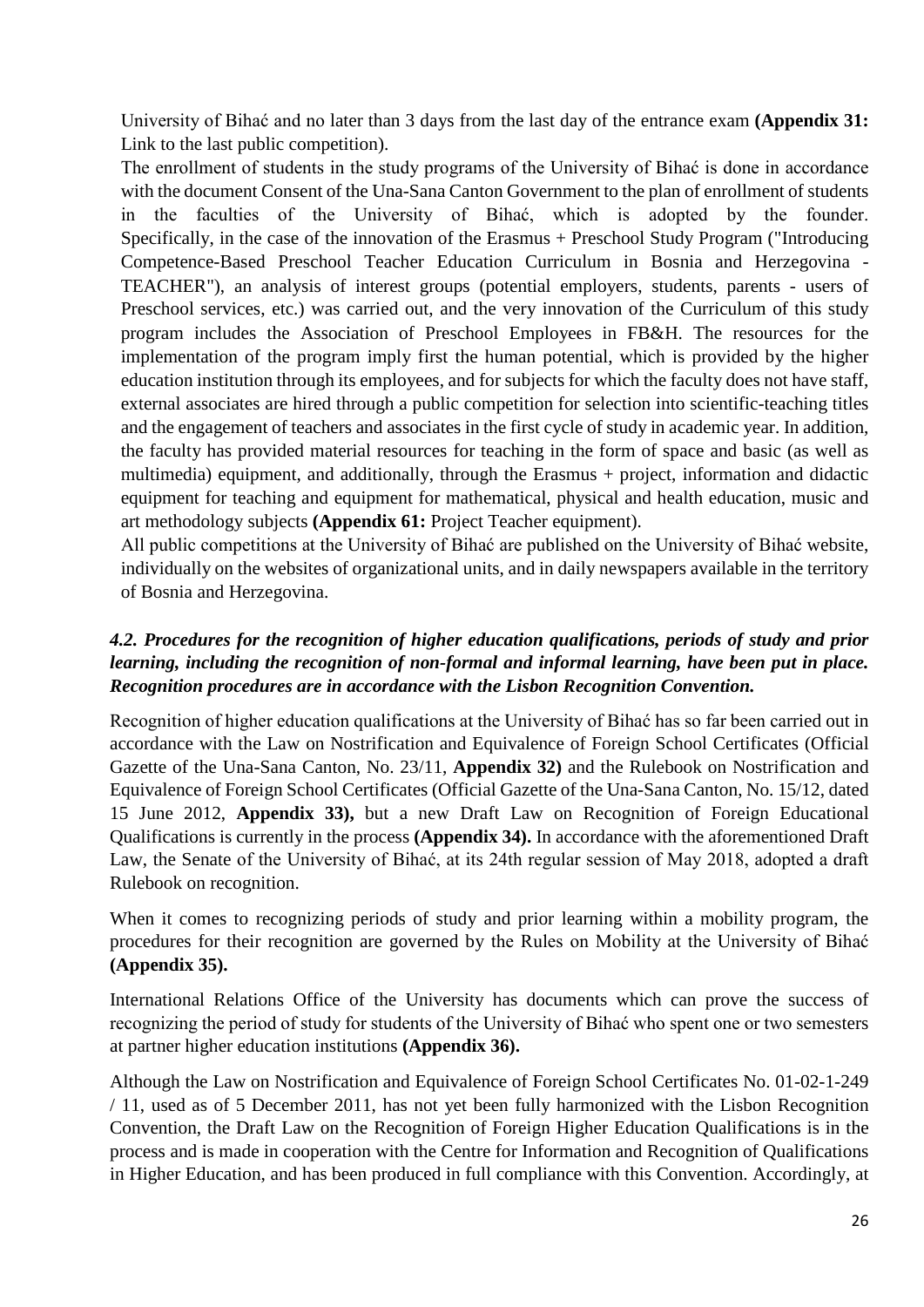its 24th regular session of May 2018, the Senate of the University of Bihać adopted a draft Rulebook on recognition. According to the above Act, the proposal for the nostrification and equivalence of foreign school certificates is made by the University Senate, which forms a committee of 3 to 5 members. The committee works in sessions. In the process of nostrification, the committee shall take into account the education system of the country in which the certificate was obtained, the curriculum of education, the conditions for admission to education, the length of education, the right conferring the diploma in the country in which it was obtained, as well as all other circumstances relevant to nostrification. The committee shall draw up the minutes signed by the Rector of the University.

## *4.3. Graduates are given a document explaining the qualification they have acquired, including the learning outcomes achieved, and the context, level, content and status of the studies they have attended and successfully completed.*

Graduates are issued a diploma and diploma supplement in accordance with the Rulebook on Content of Public Documents Issued by Higher Education Institutions in the Una-Sana Canton (Official Gazette of the Una-Sana Canton, No. 15/10, dated September 30, 2010, **Appendix 37),** and the document regulating the defense of the final thesis is available on the faculty website. In addition to the diploma, the graduate is issued a diploma supplement containing the following information: title of qualification, academic title and title acquired by the holder of the diploma, name and status of the institution issuing the diploma, cycle of higher education studies, duration of studies and enrollment requirements, mode of study. the system and rules of study, the program of study, the results achieved during the studies and the rating scale, the academic and professional opportunities provided by the qualification, the possibilities for enrollment in the next degree, professional status of the holder of the qualification, additional information and certification. The diploma supplement is issued on the prescribed form in the above mentioned rulebook.

#### **5. Human resources**

## *5.1. The number and competencies of academic staff (teachers and associates) and non-academic staff for the quality realization of the study program are in accordance with the relevant act of the competent educational authority which prescribes the criteria for licensing.*

The number and structure of the teaching staff of the respective profession or vocation, is determined in accordance with the curriculum, type of studies, number of students per teaching line, number of teaching lines, and based on the determined optimal average load in terms of the number of classes taught, or exercises, weekly for one academic year. The optimal load of teachers, in addition to other prescribed obligations within a 40-hour work week, is considered a load of 6 hours of teaching per week, or 180 hours of lectures during one academic year, for teachers who are full professor, associate professor and assistant professor. The optimal load of teaching assistants and lectors, in addition to other prescribed obligations within a 40-hour work week, is considered to be an average load of 10 hours of exercises with students per week (300 hours of exercises during one academic year).

Provided that there are not enough teaching staff, and according to the regulations, teachers can have up to 50% of lectures within overtime hours, and exceptionally up to 100% - which is decided by the Senate with the consent of the ministry.

Non-academic staff have been employed by the Faculty for many years and have extensive experience. All positions of non-academic staff according to the Rulebook on Internal Organization and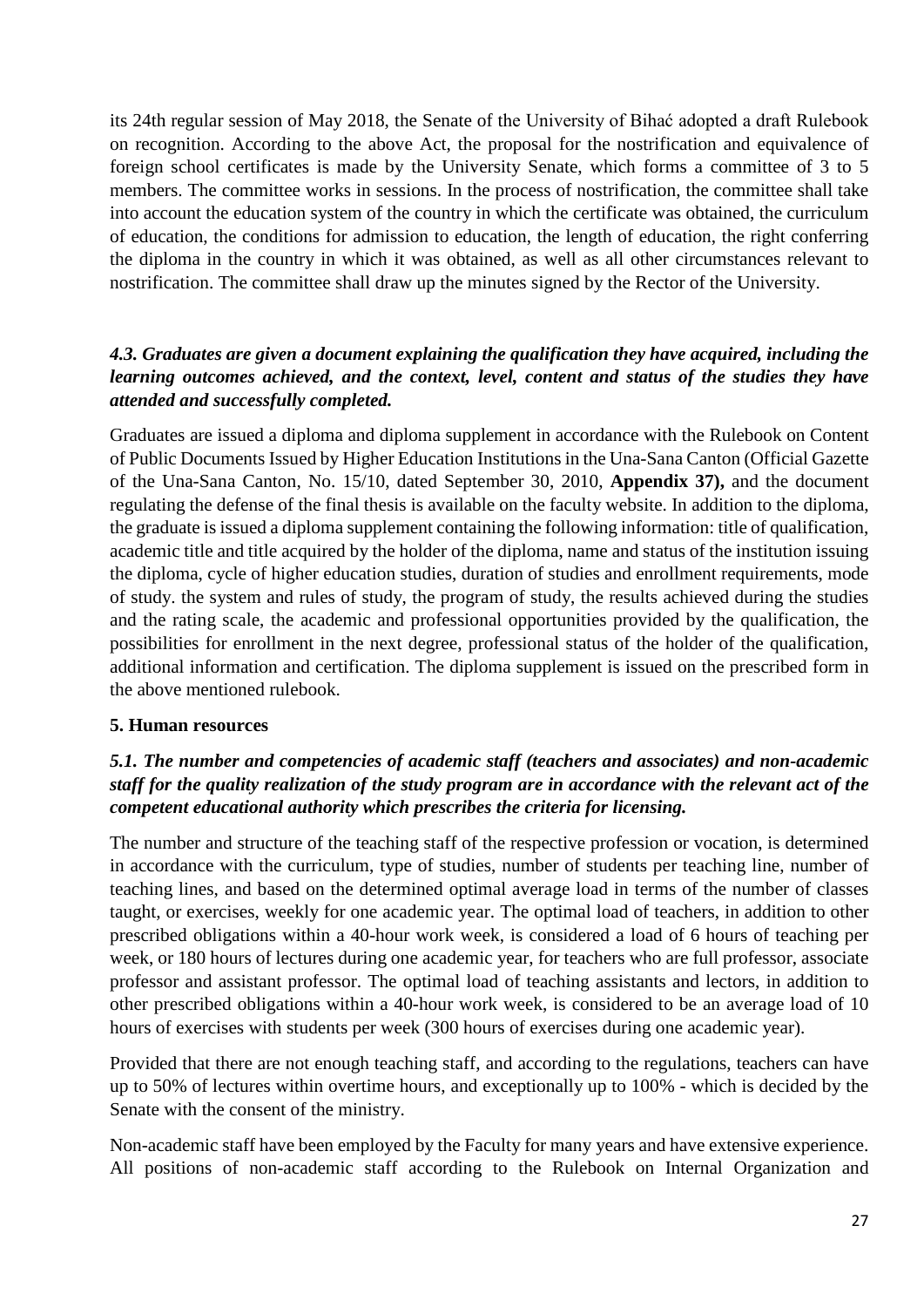Systematization of the University of Bihać **(Appendix 38)** and amendments thereto **(Appendix 38.1)** are filled, which guarantees quality support for teaching staff and students in the implementation of the study program (**Appendix 38.2.** : Decision on Standards and Norms for Sector of Higher Education in the Una-Sana Canton, Official Gazette of the Una-Sana Canton 12/12; **Appendix 38.3**; Decision on the class coverage at the Faculty of Pedagogy at the University of Bihać for the academic year 2018/2019).

*5.2. The higher education institution has a defined human resources management policy with clear and transparent criteria for the recruitment of academic staff, duties, workload and responsibilities, criteria for professional development, promotion and professional development of academic staff, and mechanisms for monitoring the performance of academic staff with promotion measures.*

The Human Resources Management Policy at the University of Bihać has a clearly defined human resources management policy with transparent criteria for the recruitment of academic staff. It is based on the following principles which are embedded in an act adopted by the University Senate at its XXX regular session held on November 28, 2018, entitled Human Resources Management Policy at the University of **Bihać (Appendix 39),** Rulebook for the Recruitment of Academic Staff at the University of **Bihać (Appendix 39.2.),** Rulebook on Determining the Workload of a Course / Module at the University of Bihać **(Appendix 39.1.).**

The principles are presented through a series of points that are applied in the recruitment and training of employees, namely:

- The most important resource of the University of Bihać is the staff, as well as external associates and students.

- The approach to human resource management will be strategic, creative and transparent.

- Leadership will be based on the foundations of building team spirit, organizational culture, and the principles of excellence, morality, ethics, integrity, professionalism, exchangeability and stimulation, which derive from the Quality Policy of the University of Bihać.

- Good practice in human resource planning for the needs of the University and the wider community will be used.

- The basis for filling the posts will be based on legality and transparency.

- The University will provide equal opportunities to all employees for professional and academic training, in accordance with the stated needs.

- Performance evaluation of all employees and external associates will be carried out impartially, with clearly defined and measurable criteria, after which the results will be analyzed and appropriate measures and actions will be taken in accordance with the results.

- The University will motivate all employees and external associates to achieve individual and collective excellence, continuous improvement and transfer of knowledge within the University, as well as towards the wider community.

- Rulebooks, procedures, standards and other acts in the field of human resources management will be created in such a way as to encourage individual and organizational excellence and efficiency.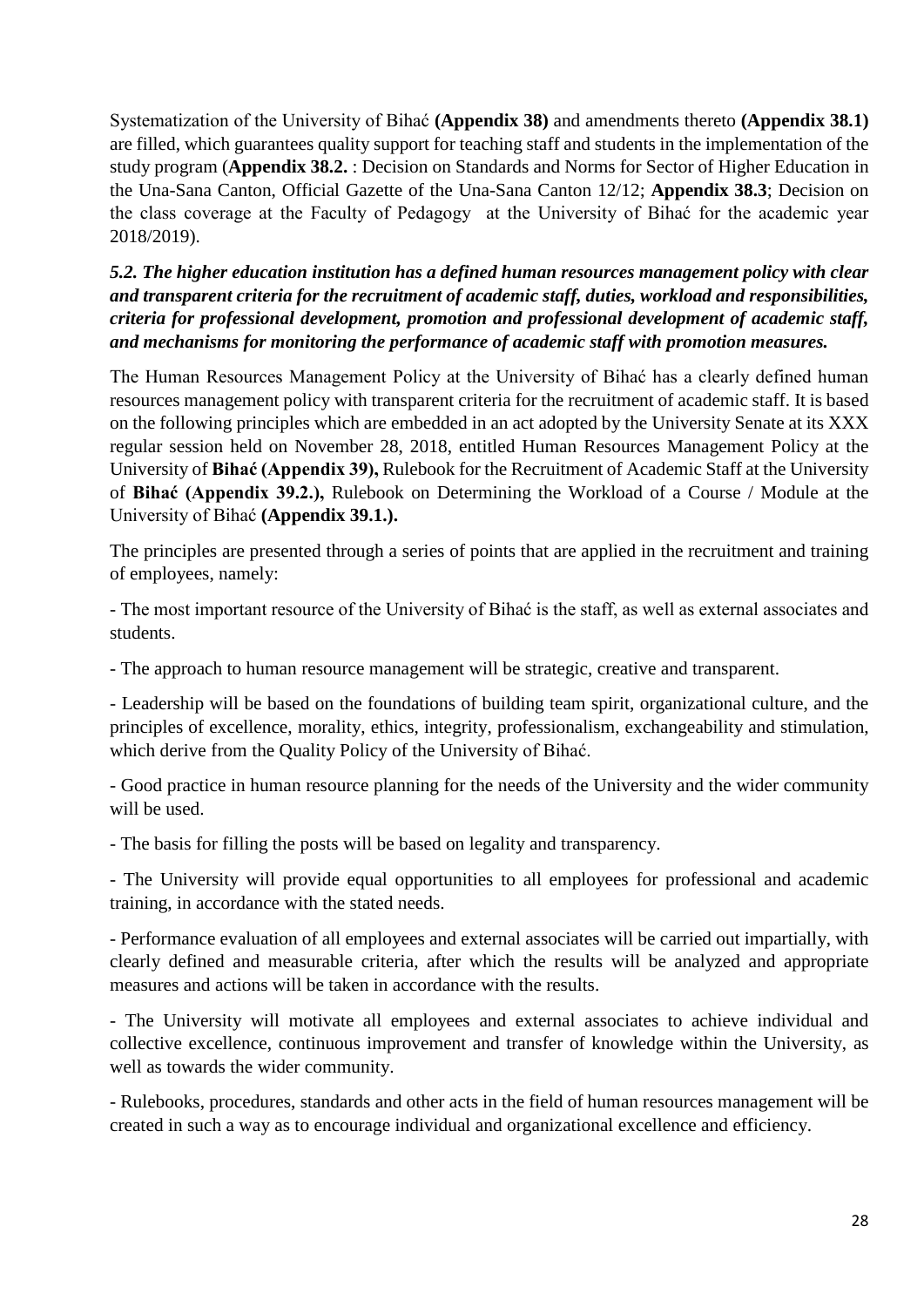- The primary provider of administrative activities for the implementation of this Policy is the Human Resources Department of the University of Bihać. The students of the University of Bihać are considered to be the main source of human resources for the future.

#### *5.3. Academic staff is dedicated to research, that is, scientific research and artistic work, especially through international research projects, and joint activities of mentors and students to obtain grants or scholarships.*

Academic staff participates through various international projects such as Erasmus + et al. in various congresses, conferences, symposia where they, together with other researchers from the country and abroad, present the results of their scientific research. An example of the presentation of research papers by professors from the Department of Preschool Education at international congresses and conferences can be found in **(Appendix 4 and Appendix 10).**

Teachers of the Department of Preschool Education regularly apply for public science competitions announced by the Federal Ministry of Education and Science. At this level, the Department's teachers have received 4 scientific projects in the last 4 years. We received one project from the Federal Ministry of Sport that has already been implemented. Two projects have already been completed and one scientific project is underway.

Teachers have also published papers in international journals in recognized science bases **(Appendix 4).**

The Council of the Faculty of Pedagogy adopted the Decision on the appointment of the Project and International Cooperation Team **(Appendix 66).**

Teachers and students work together on research work in the preparation of their final and graduate work**. (Appendix 21.3)**

## *5.4. Administrative and support staff are provided with specialization through participation in training, in particular regarding IT and management systems*.

Administrative and support staff participated in trainings for the introduction of Infoservice and other IT systems related to the Faculty.

An employee at the Library attended several seminars to modernize the library and use scientific bases, etc.

As part of the TEACHER project, student service staff and the faculty secretary participated in seminars organized at the Faculty of Pedagogy related to competency innovation, as well as writing a self-evaluation report.

According to the Law on Occupational Safety (Article 12), it is the duty of the auxiliary staff to hold a Certificate for the control and management of energy plants, which the Faculty realizes (e.g. fire training).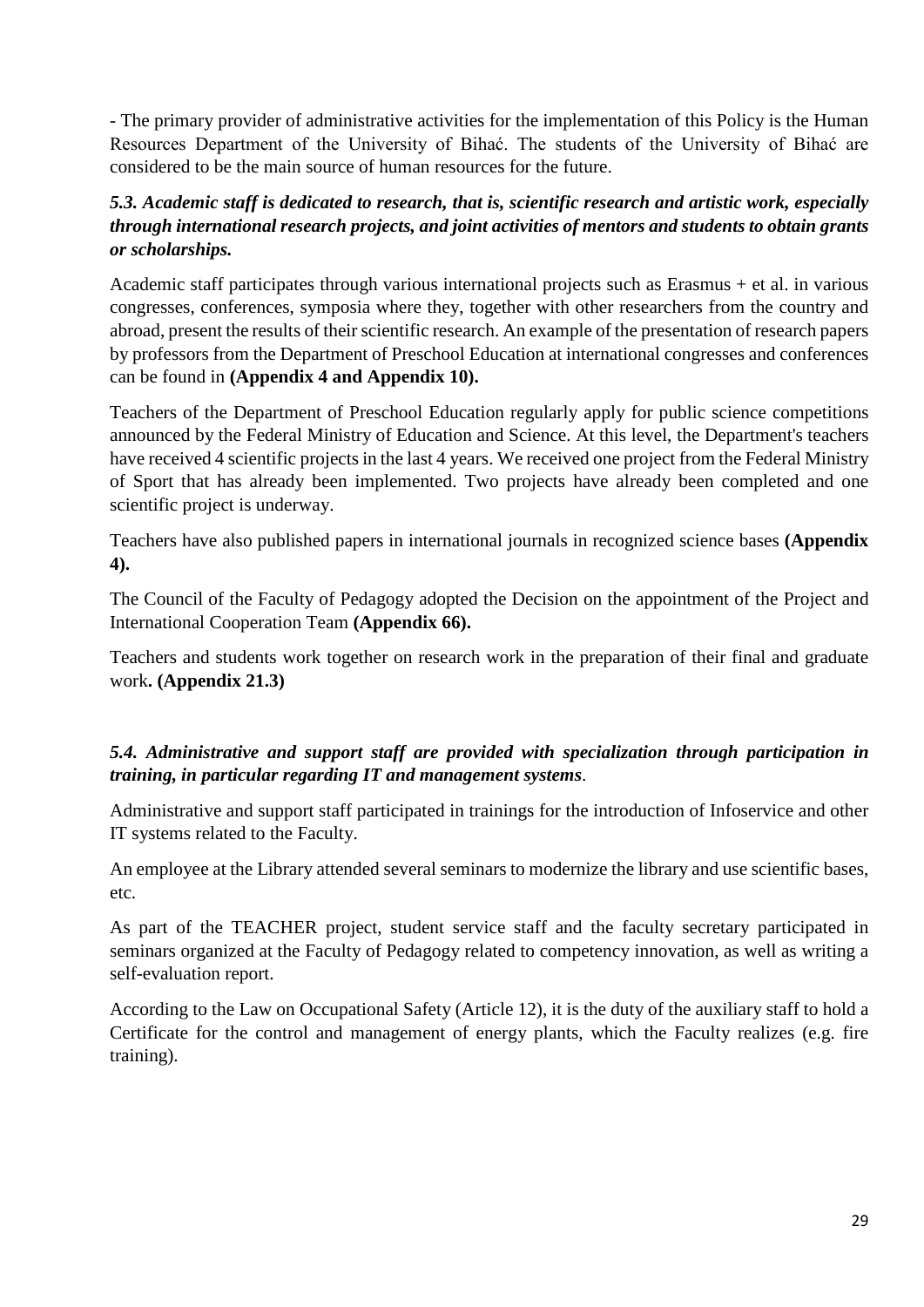#### **6. Resources and funding**

*6.1. Resources for the implementation of the study program that are in accordance with the Agency Recommendations on the criteria for licensing of higher education institutions and study programs in B&H and the corresponding act of the competent educational authority that prescribes the criteria for licensing are sufficient and accessible to students.*

The Department of Preschool Education of the Faculty of Pedagogy has exceptional resources for the realization of the SP. The Faculty of Pedagogy has two buildings located on the campus of the University - modern, equipped with internet, video projectors, multimedia screens ... In the second building, around 500 m2 in size, there are practicums (laboratories) for music education, fine arts, physical and health education, and a phonolaboratory, as well as 30 state-of-the-art computers for language and informatics learning. In all classrooms and laboratories, internet (wireless access) and everything else is available, which entails good support for the educational and scientific work of teachers and students.

We are in the phase of finishing several projects, one of which was completed at facility number 13 and is for the needs of the gym. We plan to put this facility into operation in the coming year. In addition, we rent a city sports hall from the city of Bihać for the purpose of providing physical and health education, as well as meeting the needs of students related to physical exercise and sports activities.

Through the so-called Austrian credit, we have provided complete music education equipment, consisting of 12 state-of-the-art small pianos, 2 pianos, 1 sound system - all of which are used for teaching purposes. For the purposes of art education, we have provided a special practicum with 20 stalls for painting and a special space for students to spend time in. We also purchased equipment for all other subjects (for example, subjects in the natural sciences, physical and health education). All the equipment is available to students and students are writing their final paper using it (example of students who have completed their final work on the latest equipment for gait analysis and body stability – Final thesis). From the Erasmus + Teacher project, we have provided high quality equipment for scientific research, didactic equipment, computer equipment, books for the library for the Preschool Education program.

All equipment is specified and is in (**Appendix 9**.)

## *6.2. Required and specific necessary equipment for carrying out the study program / course according to the requirements of the scientific field / narrow scientific field is available. The higher education institution provides required and recommended reading for each individual subject which in content supports the realization of the subject*

The Faculty has provided very valuable equipment for scientific research and education of students through various projects: from loans, international projects and projects approved by Federal Ministry of Education and Science B&H. **(Appendix 61**: Equipment from the Teacher Project).

We are currently in the phase of implementation of the Erasmus + Teacher project, in which we have purchased valuable equipment for scientific research and development, didactic equipment for the natural sciences, for fine arts, music and methodology of physical and health education.

In addition, we have received multiple projects from the Federal Ministry of Education and Science with the help of which we have purchased the equipment we use in working with our students and publishing papers in the country and abroad.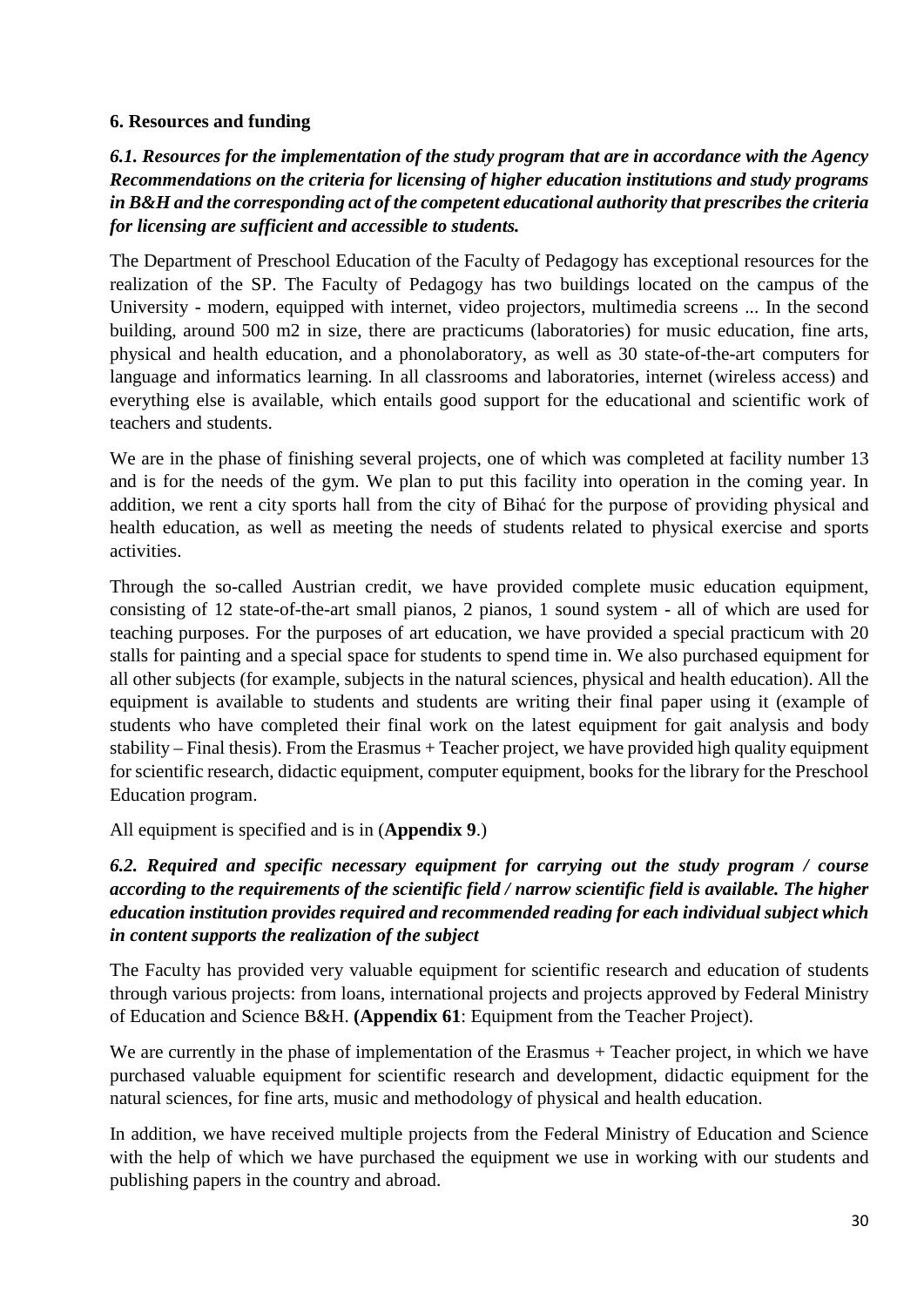We have implemented the project in cooperation with the Turkish Military Mission and purchased equipment for gait analysis and the reaction rate in children valued at 40.000 KM. This equipment is used for students' final and master's theses.

Through various projects by the Federal Ministry of Education and Science, we have repeatedly received significant donations and acquired books to enrich our library stock (LINK, library and equipment under the Erasmus + project).

As part of the Erasmus + project, we are in the process of procuring 77 works of state-of-the-art literature for the Study Program worth 3,200.00 KM.

The employees of the Department received three scientific projects from the Federal Ministry of Education and Science B&H, one of which was implemented in 2018, one in 2019 and the third is in the implementation phase and will be completed in 2020. 7 SP employees participated in these projects.

## *6.3. The higher education institution makes available to students and academic staff a sufficient number of computer rooms with Internet access and a library with an adequate reading room, search engines and scientific and other databases.*

The Faculty has a library that houses a significant number of books that we have acquired through various projects. When designing the curriculum, we made sure to include in the required and recommended reading lists books that students would be able to obtain that reflected the purpose and structure of the syllabus. In addition, students can use online editions of other authors from other universities and different publishers.

The faculty provided a room with a number of computers for students. In addition, there are two IT cabinets with a large number of good quality computers, which are also available to students. (Appendix 57: Inventory lists).

## *6.4. The institution of higher education monitors the implementation of the plan for investing in physical resources and equipment for scientific research and teaching activities.*

The University of Bihać has an Annual Public Procurement Plan, the implementation of which is monitored by the Governing Board of the University of Bihać and implemented by the University's Public Procurement Service.

Teachers of the Department of Preschool Education apply as part of their (personal) plans for the modernization of teaching in the subjects they teach to various public competitions within which they can acquire equipment for education and scientific research at the Faculty. Thus, we procured equipment for almost all subjects in the Department, so teachers and students have the opportunity to work on state-of-the-art educational equipment as well as scientific-research work **(Appendix 57:** Inventory list).

For a detailed list of projects with financial effects, see section 1.5. Funding for the University, Faculty and Study Program **(Appendix 20**: List of project activities)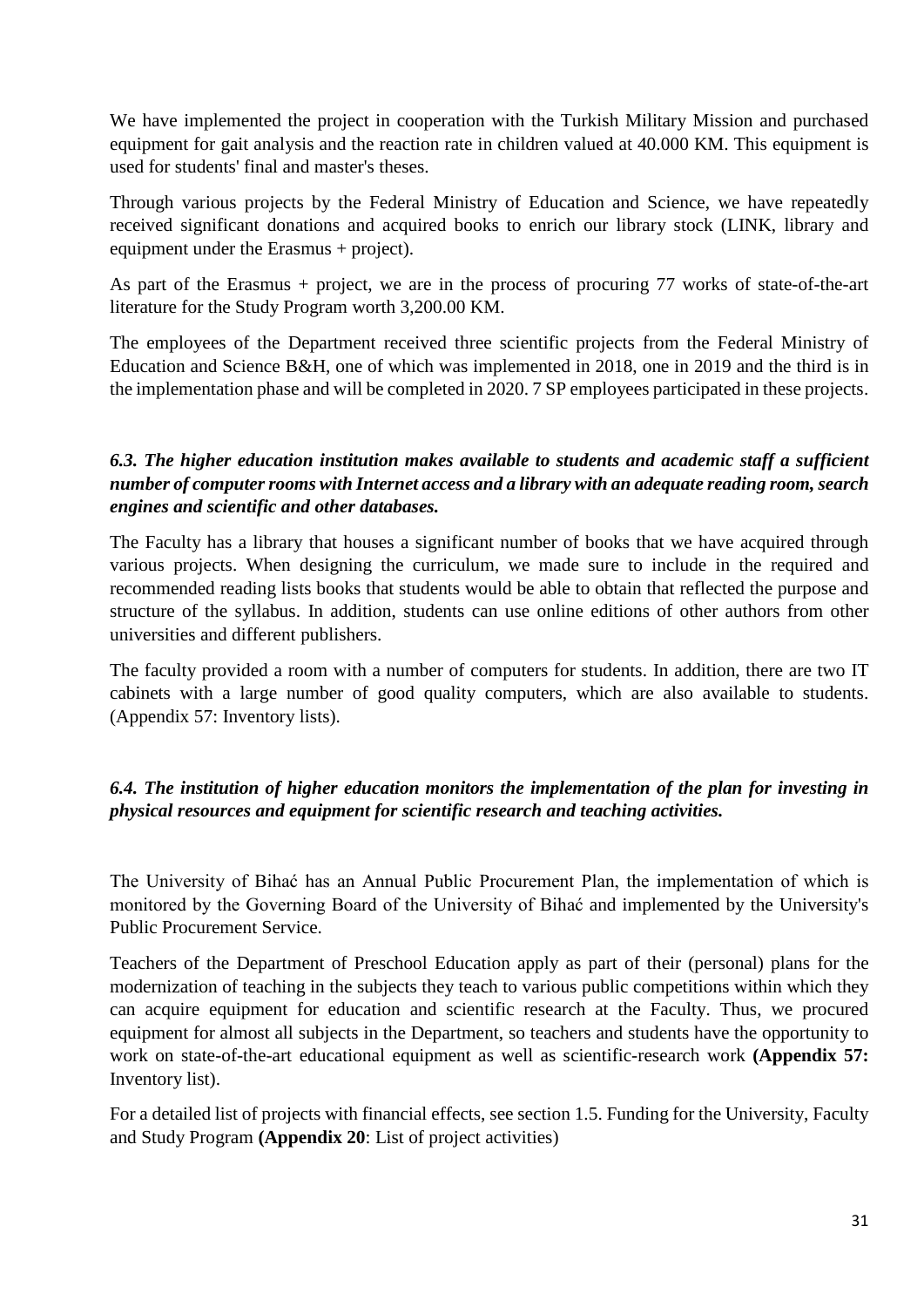Within the so-called Austrian loan, which was realized in 2014/2015. the Faculty of Pedagogy was equipped with the latest equipment for the Study Program. There is a practicum for art education, a practicum for music education, equipment for physical and health education. It is first-rate equipment that is functional and on which the students refine their practical skills on a daily basis through exercises, tutorials, seminars and self-training. Using this equipment, students also do their final work, master's thesis, and our employees have done their master's thesis and doctoral dissertations **(Appendix 57: Inventory list).**

## *6.5. The higher education institution ensures through the contractual relations with other higher education institutions and research centers the possibility of using their resources.*

We have signed an agreement on the sharing of equipment with the Institute of the Faculty of Sport and Physical Education from Sarajevo. We have already implemented several joint projects such as master's thesis and one doctoral thesis.

#### **7. Management of study program information**

## *7.1. A system of regular collection and processing of information on all aspects of study programs (student success rate, dropout, student satisfaction, employability of graduates, etc.) has been established and is being used to improve the quality of study programs.*

The University of Bihać has an established infosystem through which student services collect the data. At the 34th regular session of the Council the Faculty of Pedagogy, the Decision was passed: 0203- 1779 / 19 on the adoption of the Report of the ECTS Coordinator, (**Appendix 39.3.)** and ECTS Coordinator's Report No: 0601-1534 / 19 dated October 2,2019. On the D02 form (**Appendix 39.4**). This document points to ECTS disproportions and loads, e.g. large differences and consequently ECTS disproportions and student workloads, which require re-examining the aforementioned situation and correcting the proportionality in accordance with the Bologna principles and the existing rules and laws of the University regarding the workload and ECTS system. On this basis, it is proposed that the Quality Assurance Center of the University of Bihać will hold workshops on the workload of students for the staff and students of the Faculty of Pedagogy. In this way, this information is used to promote and improve the quality of study programs in subsequent changes to the Curriculum.

All data are available to the management of the Faculty, and the teaching staff have available data for their subjects and other matters regarding cooperation with students and services of the Faculty. Faculty Council sessions analyze student performance on a case-by-case basis, and those teachers who have a low pass rate are invited to talk and are given ways to improve the pass rate. Student dropout analysis is also analyzed at Faculty Council sessions. We get information from the Una-Sana Canton Employment Service about the status of our alumni's employment. Student satisfaction with the Curriculum and other aspects is conducted through regular surveys and thus evaluated in accordance with the Employment Regulations. **Appendix 39.2**

Faculty management uses all the data of teaching and monitoring of students' satisfaction with all aspects and activities at the Faculty through the survey of students and teachers (Faculty of Pedagogy Infosystem: [https://info.pfb.unbi.ba/Infoservis/login.jsf\)](https://info.pfb.unbi.ba/Infoservis/login.jsf).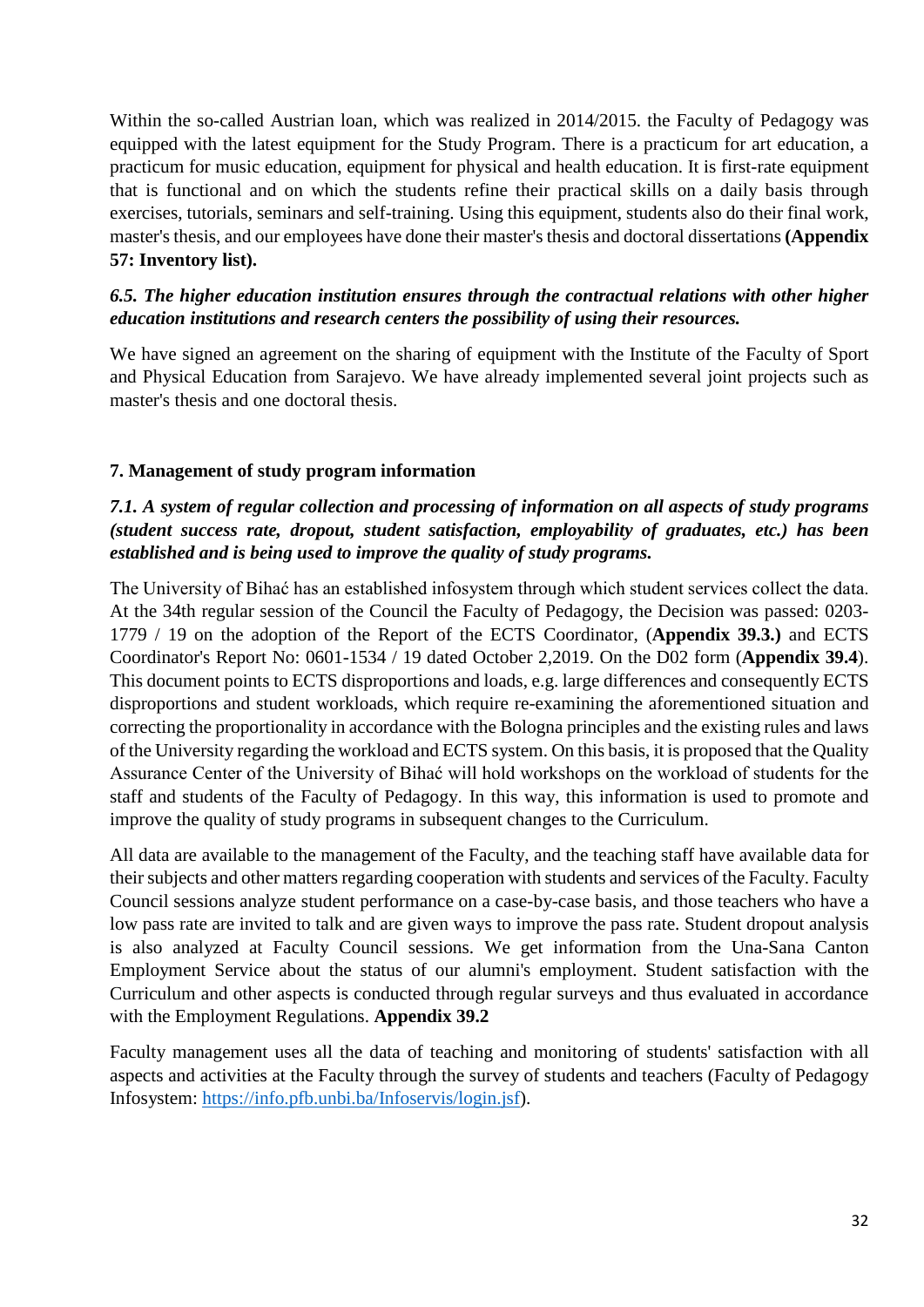## *7.2. The higher education institution regularly collects and analyzes data on the number and age structure of academic staff, gender, the ratio of teachers and students, the ratio of own and visiting staff, as well as the data of staff surveys by students.*

Data on the age structure of the academic staff, gender, the ratio of the number of teachers and students, or their own and visiting staff, are collected through the Legal Service of the University of Bihać and the Economic and Financial Affairs Service **(Appendix 23:** List of teaching staff with age). Data collection is done electronically with the help of a special information system. The contributions show that the Faculty staff is very young. In the next 10 years, there is not a single employee or associate who is eligible for retirement. Student surveys and analysis of these data are done through the University's information system as part of the activities of the Quality Assurance Center. Through the Council sessions, the Faculty staff are informed about the age structure of the academic staff, they fill in the forms prescribed by the University and submit them to the Rectorate of the University and the ministry in charge with all the general information that implies the age structure, gender, number of students, number of their own staff, visiting teachers. Faculty staff are also informed about the results of student surveys about them. At the end of the semester, students complete a survey in which they give opinions on the attitude of the teachers to work, lectures, exercises, preparedness for lectures **(Appendix 8.2**: Student Survey Report; **Appendix 8.4:** Decision on Adoption of Student Survey Report).

#### **8. Informing the public about the study programs**

*8.1. The higher education institution informs the public objectively and in a timely manner with upto-date information on all aspects of approved (licensed) and / or accredited study programs that it offers with special reference to the defined goals of study programs and learning outcomes. Data on the academic careers of employed and hired staff have been made public. A minimum of 50% of the total information is in English*

The University of Bihać is a public higher education institution founded by the Una-Sana Canton Assembly, which is part of a community for whose (educational and scientific) needs it was founded. In order to regulate the way of communication with the public, in 2011 the University Senate adopted the Information and Communication Policy **(Appendix 40),** which regulates the communication strategy, operational communication goals, communication mechanisms, and bearers of internal and external communication activities. Accordingly, the public is regularly informed of all activities at the University of Bihać, including information related to individual study programs. This communication is primarily conducted through the websites of organizational units and the website of the University of Bihać, and information on the subject study program is available on the website of the Faculty of Pedagogy of the University of Bihać **(Appendix 41).**

In addition to the information available on organizational unit web sites, relevant information on study programs (e.g. student enrollment competition) is also published through the University website and through the public media (mostly daily newspapers in the FB&H area and public service broadcasters in B&H).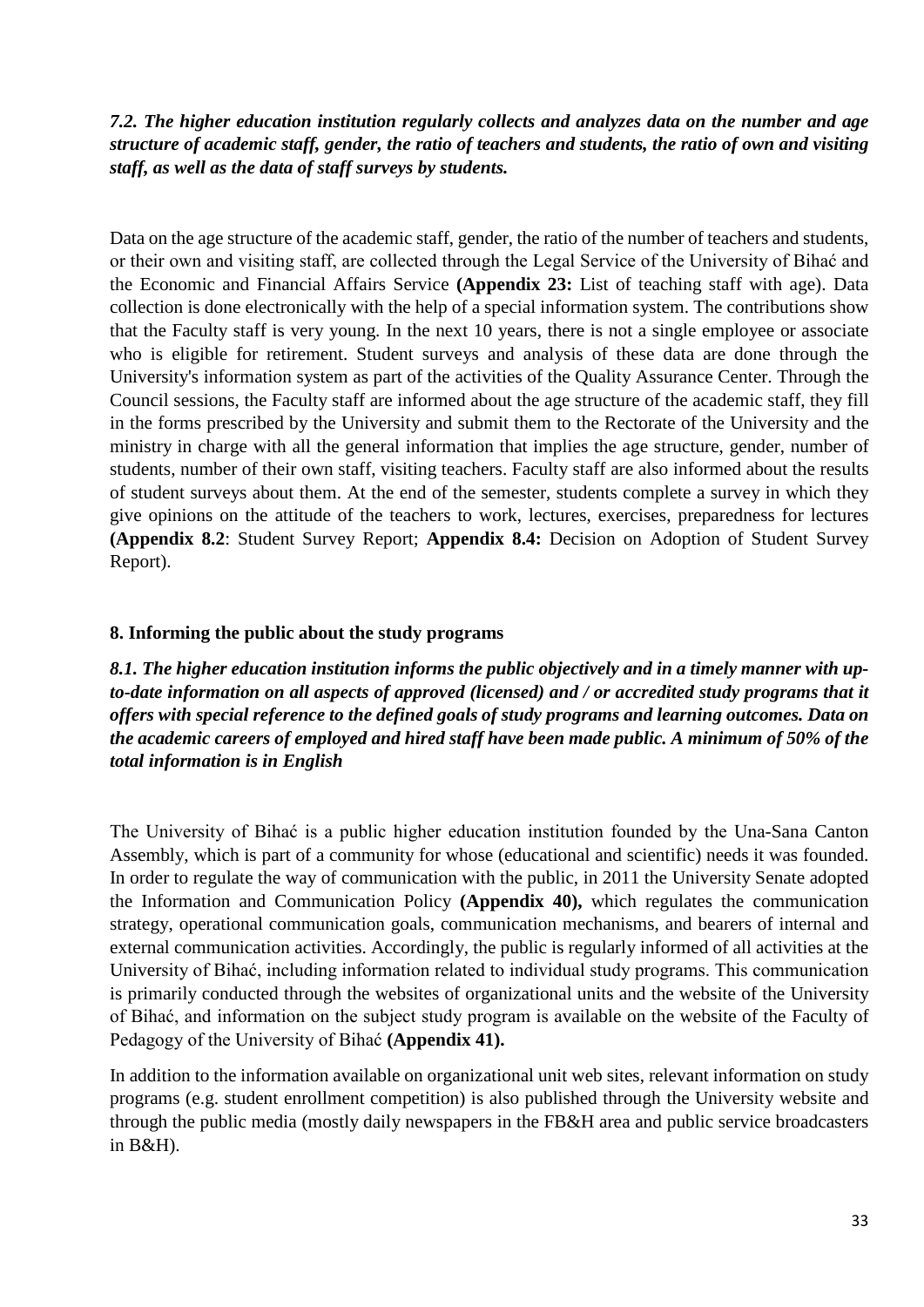With the advent of social networks, the official Facebook page of the University of Bihać was created, which also serves as a means of communication with target groups (students, potential students, business environment, other HEIs, etc.) (**Appendix 42).** In addition, communication with potential students is also done through employment fairs, presentations at secondary schools, etc.).

Data on full-time staff in the Department of Preschool Education - together with biographical and academic information - are available on the website of the Faculty of Pedagogy **(Appendix 43).**

In addition, information on the participation of staff at scientific meetings and conferences, as well as guest lectures and study visits at partner institutions, is published on the website of the University and organizational units. For example, Edin Lidjan, MA represented the Faculty of Pedagogy at the very prestigious Congress in Heidelberg (Germany) **(Appendix 4),** and Prof. dr. Nijaz Skender, Karmelita Pjanić and Edin Dupanovic at Dumlupinar (University of Kutahya) **(Appendix 59:** UNBI Office for International Cooperation).

A new website for the University of Bihać has been created, with an editorial staff and a translation team formed to ensure that the site is regularly updated in English.

#### *9. Continuous monitoring, periodic evaluation and revision of study programs*

## *9.1. Procedures for the periodic evaluation, improvement and restructuring of existing study programs have been put in place. Procedures include the opinions of students and other internal and external stakeholders.*

Rulebook on Procedures for Proposing, Accepting, Conducting and Monitoring the Implementation of the Study Programs of Bihać University no. 06-4294 / 11 dated 29 September 2011 was adopted by the Senate of the University of Bihać **(Appendix 7).** The Rulebook on Procedures for Proposing, Accepting, Conducting and Monitoring the Implementation of Study Programs of the University of Bihać (hereinafter: the Rulebook) defines in more detail the procedures for designing, adopting, amending, supplementing, realization, monitoring the realization and abolishing or putting into rest status of study programs at the University of Bihać.

Each year, the Faculty Council of the organizational units perform the analysis and audit of the implementation of study programs. Each proposed change in the study program is adopted by the Council of the organizational units in consultation with the Quality Assurance Center, and the selfevaluation teams from the teaching staff employed by the study program, representatives of administrative services who work with students and students are appointed by Council decision. Upon completion of the self-evaluation report, it is submitted to the Faculty Council and then to the Senate of the University of Bihac.

This issue is regulated by Article 12 of the Rulebook on Procedures for Proposing, Accepting, Conducting and Monitoring the Implementation of Study Programs of the University of Bihać. Monitoring the realization of the study program results in the analysis of the study program, in accordance with the adopted quality assurance system of the University (filling in the B-02 forms). The analysis must also include the results of student surveys, as well as recommendations for changes / improvements in the implementation of the study program.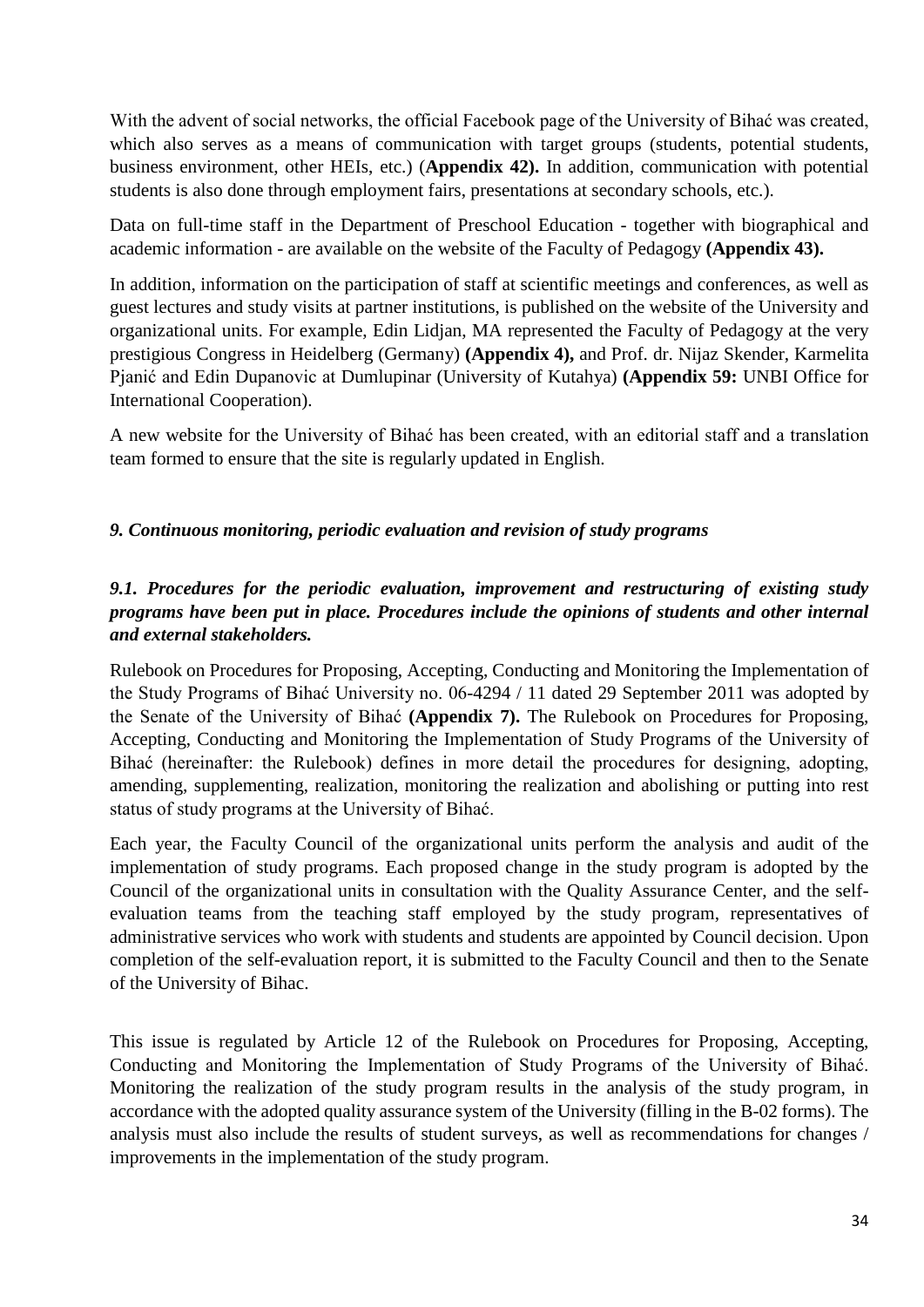## *9.2. The higher education institution periodically evaluates the curriculum, the teaching process, the degree of realization of learning outcomes and their relevance to the labor market through surveys of students, academic and administrative staff, and uses feedback to innovate and improve it.*

Faculty Council of the organizational units periodically analyze and audit the implementation of study programs. Each proposed change to the study program is approved by the Faculty Council of the organizational units in consultation with the Quality Assurance Center.

Specifically, in the case of the innovation of the Preschool Education curriculum, an Erasmus + Teacher project ("Introducing Competence-Based Preschool Teacher Training Curriculum in Bosnia and Herzegovina") carried out an analysis of pre-school education in B&H (Activity 1.2), stakeholder analysis (Activity 1.3), needs analysis (Activity 3.2). The innovation was done in cooperation with European partner institutions: University of Zagreb, Manchester Metropolitan University in the UK, Matej Bel University in Banska Bystrica (Slovakia) and the University of Alba Iulia (Romania). Stakeholder consultations (preschools, parents, students, teachers) were conducted through online surveys, and information collected during the survey was used to design innovative study programs (project documentation available upon request). EU partner institutions reviewed and supplemented the curriculum innovations in line with European reform processes, and based on their additions, completed study program proposals that were submitted to the Senate of the University of Bihac for adoption. At its 25th session, June 28, 2018, the Senate adopted a Decision on adopting an amended study program in the 1st cycle of studies of the Department of Preschool Education at the Faculty of Pedagogy at the University of Bihać **(Appendix 8.2 and Appendix 8.4:** Report on the analysis of results surveys of students of the Faculty of Pedagogy).

## *9.3. The higher education institution monitors and evaluates the implementation of: the internationalization action plan, the benefits of signed international cooperation agreements, the percentage of foreign students and professors; the number and progress of their students in professional development abroad; employment of graduates etc.*

In accordance with the Rulebook on Reporting Methodology of 2010 **(Appendix 44),** all departments and organizational units of the University of Bihać, including the International Relations Office, are obliged to regularly report to the Quality Assurance Center on the results achieved, which also includes the achievement of the objectives of the Internationalization Action Plan **(Appendix 58**: Action Plan).

In addition, according to the Founder, the University is obliged to regularly submit work reports, which include the information mentioned above.

The International Relations Office, through its regular tasks, monitors and evaluates the signed cooperation agreements. This involves, first and foremost, contact with partner institutions seeking to extend existing cooperation through some of the current mobility programs (Erasmus +, Mevlana, etc.). Namely, if the cooperation already exists, it is expand to a larger number of scientific fields (e.g. if cooperation with a university in the field of technical sciences was initially established, that cooperation is extend to additional fields represented at both institutions in one of the following calls) and / or a number of joint activities (e.g., if there is cooperation through a specific research project, this cooperation is sought to extend to mobility and the organization of joint scientific meetings and vice versa).

The records of foreign students residing at the University of Bihać through mobility programs are kept through the register of foreign students, which is in the student service of each organizational unit, and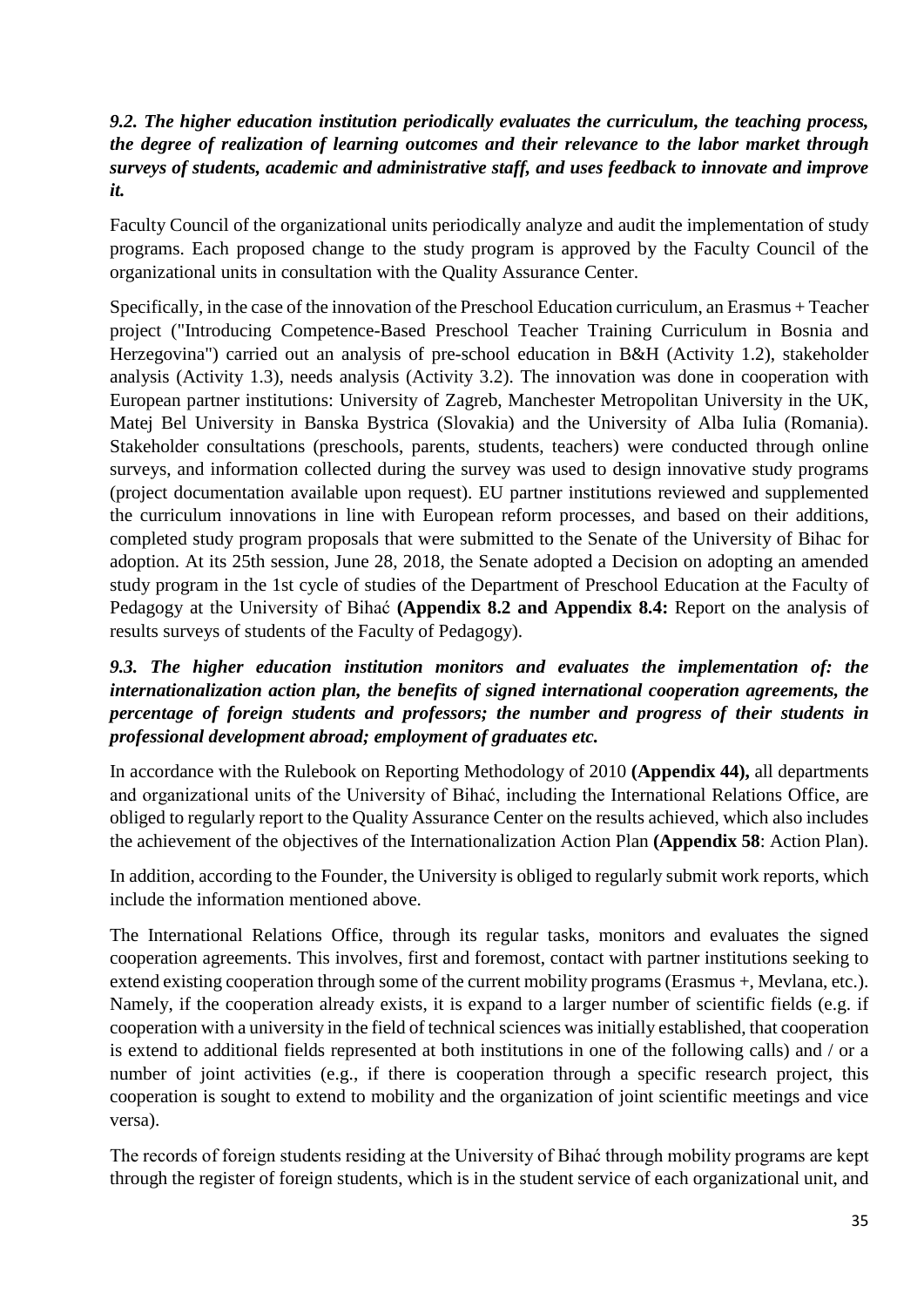is regulated by the Decision of the University Senate. **(Appendix 36.1).** The International Relations Office also records all students and teachers who have attended the University through some of the mobility programs. This information is used to prepare reports on the work of the Office as well as to plan the University's international activities.

Records of students from the University of Bihać who have, through mobility programs, stayed at one of the partner institutions are also kept in the student service of each organizational unit. The International Relations Office also records all students and teachers who have stayed at a partner institution through one of the mobility programs. This information also serves to prepare reports on the work of the Office, as well as for planning the international activities of the University **(Appendix 55:** Report of the International Relations Office).

#### *9.4. The quality, modernity and availability of resources are evaluated through surveys of academic staff and students.*

The Senate of the University of Bihac, at its 17th regular session held on December 30, 2010, established the Student Interview Procedures at the University of Bihać **(Appendix 18).**

In accordance with these procedures, all students are required to complete a survey with a number of questions. The Center for Quality Assurance at the University level, the Center for Quality Assurance at the Faculty of Pedagogy and the Student Association of the Faculty of Pedagogy are responsible for conducting the surveys and reporting. Teaching staff and all students of the Faculty will also contribute. The results are discussed at the Council session of the Faculty of Pedagogy, and at the University level at the Senate (which is the responsibility of the deans of the organizational units and the rector of the University).

## *10. Mobility of academic staff and students*

## *10.1. The mobility of academic staff and students in the study program is promoted and improved through joint applications and participation in projects with other higher education institutions within the country and abroad.*

The University of Bihac's International Relations Office Facebook page updates information on available student and teacher mobility grants on a daily basis, and also serves as a way of communicating with students and teachers regarding mobility **(Appendix 45).**

The section of the University of Bihac's website for international activities, mobility and projects regularly publishes information on mobility programs, open calls and projects **(Appendix 46).**

For the last three years, the Erasmus + KA2 Teacher project "Introducing competency-based curricula into pre-primary teacher education" has been implemented (Appendix 3), which employs teaching staff of the Preschool education study program and aims to innovate the curriculum of preschool education in accordance with competences, the accreditation of an updated study program, the modernization of teaching through the training of teaching staff and the procurement of equipment. An updated curriculum is already being implemented from the academic year 2018/2019.

Membership in International Associations of HEI - University of Bihać is a member of the European Association of Universities EUA **(Appendix 47)**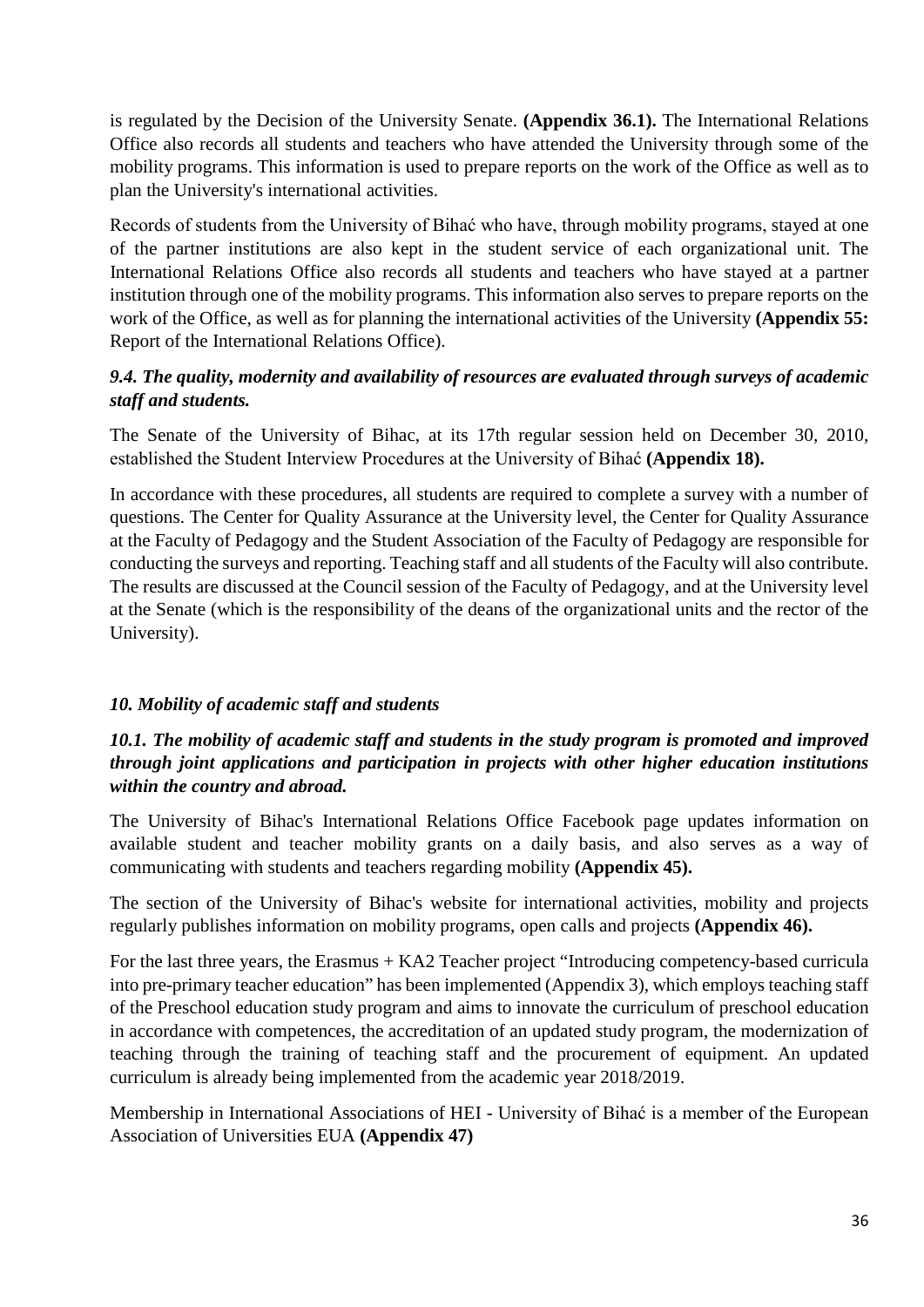Training in writing and applying for projects was carried out on several occasions for all interested staff (applications were funded by the University) **(Appendix 48).**

On several occasions, the International Relations Office organized information days on the possibilities and ways of applying for projects in cooperation with the EU Info Center, the Delegation of the European Union to B&H, the National Erasmus + Office in B&H, etc**. (Appendix 49).**

*10.2. Mechanisms for achieving bilateral and multilateral exchange of students with foreign higher education institutions through various student exchange programs and networks with recognition of time spent, grades and ECTS credits earned during the exchange have been put in place.*

The rules of Mobility at the University of Bihać **(Appendix 50)** were adopted in 2014 and the Rulebook on Procedures to Support the International Activities of the University of Bihać **(Appendix 51)** in 2011 by the Senate of the University of Bihać. Mobility rules regulate the manner of application, recognition of time spent, grades and ECTS gained during mobility.

The University of Bihać has 94 active cooperation agreements with partner universities, NGOs and institutes in Bosnia and Herzegovina and beyond **(Appendix 63**: Active cooperation agreements of the University of Bihać).

At the Faculty of Pedagogy at the University of Bihać, classes are in English at only one study program at the Department of English language and Literature (except for the pedagogical group of subjects which are in Bosnian).

In academic 2017/18. and 2018/19, three visiting professors from the Çukurova University, Turkey **(Appendix 5.1:** The report on the visiting professors from Turkey under the Erasmus Program) were in the Preschool Education Program. In addition, external associate from other universities in B&H are regularly take part in the study program.

The students of this study program are regularly introduced to exchange opportunities within the Erasmus + ICM program, CEEPUS and Mevlana programs through the media of the Office, and since the interest of the students of this study program for exchange was low, the International Relations Office, in the Internationalization strategy UNBI 2018- 2022, identified as one of the strategic goals the promotion and increase of outgoing / incoming mobility, with clearly stated operational goals and indicators on how to promote and increase mobility **(Appendix 52).**

#### *10.3. The higher education institution strengthens the capacities of the international cooperation services and the two-way mobility of academic staff and students in terms of staff and financial resources. This service monitors and evaluates mobility, and submits to the Senate an annual report on the mobility of academic staff and students with proposed improvement measures.*

The Bihać University Internationalization Strategy 2018-2022 **(Appendix 52**) was developed under the Erasmus + KA2 project STINT - Strengthening Internationalization at Higher Education Institutions in Bosnia and Herzegovina - and contains clearly described strategic goals, an Action Plan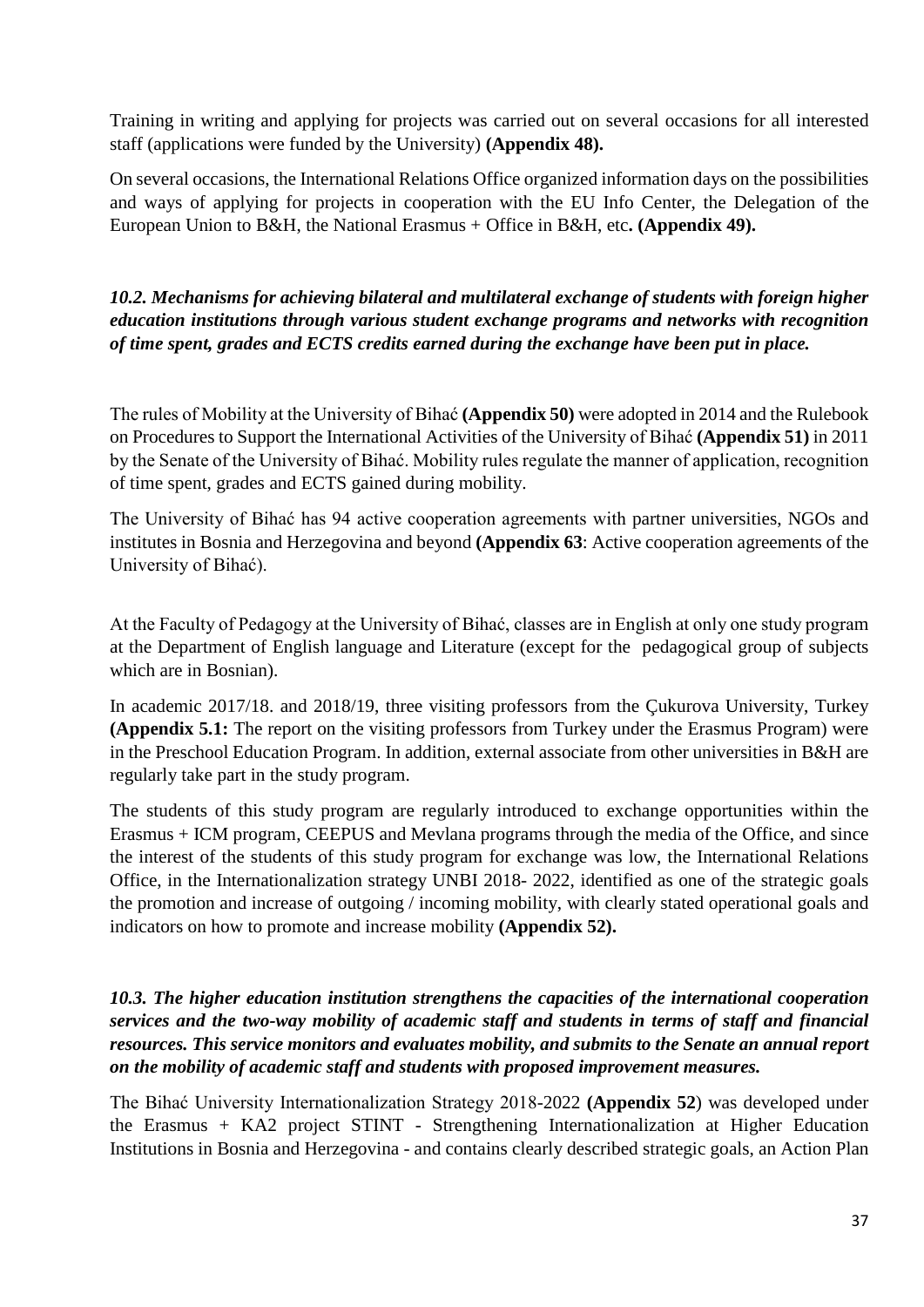with priorities, stakeholders and budget, and a List and a description of the strategic programs (related to the strategic objectives) and indicators for monitoring the results at the program level.

There are currently three employees working at the International Relations Office of the University of Bihać: Expert Adviser for International Relations, Expert Adviser for Student Affairs and Senior Project Officer. The Office is headed by the Vice-Rector for international relations and research, appointed for a term of four years. In addition to the staff of the Office, teams for projects and international cooperation were appointed at the faculties, who are in charge of communication with the Office, also a Vice-Dean for scientific and research work was appointed.

In the last two academic years (2017/18 and 2018/19) the mobility of teachers in this study program has been mainly through the Erasmus + ICM mobility program (funded by the EU) and through the Mevlana program (funded by Government of the Republic of Turkey). Mobility within the Erasmus + ICM program refers to guest lectures and teacher training for five working days. Teachers have attended the following universities as part of this program: NOVA University of Lisbon, University of Warsaw, University of Valencia, University of Maribor, University of Porto, Dumlupinar University, University of Primorska, Thrace University **(Appendix 59:** Mobility of Professor of the Faculty of Pedagogy).

The University of Bihać's International Relations Office Facebook page updates information on available student and teacher mobility grants on a daily basis, and also serves as a way of communicating with students and teachers regarding mobility **(Appendix 45).** The section of the University of Bihać website for international activities, mobility and projects regularly publishes notices of mobility programs, open calls and projects **(Appendix 46).**

The International Relations Office maintains records of all mobility at the University, including this study program. All documents on mobility - from the initiation of cooperation, through the realization of mobility, to the recognition of the period of mobility - are duly recorded in the archives of the University and the Office, and the annual report on the work of the Office of the Vice-Rector for international relations and research is prepared and then submitted to the University Senate for adoption. In addition, the UNBI Strategy for Internationalization 2018–2022, which sets out measures to improve the mobility of staff and students, was developed and adopted by the Senate of the University of Bihać.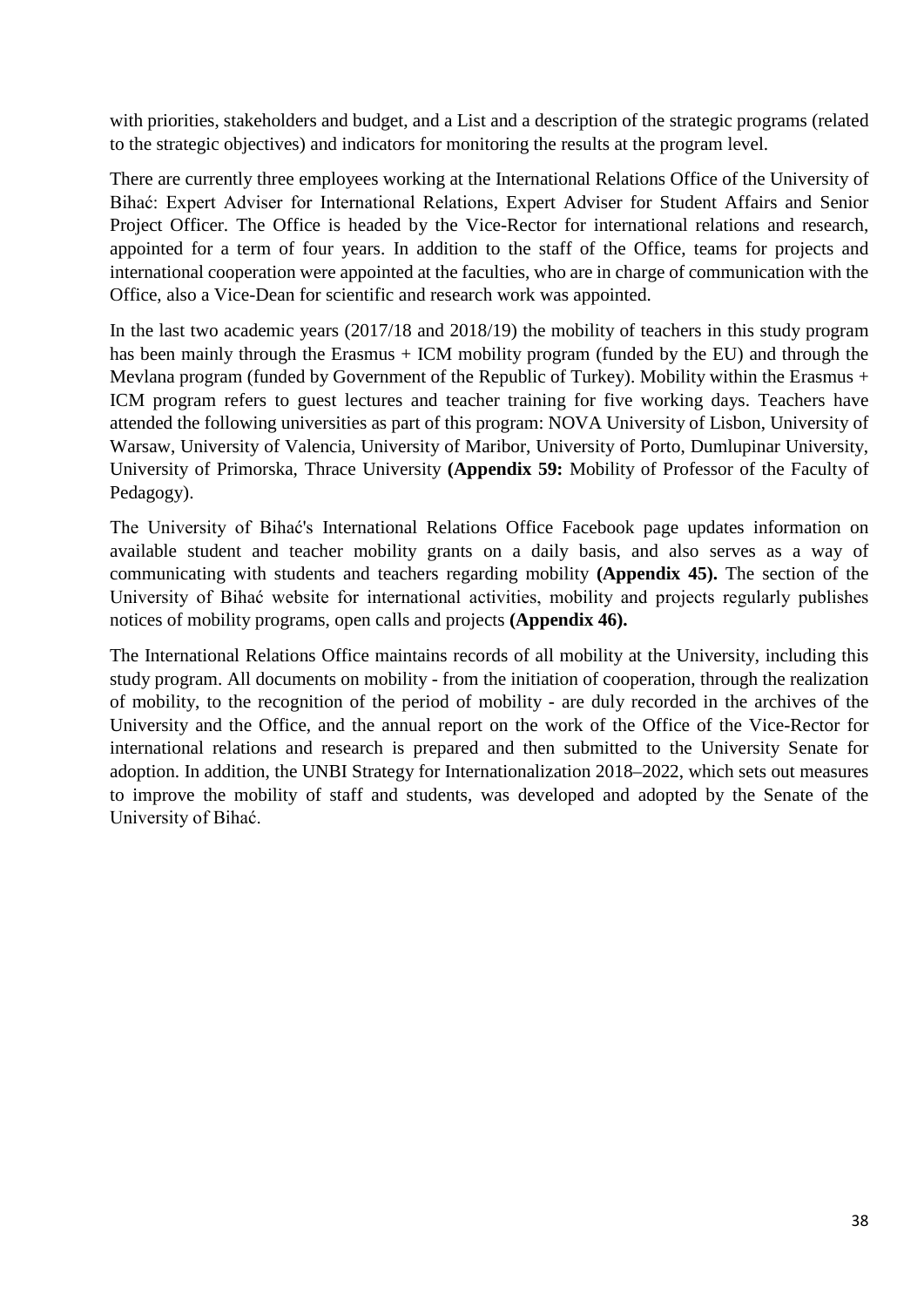## **4. CONCLUSIONS ON THE PROPOSED ACTIVITIES FOR IMPROVEMENT OF THE SITUATION**

At the Preschool Department, in the past period, we have applied all regulations for the purpose of quality assurance of teaching and research work in order to provide the most up-to-date knowledge and information to our students in accordance with all the necessary documents that were adopted at the University level. We made changes to the Curriculum based on the SWOT analysis. We received feedback from students, Alumni Associations of the University of Bihać **(Appendix 53),** state bodies in charge, business organizations and institutions interested in our students and staff of pre-school institutions where our graduates are employed, and based on this information initiated changes to the curriculum of the study program of Preschool education. In terms of innovating and adopting new study programs, we have used all the opportunities provided to modernize and bring them closer to the European academic area. With our ongoing initiatives, we identify the direction in which the University should go in improving the quality of teaching, culture, quality, evaluation of teaching and scientific research work, and all other significant issues relevant to improving the Department's education process.

Compared to the previous curriculum, the new Study Program is designed on the basis of competences and learning outcomes. Through the Erasmus + project, we have defined competencies and developed them through learning outcomes that represent the operationalization of those competences. Another very important point in this curriculum is the introduction of more hands-on teaching and more hours of methodical practice, so that the practice has now been implemented since the 3rd year. The study program mostly has its own staff. The study program has regular realization of teaching, as well as the possibility of continuing education on the second cycle at the home faculty, the faculties in the country and abroad.

In line with the progress of the educational process, work on the continuous updating and implementation of new subjects related to the contemporary competences of educators (personal, intrapersonal, interpersonal and professional).

Refresh the lists of literature with new editions and align the content of the course with the latest knowledge and achievements in relevant fields and disciplines.

Expand elective lists to keep up with new trends.

Strengthen the new study program with more hours of practice and practical work.

Motivate the teaching staff for continuing professional development, especially regarding teaching of functional knowledge through seminars, symposia and invitations from prominent experts and scholars from the country and abroad.

Launch the third cycle of studies for the degree of doctor in the field of preschool education.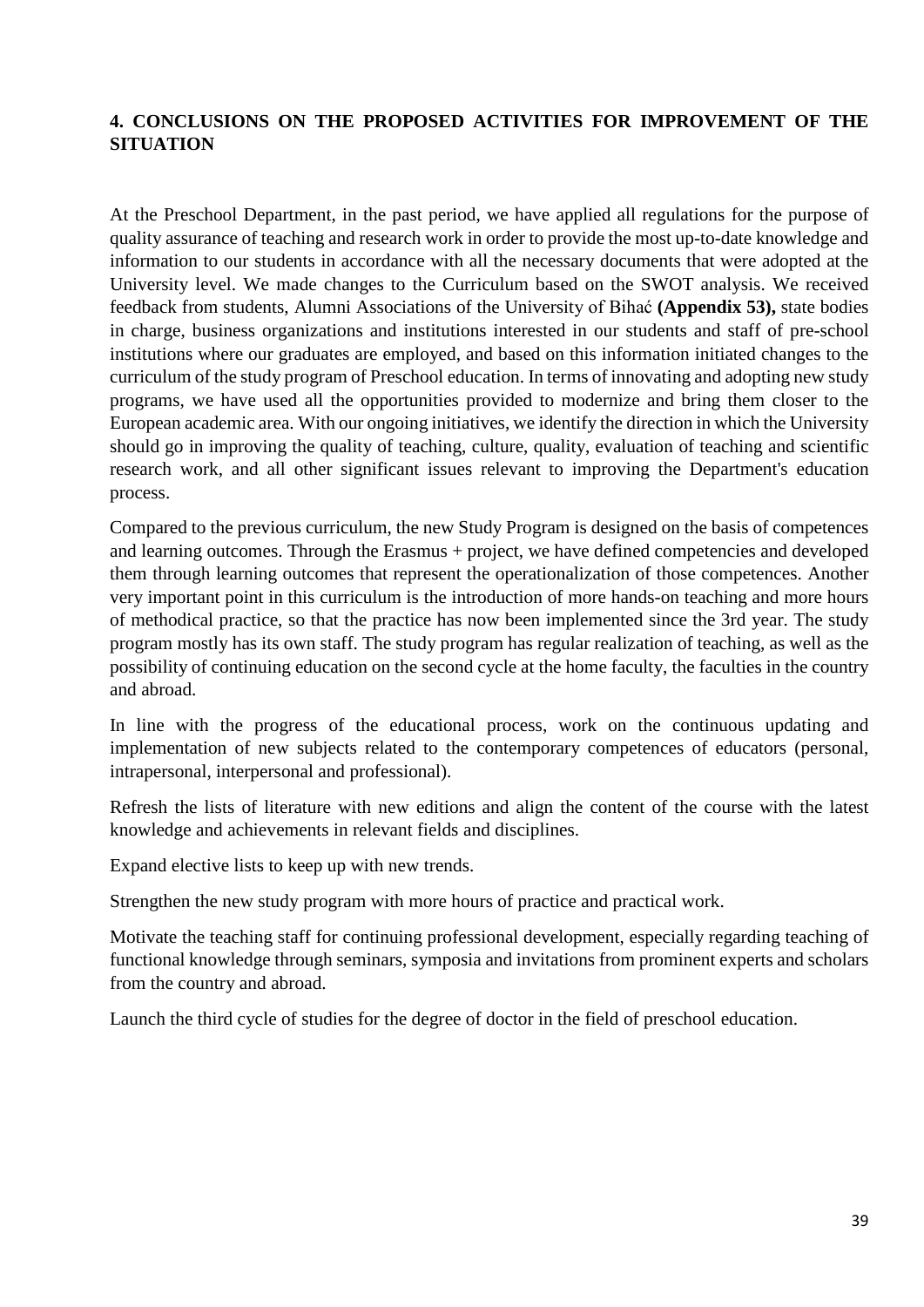#### APPENDIX

- 1. Appendix 1 Rulebook on quality assurance at the University of Bihać
- 2. Appendix 2 Development Strategy of the University of Bihać 2018-2022
- 3. Appendix 3 An example of a partnership on the Erasmus + Teacher project
- 4. Appendix 4 An example of teaching staff participation in international scientific conferences
- 5. Appendix 4.1. Student questionnaire
- 6. Appendix 4.2. Local authorities Q summary instructions
- 7. Appendix 5 International Relations Office
- 8. Appendix 5.1 The report on the visit in the context of the ERASMUS Programmable visiting professors TURKEY
- 9. Appendix 6 Decision on the adoption of an amended Senate Study Program
- 10. Appendix 7 Rulebook on Procedures for Proposing, Accepting, Conducting and Monitoring the Implementation of Study Programs at the University of Bihać
- 11. Appendix 8 Steakholder Survey, PDF
- 12. Appendix 8.1. Student comments in the survey
- 13. Appendix 8.3. Students survey
- 14. Appendix 8.4. Decision on Adoption of Student Survey Report
- 15. Appendix 9 Equipment used in the Study program
- 16. Appendix 9.1. An overview of the published works of teachers and associates
- 17. Appendix 10 An example of workshop presentations
- 18. Appendix 10.1. An example of workshop presentations
- 19. Appendix 10.2. An example of workshop presentations
- 20. Appendix 10.5. Reports from the Quality Assurance Team, Analysis of Student Survey Results of the Faculty of Pedagogy, 2018, summer semester
- 21. Appendix 10.6. Reports from the Quality Assurance Team, Analysis of Student Survey Results of the Faculty of Pedagogy, 2018, winter semester
- 22. Appendix 11 Preschool Education Curriculum
- 23. Appendix 11.1. Action Plan for the Design and Implementation of the Qualifications Framework in Bosnia and Herzegovina
- *24.* Appendix 12 Framework for Qualifications of the European Higher Education Area (FQ-EHEA)
- 25. Appendix 13 Handbook on determining the workload of a course / module at the University of Bihać
- 26. Appendix 13.1 Contract didactic practice
- 27. Appendix 14 An example of a study visit and a workshop for teachers
- 28. Appendix 14.1. An example of a study visit and a workshop for teachers
- 29. Appendix 14.2. An example of a study visit and a workshop for teachers
- 30. Appendix 14.3. An example of a study visit and a workshop for teachers
- 31. Appendix 14.4. An example of a study visit and a workshop for teachers
- 32. Appendix 14.5. An example of a study visit and a workshop for teachers
- 33. Appendix 15 Internationalization Strategy of the University of Bihać 2018-2023
- 34. Appendix 16 Human Resources Management Policy at the University of Bihać
- 35. Appendix 17 UNBI Rules of Procedure
- 36. Appendix 18 Student Interview Procedures at the University of Bihać
- 37. Appendix 19. Report on the analysis of the results of the survey of students of the Faculty of Pedagogy in the summer semester ac. 2018/19.
- 38. Appendix 19.1. Report on the analysis of the results of the survey of students of the Faculty of Pedagogy in the winter semester ac. 2018/19.
- 39. Appendix 20 UNBI Project Activities
- 40. Appendix 21 Examples of student participation in scientific research work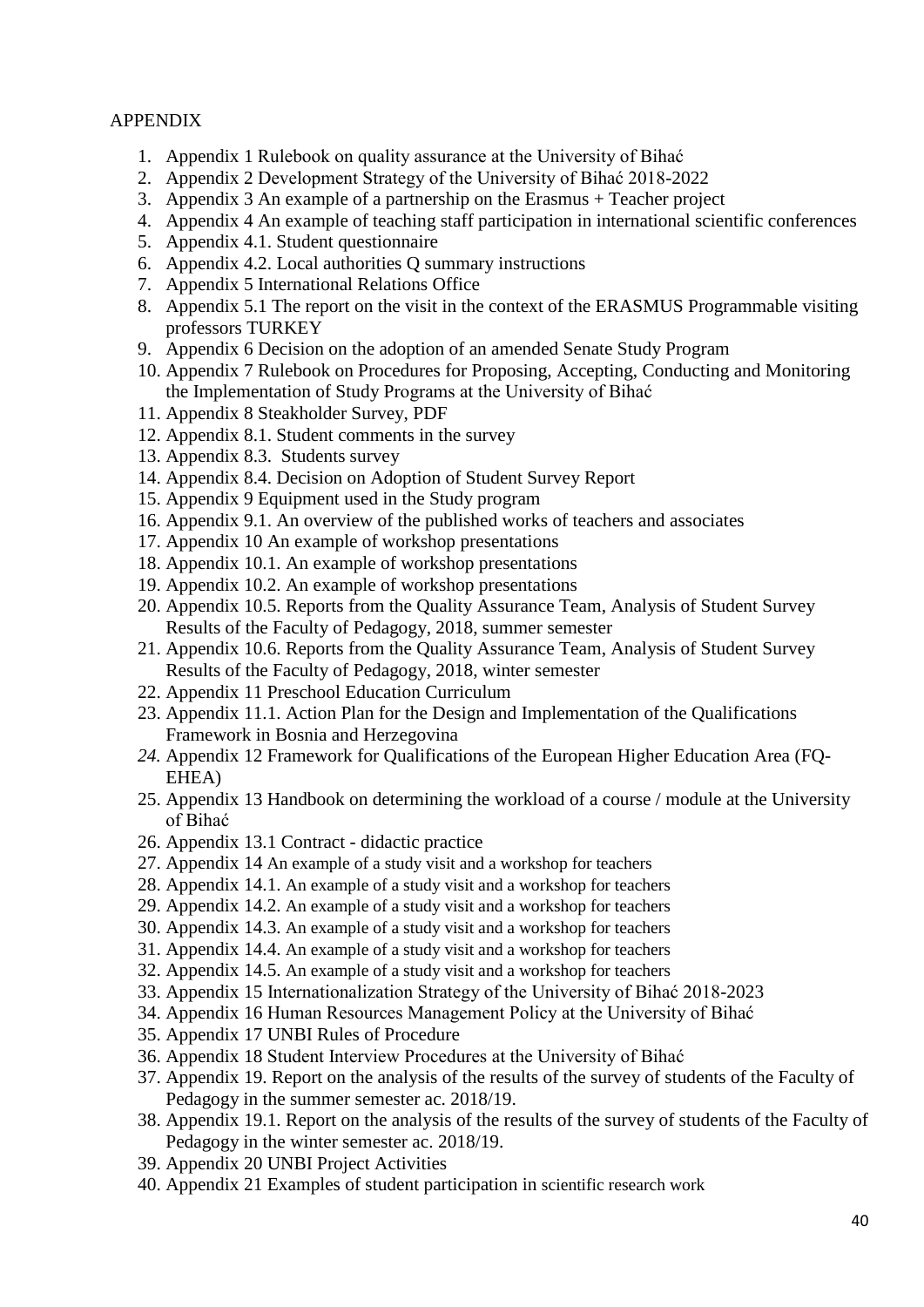- 41. Appendix 21.1. Examples of student participation in scientific research work
- 42. Appendix 21.2. Examples of student participation in scientific research work
- 43. Appendix 21.3. Evolvement of students in scientific research work
- 44. Appendix 22 Rulebook on Exams at the Universities / Colleges of the University of Bihać for students studying in accordance with the Bologna Process
- 45. Appendix 23 List of teaching staff (age and gender)
- 46. Appendix 24 Rulebook on the defense of the final thesis at the Faculty of Pedagogy
- 47. Appendix 25 Master's thesis application form
- 48. Appendix 26 Record of the defense of the final thesis;
- 49. Appendix 26.1. Record of defense of the master's thesis
- 50. Appendix 27 Mentoring database and list of final papers
- 51. Appendix 28 University of Bihać Statute
- 52. Appendix 29 Records of one of the project meetings showing student attendance
- 53. Appendix 30 Decision on criteria and standards for determining the order of receipt of candidates for enrollment in the first year of study at the University of Bihać
- 54. Appendix 31 The last public competition
- 55. Appendix 32 Law on Nostrification and Equivalence of Foreign School Certificates
- 56. Appendix 33 Rulebook on Nostrification and Equivalence of Foreign School Certificates
- 57. Appendix 34 Draft Law on Recognition of Foreign Educational Qualifications
- 58. Appendix 35 Rules on Mobility at the University of Bihać
- 59. Appendix 36 Post-Mobility Exam Recognition Report
- 60. Appendix 36.1 The decision of the Senate Register
- 61. Appendix 37 Rulebook on Content of Public Documents Issued by Higher Education Institutions in the Una-Sana Canton
- 62. Appendix 38 Rulebook on Internal Organization and Systematization of the University of Bihać
- 63. Appendix 38.1. Amendments on the Rulebook on Internal Organization and Systematization of the University of Bihać
- 64. Appendix 38.2. Decision on Standards and Norms for Sector of Higher Education in the Una-Sana Canton
- 65. Appendix 38.3. Decision on the class coverage at the Faculty of Pedagogy at the University of Bihać for the academic year 2018/2019
- 66. Appendix 39 Human Resources Management Policy at the University of Bihać
- 67. Appendix 39.1. Rulebook on Determining the Workload of a Course / Module at the University of Bihać
- 68. Appendix 39.2. Rulebook for the Recruitment of Academic Staff at the University of Bihać
- 69. Appendix 39.3 Decision on the adoption of the D02 Report
- 70. Appendix 39.4 Statement of DO2 form
- 71. Appendix 40 Information and Communication Policy
- 72. Appendix 41 Website of the Faculty of Pedagogy of the University of Bihac
- 73. Appendix 42 Official Facebook page of the University of Bihać
- 74. Appendix 43 Data on full-time staff in the Department of Preschool Education
- 75. Appendix 44 Rulebook on Reporting Methodology of 2010
- 76. Appendix 45 The University of Bihac's International Relations Office Facebook page
- 77. Appendix 46 The section of the University of Bihac's website for international activities, mobility and projects
- 78. Appendix 47 Membership in International Associations of HEI and in the European Association of Universities EUA
- 79. Appendix 48 Example of project writing training for staff
- 80. Appendix 49 An example of information days